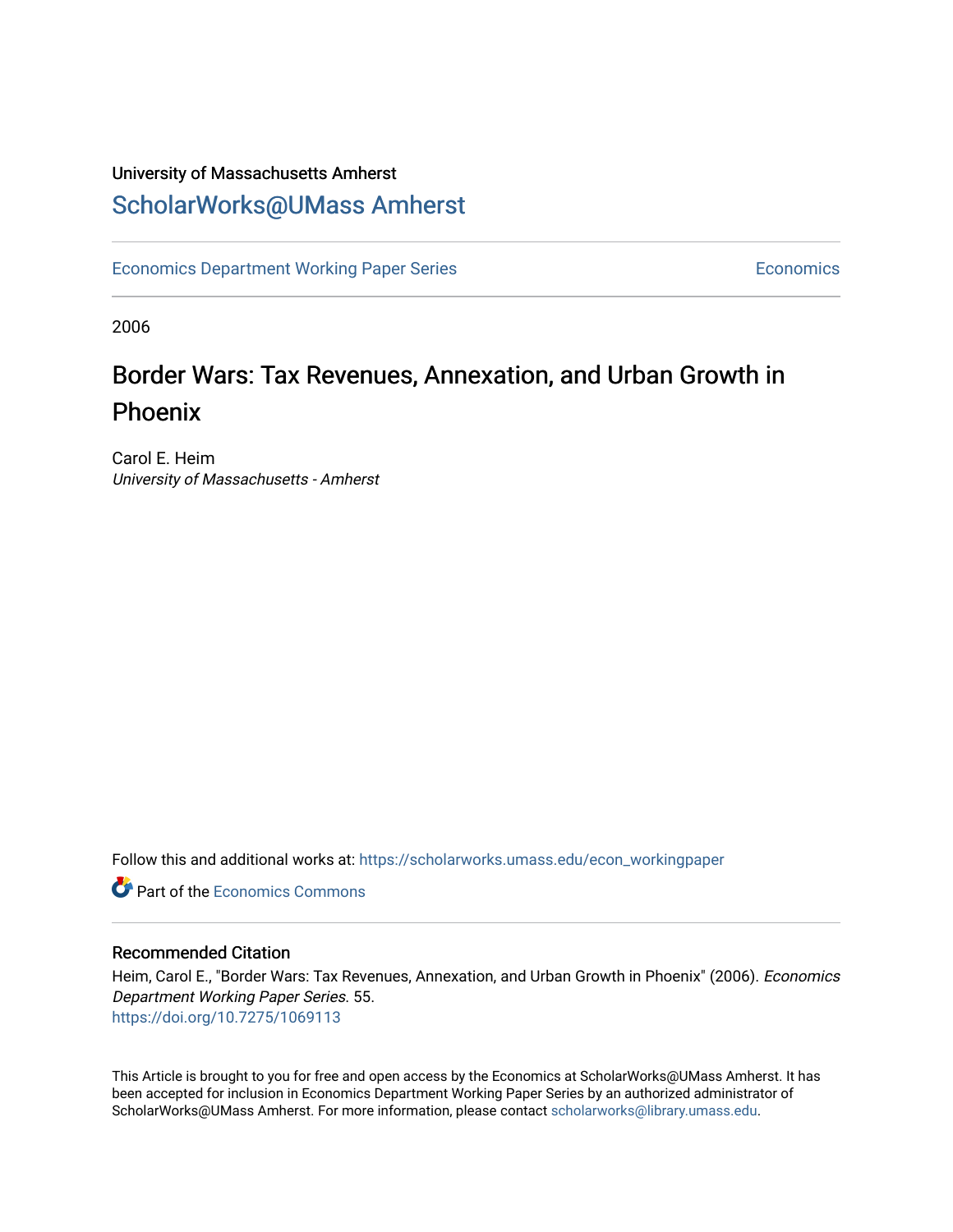# **DEPARTMENT OF ECONOMICS**

# **Working Paper**

**Border Wars: Tax Revenues, Annexation, and Urban Growth in Phoenix**

by

Carol E. Heim

Working Paper 2006-01 Revised version, August 2008

After further revisions, this paper was published online (Early View) in the *International Journal of Urban and Regional Research* on April 15, 2011. It appeared in print in *International Journal of Urban and Regional Research* 36(4), July 2012, pp. 831-59. It can be accessed at:

http://onlinelibrary.wiley.com/doi/10.1111/j.1468-2427.2011.01045.x/pdf



## **UNIVERSITY OF MASSACHUSETTS AMHERST**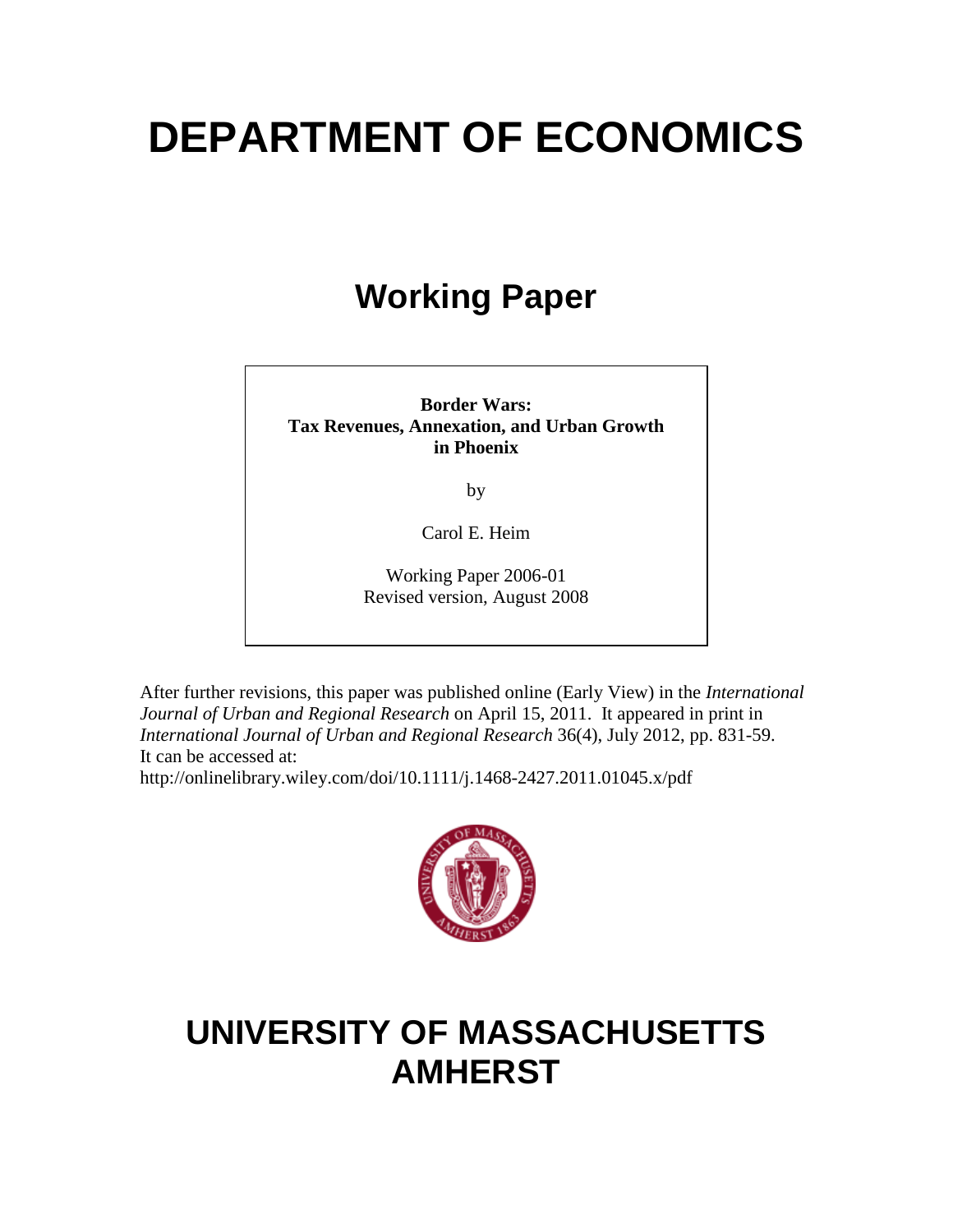#### **Border Wars: Tax Revenues, Annexation, and Urban Growth in Phoenix**

Carol E. Heim Department of Economics University of Massachusetts 200 Hicks Way Amherst, MA 01003-9277 cheim@econs.umass.edu

January 2006 Revised August 9, 2008

#### **Abstract**

Phoenix and neighboring municipalities, like many in the South and West, pursued a growth strategy based on annexation in the decades after World War II. This paper explores the link between annexation and competition for tax revenues. After discussing arguments for annexation, it traces the history of annexation in the Phoenix metropolitan area. A long-running series of "border wars" entailed litigation, pre-emptive annexations, and considerable intergovernmental conflict. The paper argues that tax revenues have been a key motivation for annexation, particularly since the 1970s. It then considers several related policy issues and argues that while opportunities for annexation are becoming more limited, competition for tax revenues (particularly sales tax revenues) continues to be fierce and to create dilemmas for municipalities in the region.

JEL classifications: H71, H77, N92, R51

Keywords: annexation, municipal revenues, sales tax, Phoenix, urban growth, intergovernmental relations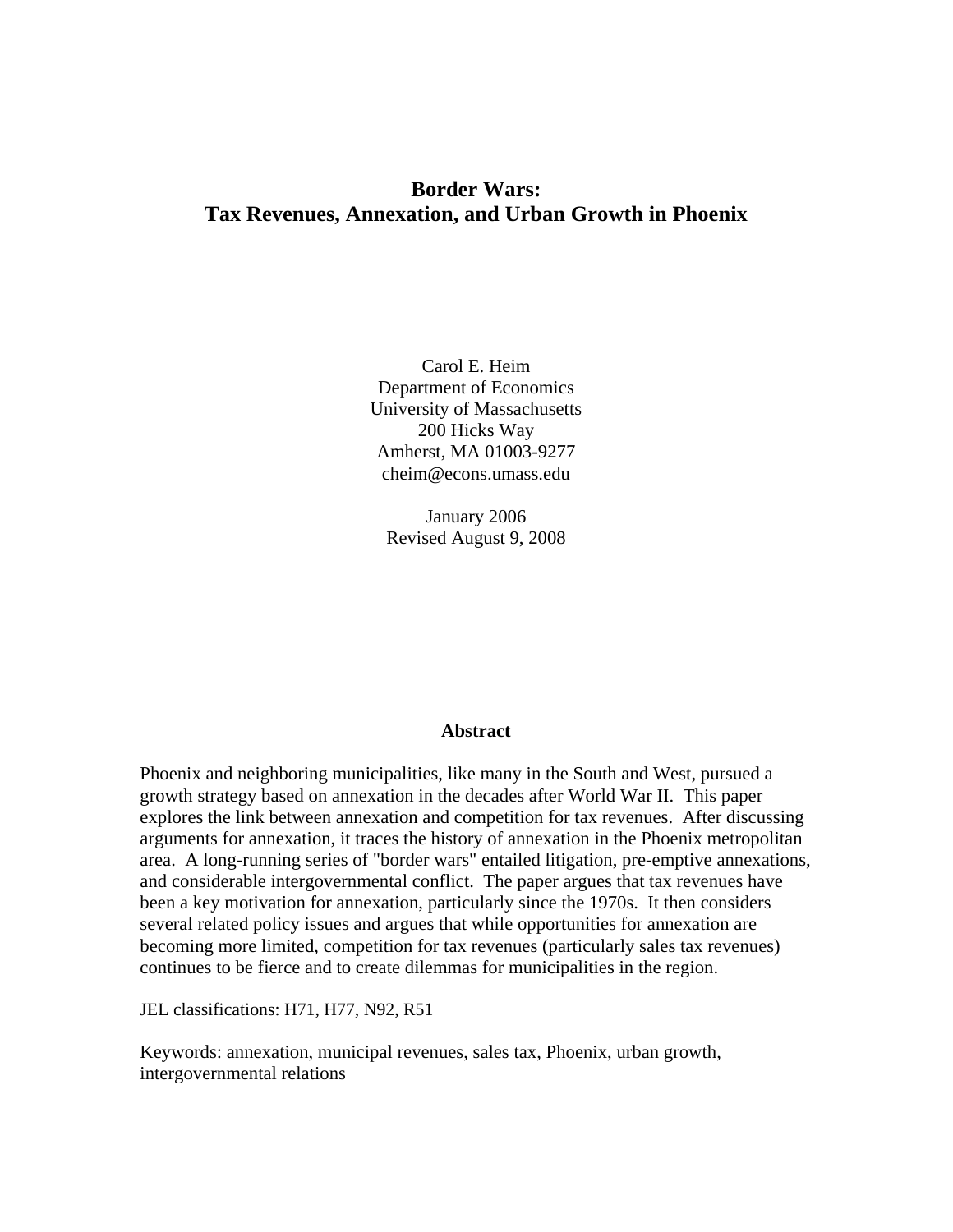#### **INTRODUCTION**

Phoenix has been one of the most rapidly growing cities in the United States since 1950. It was the fifth largest U.S. city in terms of population in July 2006, surpassing Philadelphia, which fell to sixth place.<sup>[1](#page-59-0)</sup> The Phoenix metropolitan area ranked thirteenth in 2006, whereas the Philadelphia metropolitan area was fifth. One reason Phoenix's city ranking was higher than its metropolitan ranking was that the city continued to expand its boundaries dramatically by annexation. More of the metropolitan area population was within the city than in a case like Philadelphia. In 2006, the Phoenix city share of the metropolitan area population was about 37 percent, whereas Philadelphia's was only about [2](#page-59-1)5 percent. $2$ 

 Figure 1 shows the increase in Phoenix's land area from 1881-2005. The city grew from about 17 square miles in 1950 to about 515 by 2005. Other cities and towns in Maricopa County, which includes 24 municipalities, also expanded by annexation (see Table 1 and Figure 2).<sup>[3](#page-59-1)</sup> Buckeye grew from under 1 square mile to about 231 by 2005, Peoria from about 1 square mile to about 178. Scottsdale grew rapidly for several decades, although it saw very little annexation in the 1990s and after 2000. As municipalities approached each other's boundaries, there ensued a long-running series of "border wars" or what some called "range wars."[4](#page-59-1)

 Expansion by annexation was common throughout the United States in the nineteenth century. In the twentieth century it slowed in the East and Midwest, but continued in the South and West, especially after World War  $II$ <sup>[5](#page-59-1)</sup>. This paper explores the link between annexation and competition for tax revenues. After discussing some of the historical literature on annexation and the arguments for annexation made by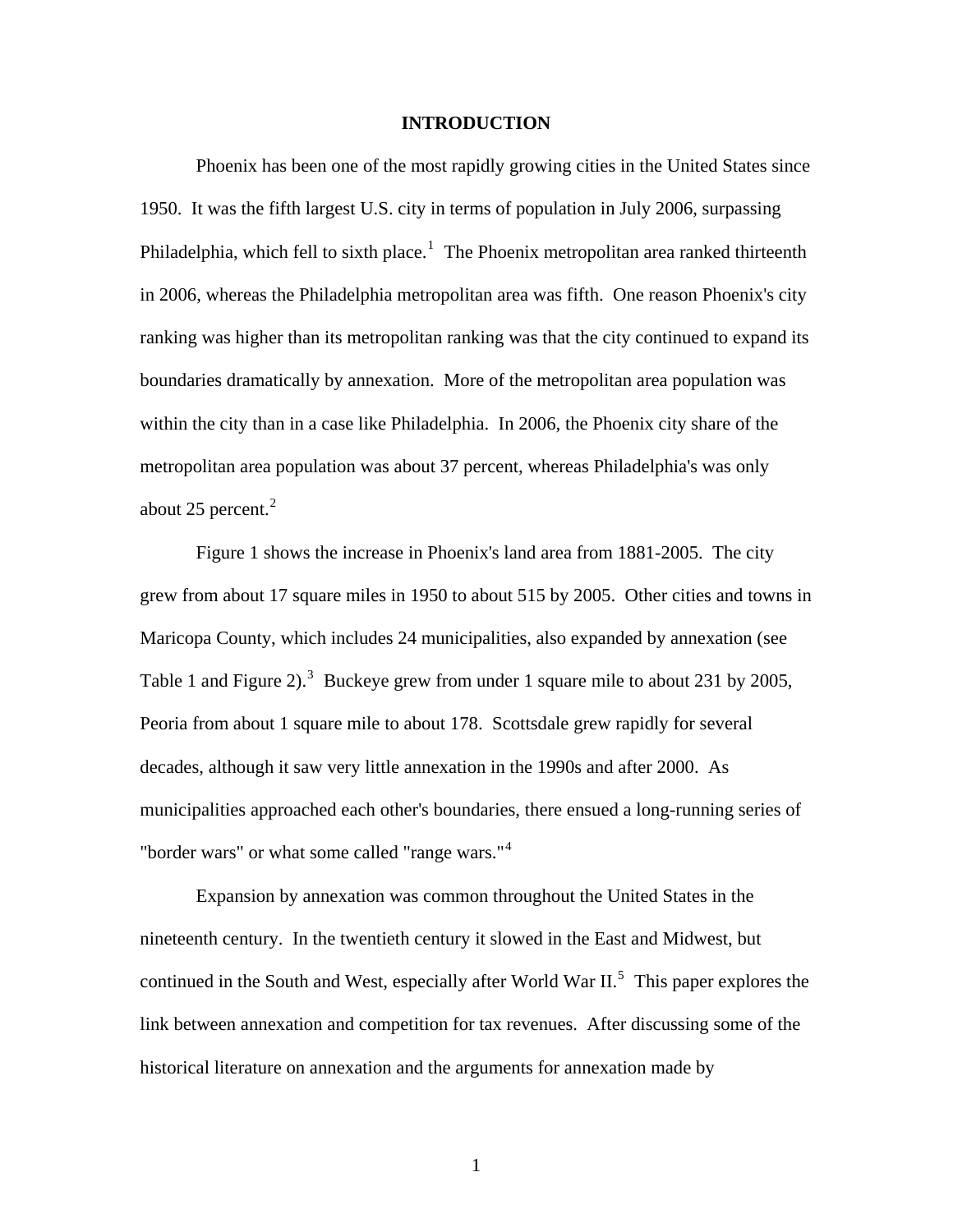contemporaries, the paper traces the history of annexation in the Phoenix metropolitan area from the 1950s onward. It argues that tax revenues have been a key motivation, particularly since the 1970s. The paper then considers several policy issues raised by the annexation history and argues that while opportunities for annexation are becoming more limited, competition for tax revenues (particularly sales tax revenues) continues to be fierce and to create dilemmas for municipalities in the area.

#### **ARGUMENTS FOR ANNEXATION**

 Scholars have identified a variety of arguments or motivations for annexation. In discussing nineteenth-century annexation, Kenneth Jackson emphasized the municipal booster spirit and the efficiency advantages of a large governmental organization.<sup>[6](#page-59-1)</sup> He also suggested that a desire to exploit and to control could be at work, with large merchants and businessmen of central business districts exercising a form of urban imperialism in relation to outlying areas and competing cities. Both economic and social control were sought by proponents of annexation and consolidation. Finally, he argued that land speculators supported annexation, although "they usually worked behind the scenes, and their precise role is difficult to measure."<sup>[7](#page-59-1)</sup> In the twentieth century, cities in the East and Midwest were blocked from further expansion by unfriendly suburbs. Where annexation and consolidation did occur, by cities such as Dallas, Houston, Indianapolis, Oklahoma City, and Jacksonville, Jackson appeared to view this outcome as a response to a need for metropolitan government to achieve efficiency and address problems that were regional in character. $8<sup>8</sup>$  $8<sup>8</sup>$ 

In contrast, Richardson Dilworth's study of metropolitan fragmentation in the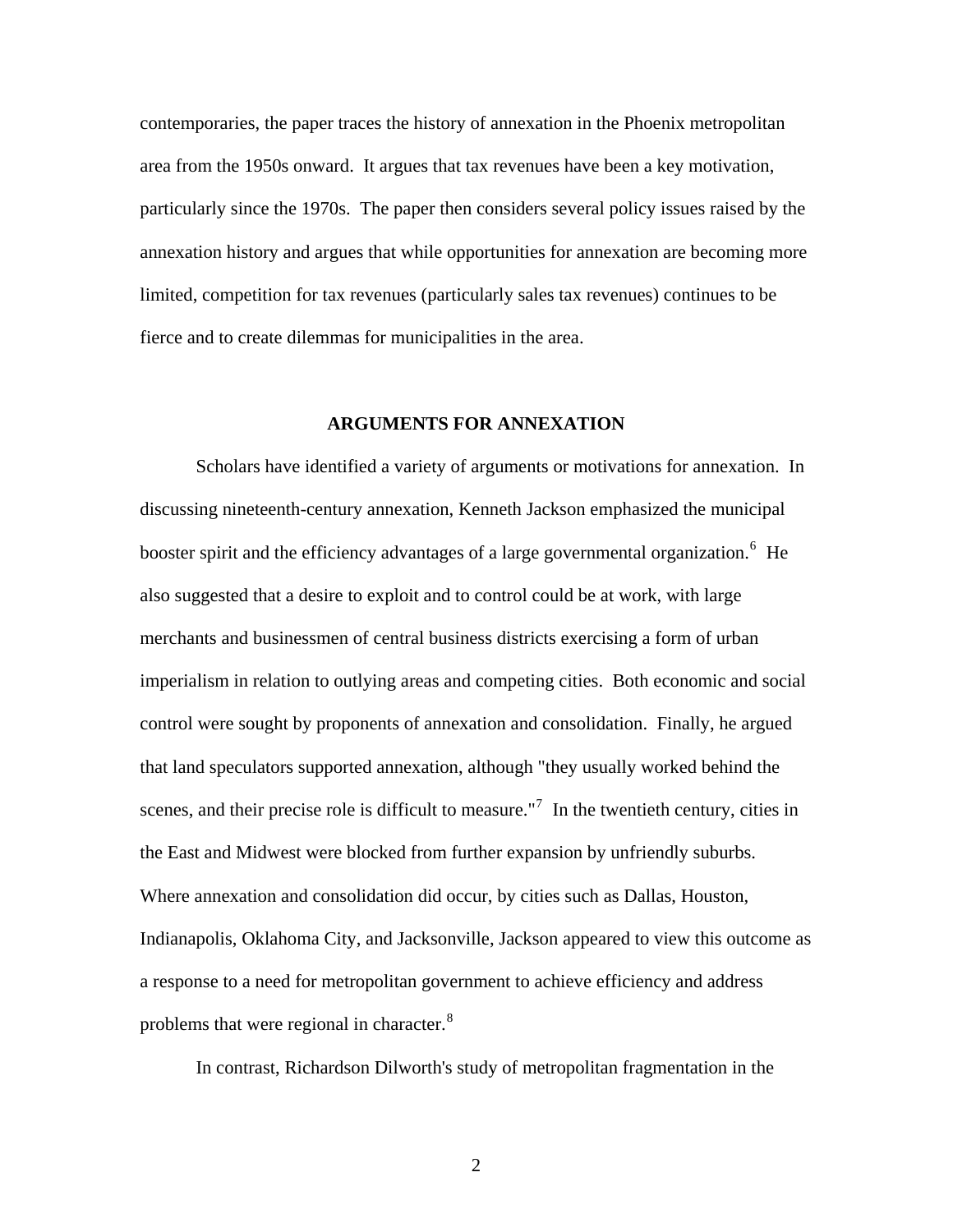New York region in the late nineteenth and early twentieth centuries emphasized municipal corruption and its relationship to annexation and consolidation. Central city officials operating in a world of corruption and graft could benefit personally from infrastructure development in annexed suburban communities. This created a motivation for annexation. In addition, while some suburban residents resisted annexation by central cities they viewed as having corrupt administrations, others sought annexation to escape corruption in their own local governments. Dilworth also argued that advances in infrastructure technology undermined the efficiency advantages of large metropolitan areas and thus contributed to suburban autonomy. Small communities could remain independent, yet still provide municipal services cheaply and efficiently.<sup>[9](#page-59-1)</sup>

 For both Jackson and Dilworth, economic motivations for annexation were part of the story, but their primary focus was on individuals (members of the local business community and landowners, or corrupt city officials) rather than on the municipality as a taxing and spending entity. Other scholars have observed that municipal fiscal considerations could be one of the motivations for annexation. Carl Abbott explained that as population deconcentrated in the post-World War II Sunbelt, annexation enabled municipalities to capture outlying residents and revenue sources.<sup>[10](#page-59-1)</sup> San Jose city officials justified the city's annexations between 1940 and 1970 partially on the grounds that they would capture a tax base for city services.<sup>[11](#page-59-1)</sup> William Fulton, discussing the area southeast of Los Angeles, noted that after 1954, "municipal raids upon surrounding county territory became common. In particular, voracious cities coveted the tax-rich industrial area east of Vernon  $\dots$ <sup>[12](#page-59-1)</sup> Ann O'M. Bowman and Michael Pagano described municipal fiscal motivations for annexation in the Phoenix metropolitan area,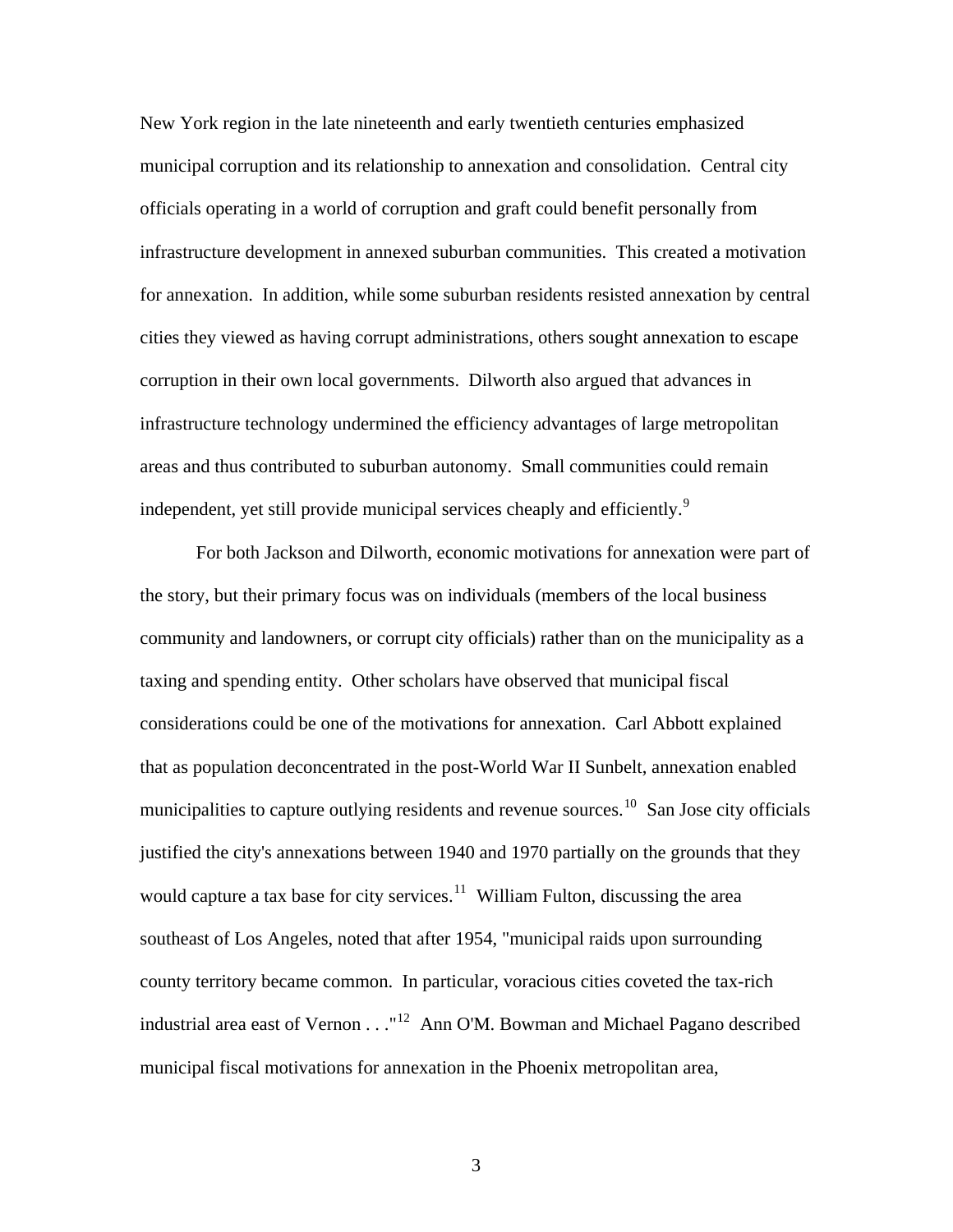highlighting Peoria's expansion in the 1990s as well as earlier annexations by Phoenix and other municipalities.<sup>[13](#page-59-1)</sup>

The legal mechanisms for annexation varied in different states and influenced the ease with which annexation could be undertaken. Jon Teaford pointed out that "whereas Cleveland, Detroit, and Philadelphia could not add rich suburban properties to their tax rolls, permissive annexation laws in Texas allowed Houston to absorb more than one hundred square miles of outlying territory between 1970 and 1987."<sup>[14](#page-59-1)</sup> At the start of the period considered in this paper (1950), Arizona law allowed property owners to petition city councils for annexation if owners of not less than one-half in value of property contiguous to the city signed the petition. It also allowed the legislative body of a city to petition the county superior court to permit annexation of contiguous territory with a resident population of at least twenty-five persons. Not less than a majority of legal voters or the owner or owners of land contiguous to a city also could petition the superior court.<sup>[15](#page-59-1)</sup> In 1954, annexation was made more difficult when the law was amended to specify that personal property, as well as real property, was included in determining whether owners of one-half of the value of property had signed the petition. The 1954 amendment also stipulated that the real and personal property relevant for obtaining signatures was property that would be subject to taxation in the event of annexation by the city, which was consistent with how the law previously had been interpreted.<sup>[16](#page-59-1)</sup>

In the Phoenix area the primary argument for annexation, from the perspective of municipal officials, often was to obtain tax revenues and fees. During the decades after 1950, these included sales taxes, property taxes, and other revenues such as populationbased shared revenues (e.g., state shared revenues and federal revenue sharing).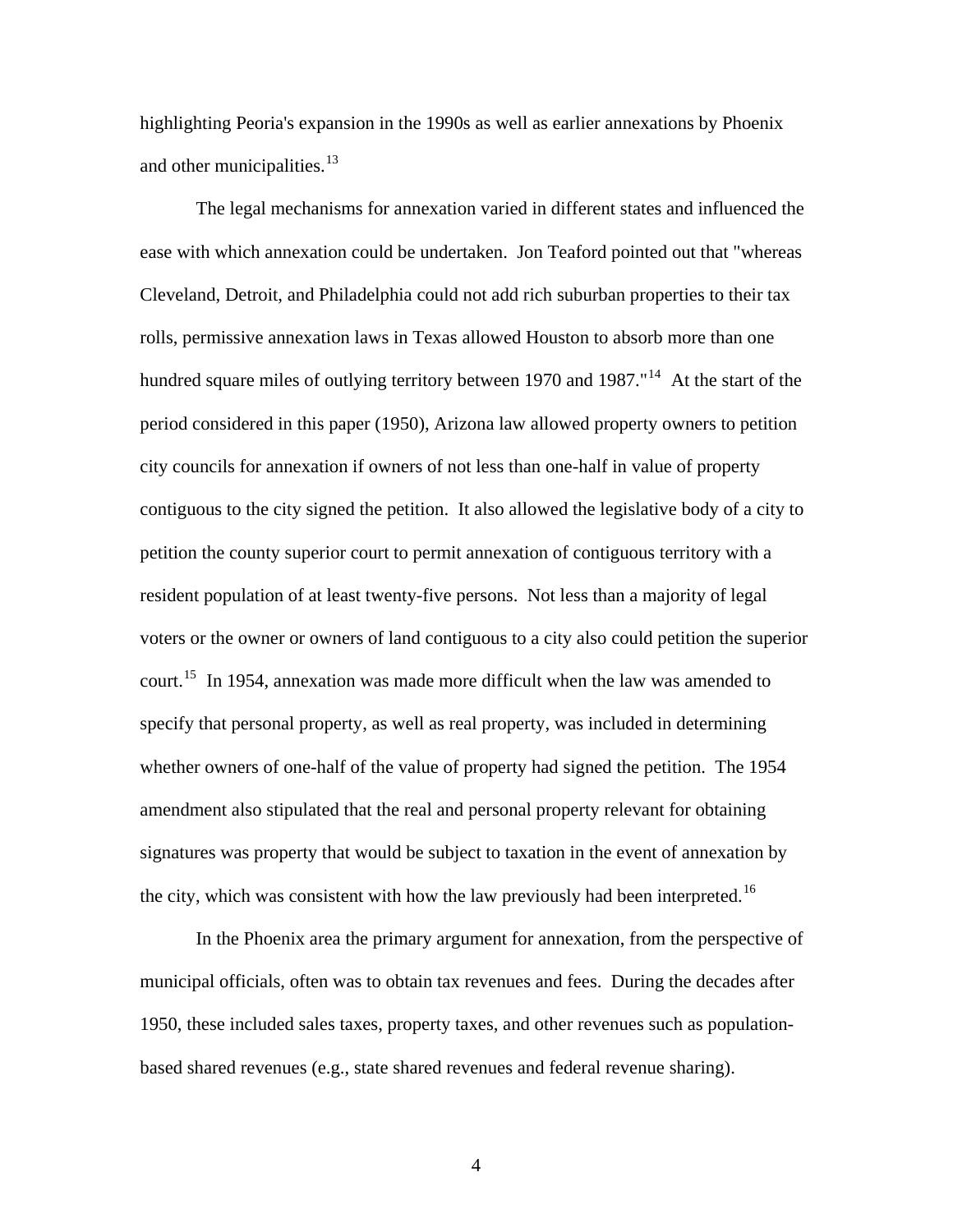Population-based state shared revenues come from the state sales tax, income tax, vehicle license tax, highway user revenue fund, and local transportation assistance fund (funded by the Arizona State Lottery as well as by the vehicle license tax). Some of the revenues from these sources are distributed to municipalities each year on the basis of their populations. From the late 1980s, development impact fees also were collected in annexed (and other) areas. $17$ 

 Of course, annexation brought additional costs as well as revenues. The League of Arizona Cities and Towns encouraged municipalities to undertake studies of the effects of annexation before taking action, since "the additional revenue to be gained must be considered in light of the necessary expenditures to provide services to the annexed areas."[18](#page-59-1) In some cases, such considerations led to decisions against annexation. Mesa held off on a proposed annexation in 1974 due to concern that financing necessary services in the area would lower the city's income.<sup>[19](#page-59-1)</sup> The city of Phoenix's staff conducted a series of studies on the budgetary impact of annexations. In several cases they concluded that the short-run cost-revenue relationship was negative, but that the longer-run outcome would be more positive.<sup>[20](#page-59-1)</sup>

 Population-based tax revenues motivated municipalities to accomplish annexation before the next census so that residents of the annexed territory would be included in population totals. Gilbert's Acting Town Manager advised the Town Council and Planning and Zoning Commission that "during the calendar year 1979, annexation should be an important issue for the Council, P & Z Commission and the Town staff," since the town's boundaries for the 1980 census would include areas annexed before January 1, 1980.<sup>[21](#page-59-1)</sup> Buckeye, a town of 5,600, annexed state prison facilities so that the inmates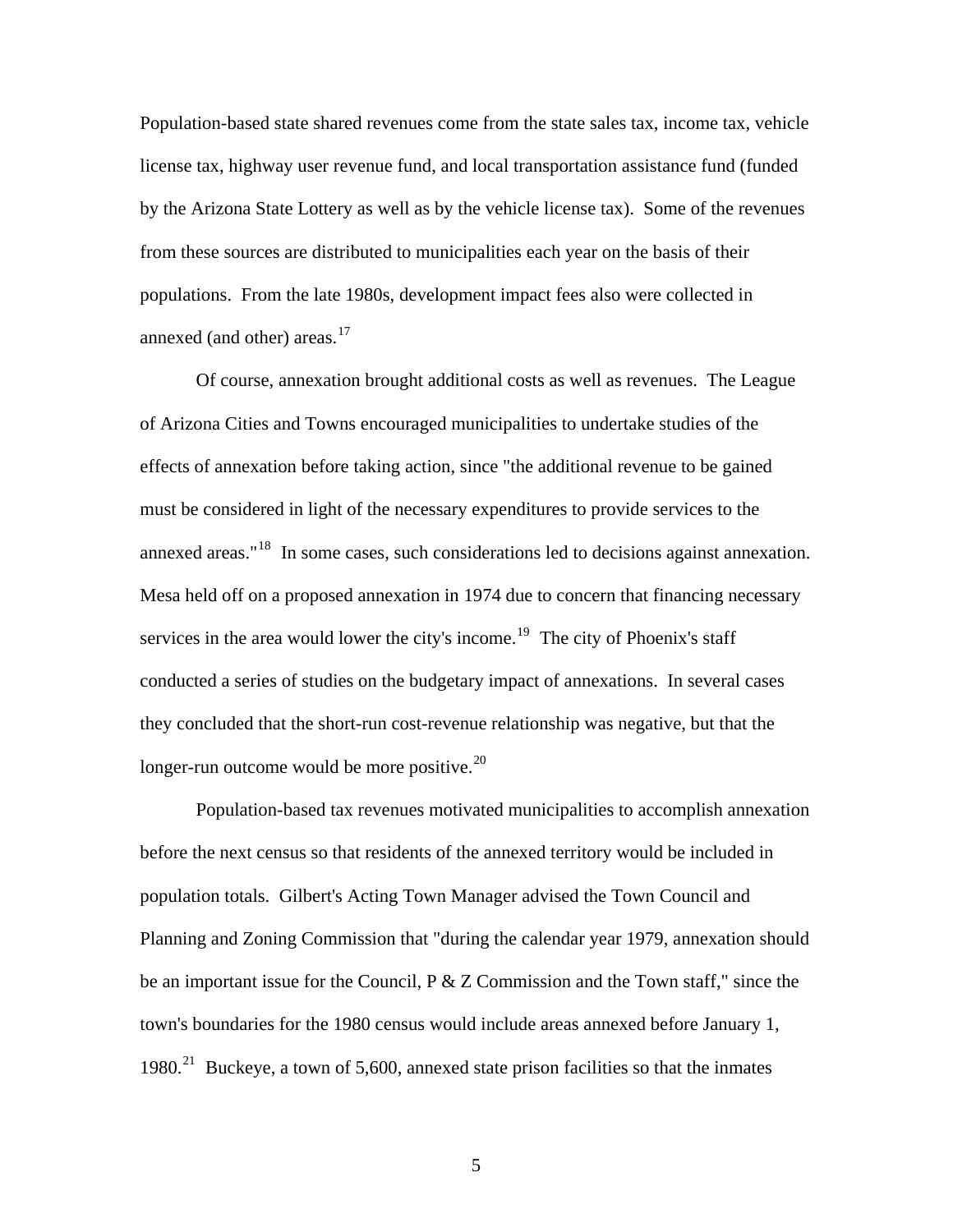would be counted in the town's population in the 2000 census. At full capacity the facilities were expected to hold 4,600 inmates, which would bring an additional \$1.3 million in state tax revenues each year. The town planned to use the revenues to upgrade its infrastructure and it agreed to provide police and fire protection and waste removal to the prison facilities.  $22$ 

 By annexing, cities also sought to avoid being ringed by independent municipalities with their own taxing powers. In *Cities Without Suburbs*, David Rusk (former mayor of Albuquerque) argued that cities must be "elastic" in order to grow. An elastic city "had vacant city land to develop *and* the political and legal tools to annex new land."<sup>[23](#page-59-1)</sup> Phoenix city officials and staff clearly shared this view. "Phoenix has had an aggressive annexation policy, officials explain, to prevent a landlocked core city that eventually would decay and cause residents to move to the suburbs. Instead, [Mayor] Barrow said, 'we annexed the suburbs.'"<sup>[24](#page-59-1)</sup> A 1974 staff report had compared Phoenix to cities which did not annex between 1950 and 1970. It concluded that annexation provided an expanding tax base and protected the city against a proliferation of incorporated cities or annexations by other cities.<sup>[25](#page-59-1)</sup> In 1978, Councilman Howard Adams was explicit about revenue motivations: "It's incumbent upon us to protect our pocketbook . . . and keep bedroom communities from sapping our financial strength."<sup>[26](#page-59-1)</sup> Mayor Margaret Hance, echoing the 1974 report, said annexation policy had been "the single most important factor in the health and vitality of Phoenix." $27$ 

 In some cases, the goal of annexation was to capture existing sources of revenue, such as the factory outlet mall inside a 12-square-mile area near New River annexed by Phoenix in 1995.<sup>[28](#page-59-1)</sup> Often, however, annexation was in anticipation of future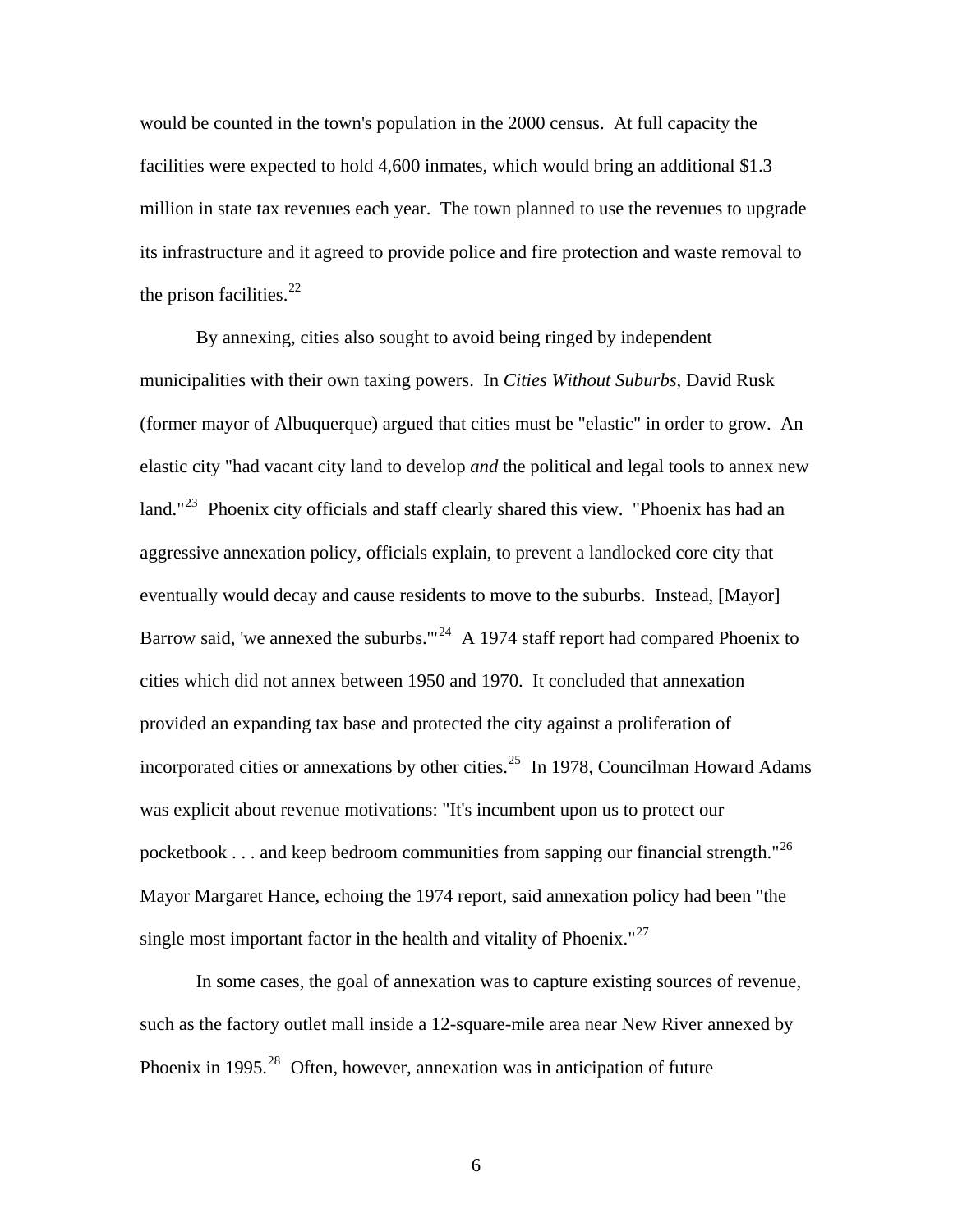development. For example, in 1987 Gilbert annexed 150 acres at the southeast corner of Gilbert and Williams Field Road; plans for the area included a major shopping center, auto sales mall, office complex, and residential housing.<sup>[29](#page-59-1)</sup> Sales tax revenues were especially desired and auto malls topped the list of sought-after developments.

 For at least several decades, Phoenix's fiscal structure has been more dependent on sales taxes than U.S. municipalities as a whole. Sales taxes as a share of general revenue from own sources, and as a share of general revenue, are shown in Table 2. The shares in Phoenix have been considerably higher than in all U.S. municipalities since 1969-70. In Scottsdale, sales taxes were reported in 2005 to make up half of the city's operating budget, with sales taxes from auto deals accounting for about 17 percent of those sales taxes.<sup>[30](#page-59-1)</sup> More than one-quarter of the municipalities in the Phoenix metropolitan area had no primary or secondary property tax in early  $2005$ <sup>[31](#page-59-1)</sup> Most were small municipalities, but they included Mesa, a city of almost one-half million people. (Municipalities in Arizona are not responsible for school finance; that responsibility lies with school districts, which levy their own taxes.)

 For municipalities with a property tax, sales tax revenues might nonetheless be a more desired source of revenue than property taxes on residences, since the commercial establishments generating sales tax revenues require less municipal expenditures than residential development. Studies of 128 communities conducted since 1986 showed that for each dollar of tax revenue generated, the median cost of public services for residential development was \$1.19, for commercial and industrial development, \$0.29, and for working and open lands (including farms, forests, and ranches),  $$0.36$ <sup>[32](#page-59-1)</sup> As noted above, in making decisions about annexation, it was important for municipalities to consider not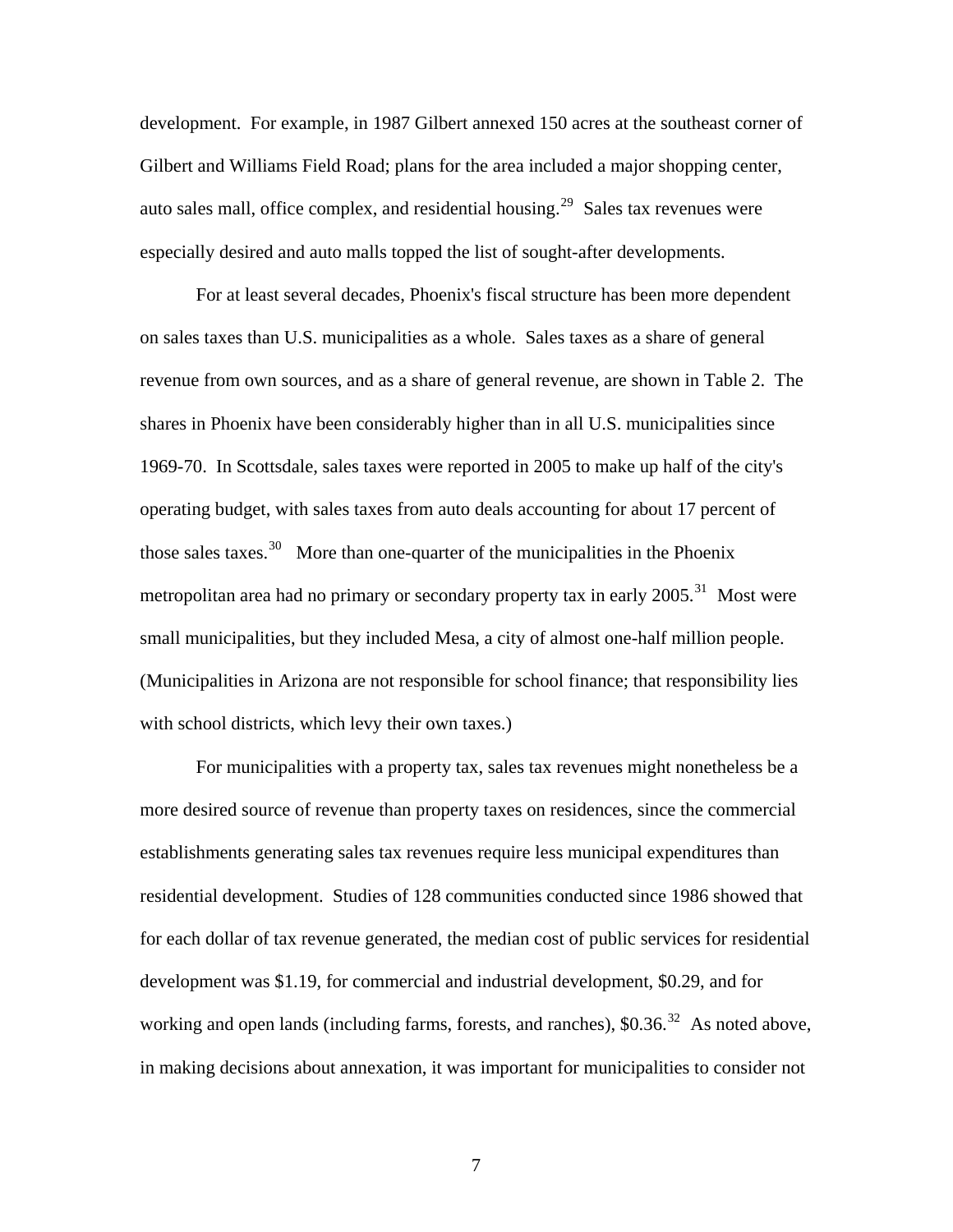only the revenue but also the expenditure consequences of those decisions.

A second argument made by municipalities for annexation was that it would allow for orderly, planned growth. Planning staff for the city of Mesa, which was considering annexing 14 square miles in 1978, explained that "city zoning laws are tougher than those of Maricopa County, which administers unincorporated land  $\ldots$ <sup>[33](#page-59-1)</sup> A former Phoenix City Council member claimed that "some of the worst problems the cities have is in areas where (land was) annexed from the counties. Counties have just a hodgepodge of zoning that's inappropriate. In the counties' defense—some of the stuff is very old—they were not equipped to make those kinds of (planning and zoning) decisions.<sup>"[34](#page-59-1)</sup> Municipalities also did not want to have to upgrade infrastructure when areas eventually came within their boundaries.

 Annexation also may contribute to orderly development by simplifying the political structure of a region. Maricopa County has only 24 municipalities, whereas the Chicago region has 265 and the Los Angeles region approximately 180. Fewer jurisdictions may reduce political fragmentation leading to land-use mismanagement.<sup>[35](#page-59-1)</sup> A 1977 editorial in the Arizona Republic, strongly defending annexation in the 1950s and later, claimed that ". . . the entire Valley of the Sun would be a governmental shambles if annexation hadn't been carried out<sup>[36](#page-59-1)</sup> (although it did not elaborate on the deleterious consequences).

 From the perspective of some residents, annexation was desirable because of the municipal services it would bring, and some city officials cited extension of services as one of their motivations. Other residents, however, had moved precisely to avoid living in a city and opposed annexation. Some did not wish to pay city property taxes even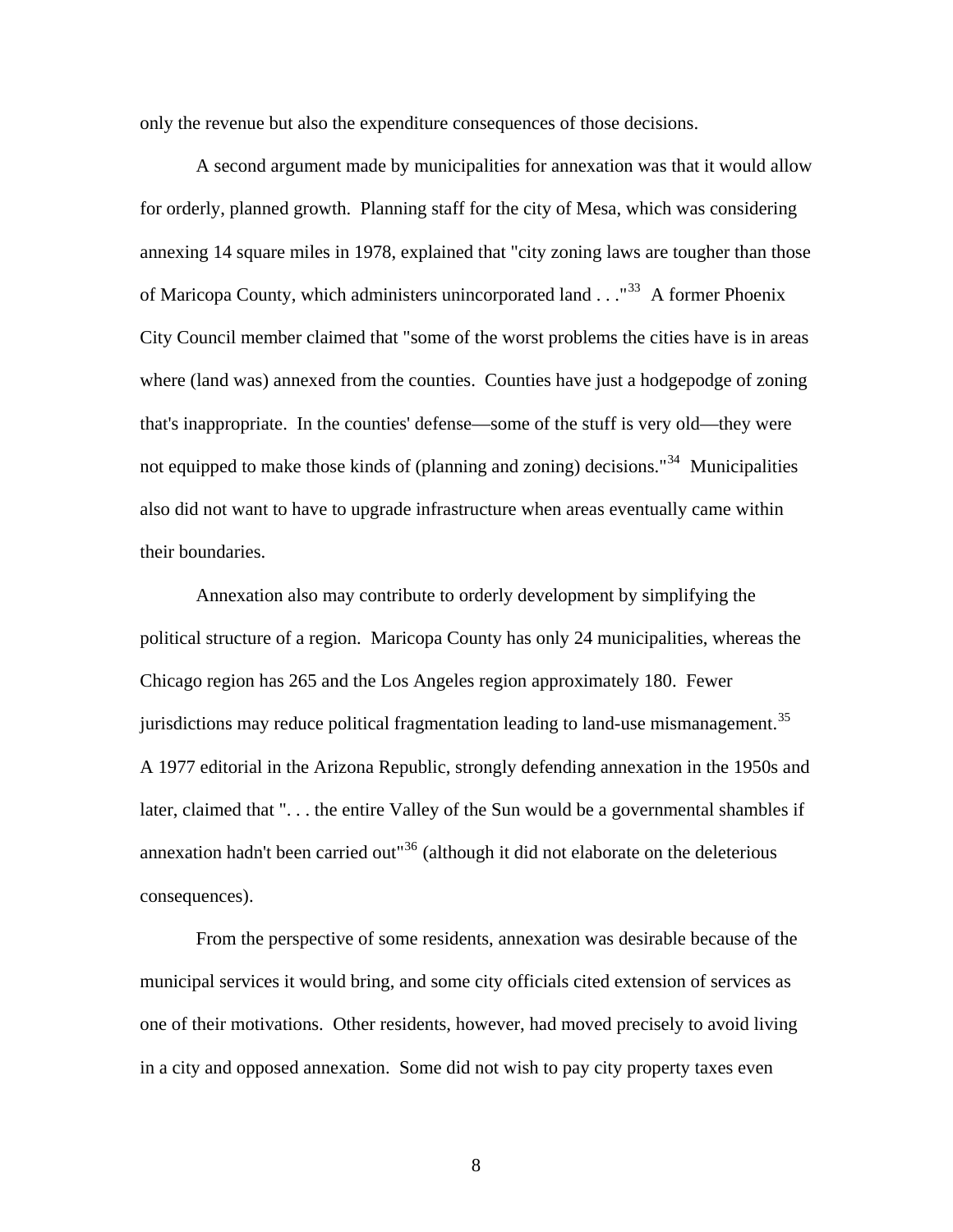though services would improve.<sup>[37](#page-59-1)</sup> Property owners sometimes asked for assurance in advance that a property would be rezoned (e.g., from agricultural to commercial) if they agreed to annexation.<sup>[38](#page-59-1)</sup>

 Property owners are important actors in the urban growth machine coalitions studied by Harvey Molotch and others.<sup>[39](#page-59-1)</sup> Molotch also listed other local businessmen, including investors in locally oriented financial institutions, lawyers, syndicators, realtors, publishers or editors of metropolitan newspapers, and others whose futures depend on growth of the metropolis as a whole. These include leaders of public or quasipublic agencies such as universities and utilities. Groups such as urban planners, neighborhood associations, cultural institutions, and organized labor also may participate in growth machine coalitions. Molotch argued that any given locality is an aggregate of competing land-based interests and that a desire for growth motivated politically mobilized local elites toward consensus on growth-related issues.<sup>[40](#page-59-1)</sup>

Annexations were requested by some developers as part of their growth strategies. For example, Continental Homes asked the Phoenix City council to consider annexation of Pima Ranch, where it hoped to create a major residential development. The Council scheduled a policy session in January 1980 to discuss the pros and cons of the case and the financial implications of annexing a larger area, including Pima Ranch, south of the city. Avanti Mortgage Company of Phoenix, which wanted to develop a 33-acre industrial park, requested annexation of 620 acres in 1987 in order to receive Phoenix services. However, other developers opposed annexation of undeveloped areas, preferring to develop under county jurisdiction and have residents request annexation later if they wished. Pulte Homes, for example, opposed annexation by Queen Creek of a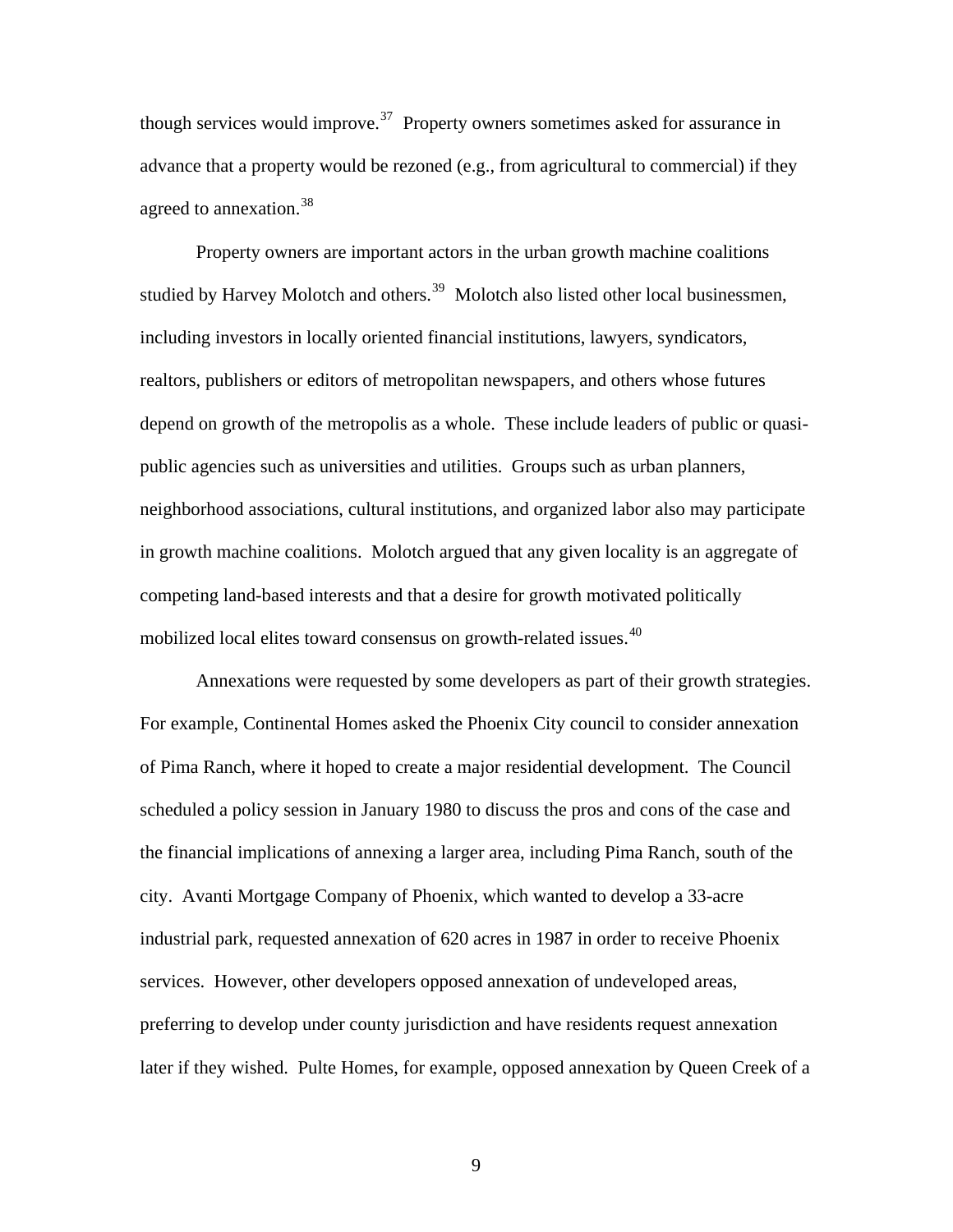project site in Pinal County in 1998 because the town would require lower-density zoning than the county. If Pulte could get the land rezoned in the county before annexation, the more profitable higher-density zoning would persist even if the town later annexed the  $land.<sup>41</sup>$  $land.<sup>41</sup>$  $land.<sup>41</sup>$ 

Thus, while developers sought urban growth along with other members of growth machine coalitions, and extended the urban fringe through the developments they built, they did not always seek annexation. Annexation was desirable to them only when they thought it would increase their economic returns from property development. Those returns depended on local zoning practices, among other factors. This highlights the importance of legislative and regulatory frameworks at the local as well as the state level in influencing where and when annexation occurred. It also shows that some members of a growth machine coalition may seek economic but not political expansion of a municipality.

Another member of growth machine coalitions is the metropolitan newspaper, "a business which has its interest anchored in the aggregate growth of the locality."<sup>[42](#page-59-1)</sup> Eugene Pulliam, publisher of the *Arizona Republic* and *Phoenix Gazette*, promoted the booster point of view and editorialized in favor of annexation, while taking a conservative stand against communism, labor, and big government and opposing activist politics and the citizen initiative. According to his grandson, Pulliam's concern that Phoenix would be strangled financially by satellite towns taking money and the property tax base outside the city led him to recommend an annexation program to Mayor Jack Williams after his election in 1956.<sup>[43](#page-59-1)</sup>

Pulliam's newspapers strongly supported charter government candidates, who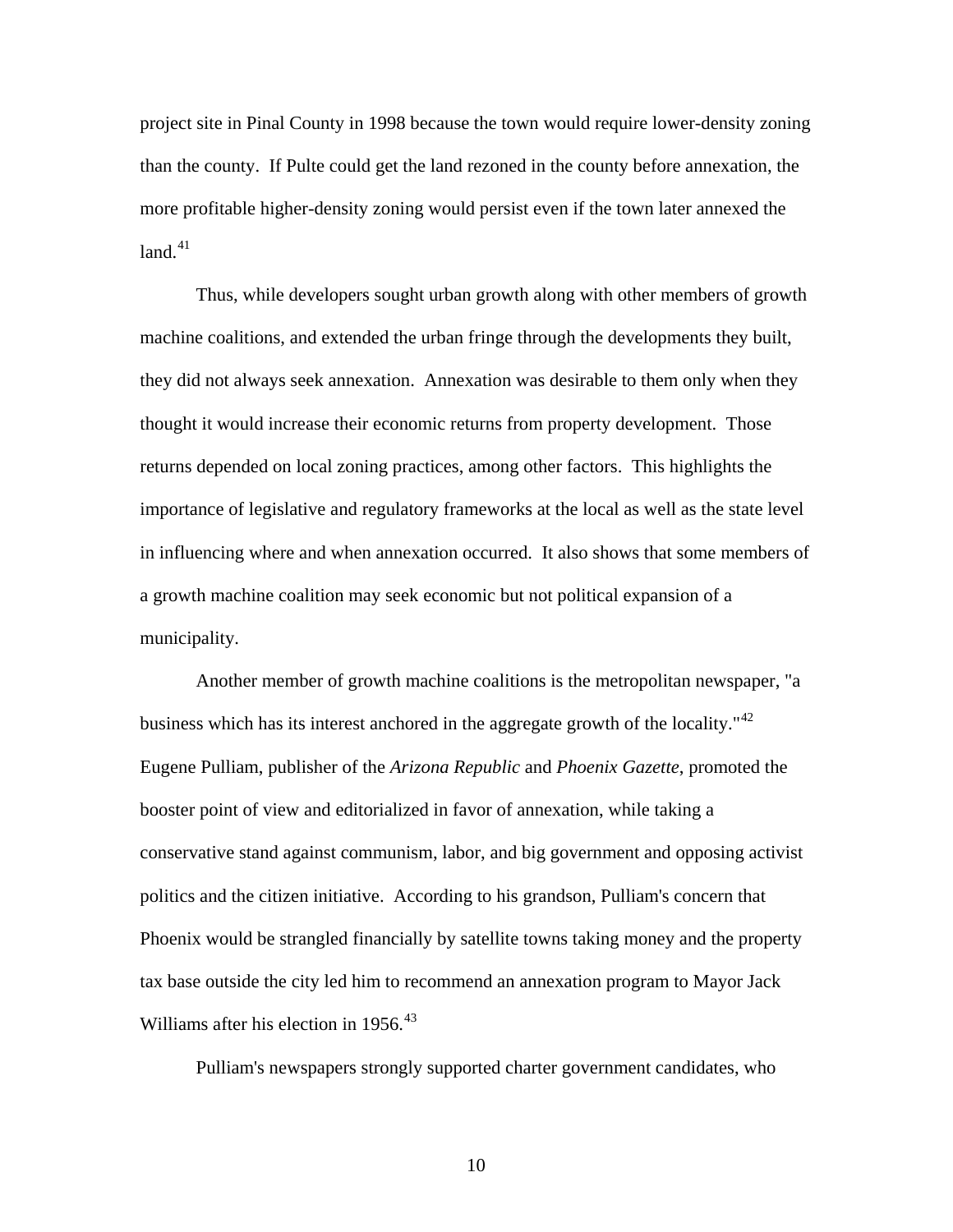won on a reform platform in 1949 and dominated city politics until 1975. "By the time of Gene Pulliam's death in 1975, it [the charter group] was accused of being an undemocratic small group of businessmen running the city for their own financial interests. But in the early years it was the key to the growth of Phoenix, providing an efficient, growth-oriented city administration that could attract industry."<sup>[44](#page-59-1)</sup> Urban growth and aggressive annexation were central to the vision of charter government proponents, who sought a leading role for Phoenix in the Salt River Valley and in the Southwest.<sup>[45](#page-59-1)</sup>

 [The Pulliam newspapers also supported major bond issues for parks, water,](#page-59-1)  [sewers, streets, libraries, and other city services, even when they required additional](#page-59-1) [taxes. However, in 1973 they became powerful opponents of the proposed Papago](#page-59-1)  [Freeway that city leaders considered essential for further growth. Pulliam was concerned](#page-59-1)  [about the freeway's social and environmental impacts. He feared that the freeway would](#page-59-1) [divide the city and was concerned about its impact on the natural beauty of the area and](#page-59-1)  [the quality of life of Phoenix residents. Allying with environmentalists and McGovern](#page-59-1)  [liberals, and breaking with other members of the growth machine coalition, such as th](#page-59-1) e [Phoenix Real Estate Board and Chamber of Commerce, his newspapers prevailed in](#page-59-1)  [blocking the freeway in the 1973 election. However, when the issue returned in 1975, the](#page-59-1)  [freeway was app](#page-59-1) roved despite the strident opposition of the newspapers, whose influence was waning.<sup>[46](#page-59-1)</sup>

groundwater was being depleted, have a 100-year water supply. This created a reason for Water also influenced annexation decisions. Arizona's 1980 Ground Water Management Act required that new subdivisions in Active Management Areas, where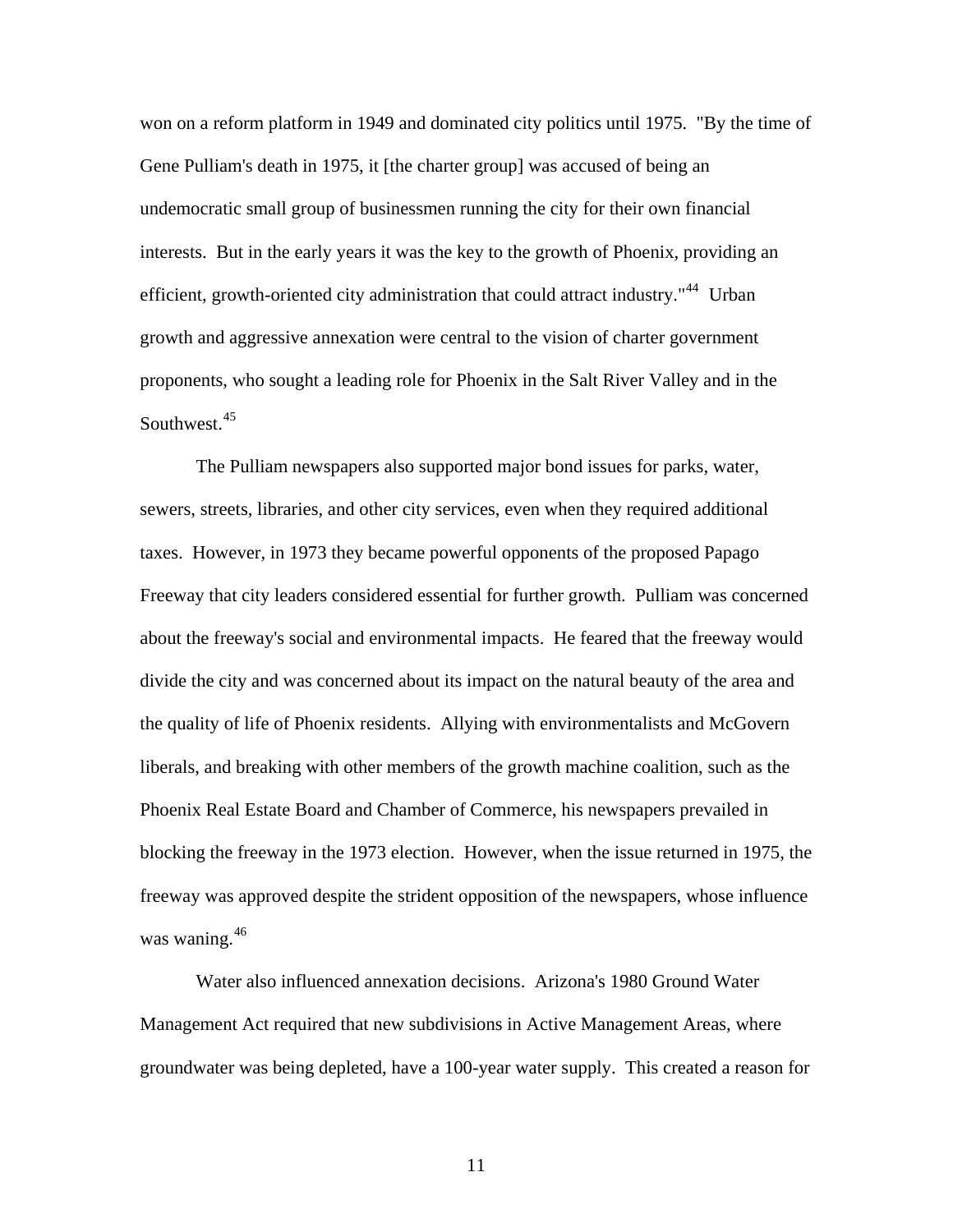developers to seek annexation of their properties by municipalities, since the properties then would qualify as having an assured water supply.<sup>[47](#page-59-1)</sup> In the mid-1980s, water also become a precondition for annexation rather than a motivation. The city is not eager to indicating anticipated demand and supply. In some areas without sufficient groundwater, developers were required to pay for the drilling of new wells at a distance; they may have been a motivation for municipalities to annex. Legislators in 1985 voiced concerns that cities were "battling for more land so they can qualify for more Central Arizona Project water."<sup>[48](#page-59-1)</sup> More recently in Peoria, however, availability of water has annex areas that do not bring their own water supply with them, and it requires that development and annexation agreements for large developments include a water budget eventually would be used to pipe water into the area.<sup>[49](#page-59-1)</sup>

The Justice Department allowed the May annexation to become effective without In some U.S. cities, annexation was motivated by a desire to dilute the city's minority vote.<sup>[50](#page-59-1)</sup> In the Phoenix area, some annexations, especially in later decades, were of territory containing few people; they did not bring a large additional white population into the city. Phoenix also had a smaller nonwhite population than many other annexing cities.[51](#page-59-1) However, the issue was raised in Phoenix in 1979, following several annexations that added thousands of voters. Plaintiffs in a suit filed in October claimed that an annexation in May diluted the strength of minority voters. The plaintiffs sought to halt the November 6 primary election on the grounds that the annexation and precinct changes had not been screened by U.S. Department of Justice as required by the Voting Rights Act of 1965. Screening determined whether racial and ethnic voting patterns reflected those of the rest of a city, so that minority voting rights were not weakened.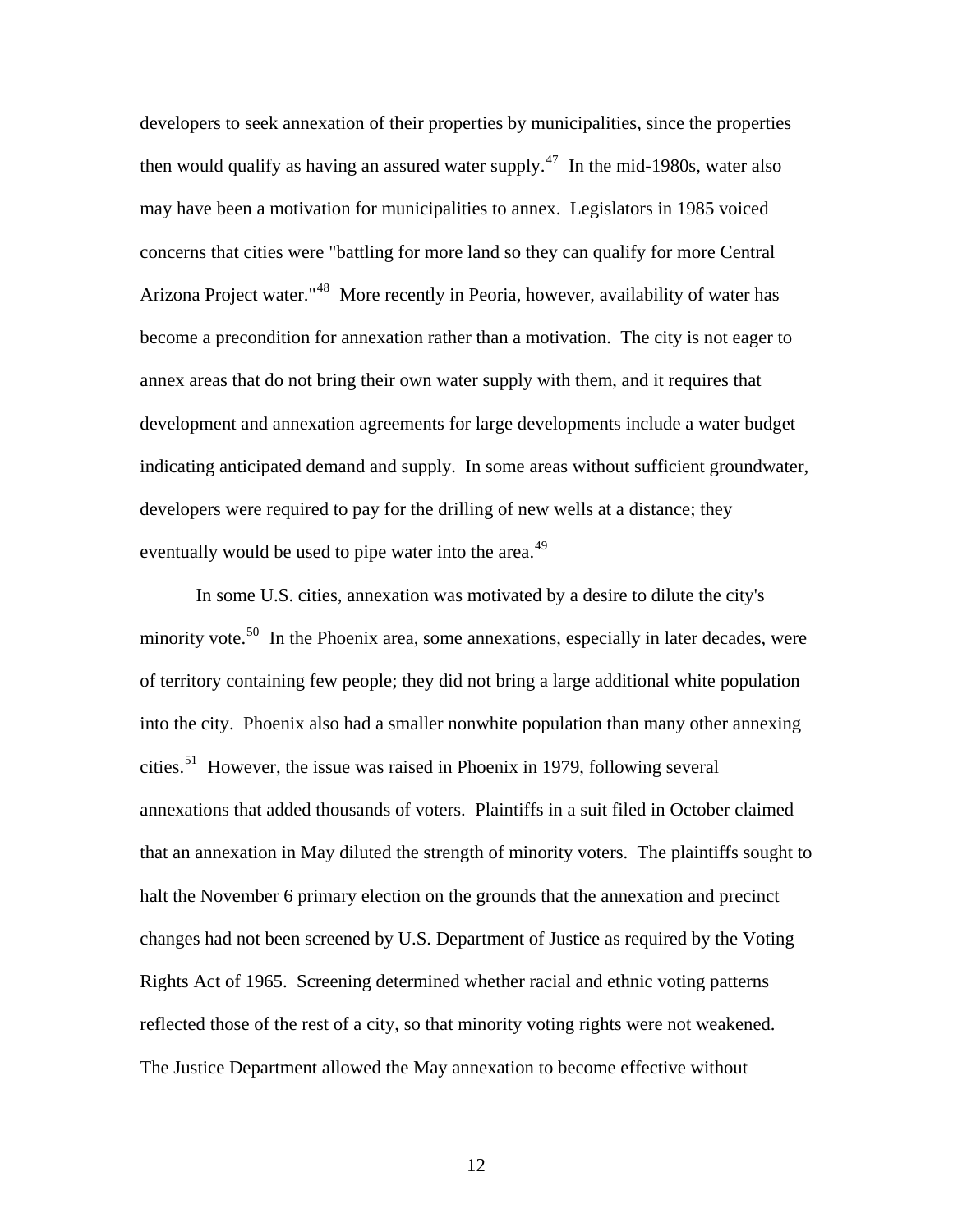objection, although it reserved the right to object later.<sup>[52](#page-59-1)</sup>

[Bridges argued that in the 1950s, annexation of poor African-American communit](#page-59-1)ies into [that revenue concerns overcame the earlier reluctance to annex these areas, but as not](#page-59-1)ed [Racial considerations may have worked against annexation of certain areas. Amy](#page-59-1)  [Phoenix was delayed, whereas newer communities further out were annexed and](#page-59-1)  [provided with streets and utilities. The black community in the southernmost part of](#page-59-1)  [Phoenix "was annexed just in time for the 1960 census."](#page-59-1)<sup>53</sup> She did not explicitly argue above, a larger population at census time meant greater revenues for a municipality.

overcome early opposition from the Central Avenue Dairy, which did not want to be to Phoenix's building code, and from private water company owners who did not want to be acquired by the city at the prices being offered and who feared municipal competition.<sup>[54](#page-59-1)</sup> More typically, however, municipal officials in Phoenix were important agents in promoting annexation, often taking the leading role. Their methods included using city employees and later, paid circulators, to gather petition signatures. They were able to subject to the city's health standards and connect to a municipal sewer line, from industrialists such as Oscar Palmer, whose Palmer Manufacturing Corporation objected

[As noted above, opposition to annexation also came from some potential](#page-59-1)  [residents, who sought to avoid taxation for city services or to preserve a less urban](#page-59-1)  [lifestyle. They were satisfied with services provided by the county and might oppose](#page-59-1)  [incorporation as well as annexation by an existing municipality. Sunnyslope residents](#page-59-1)  [voted against incorporation four times in the 1940s and 1950s before being annexed in](#page-59-1)  [1959 by Phoenix, which was eager to prevent the formation of a satellite town. In the](#page-59-1)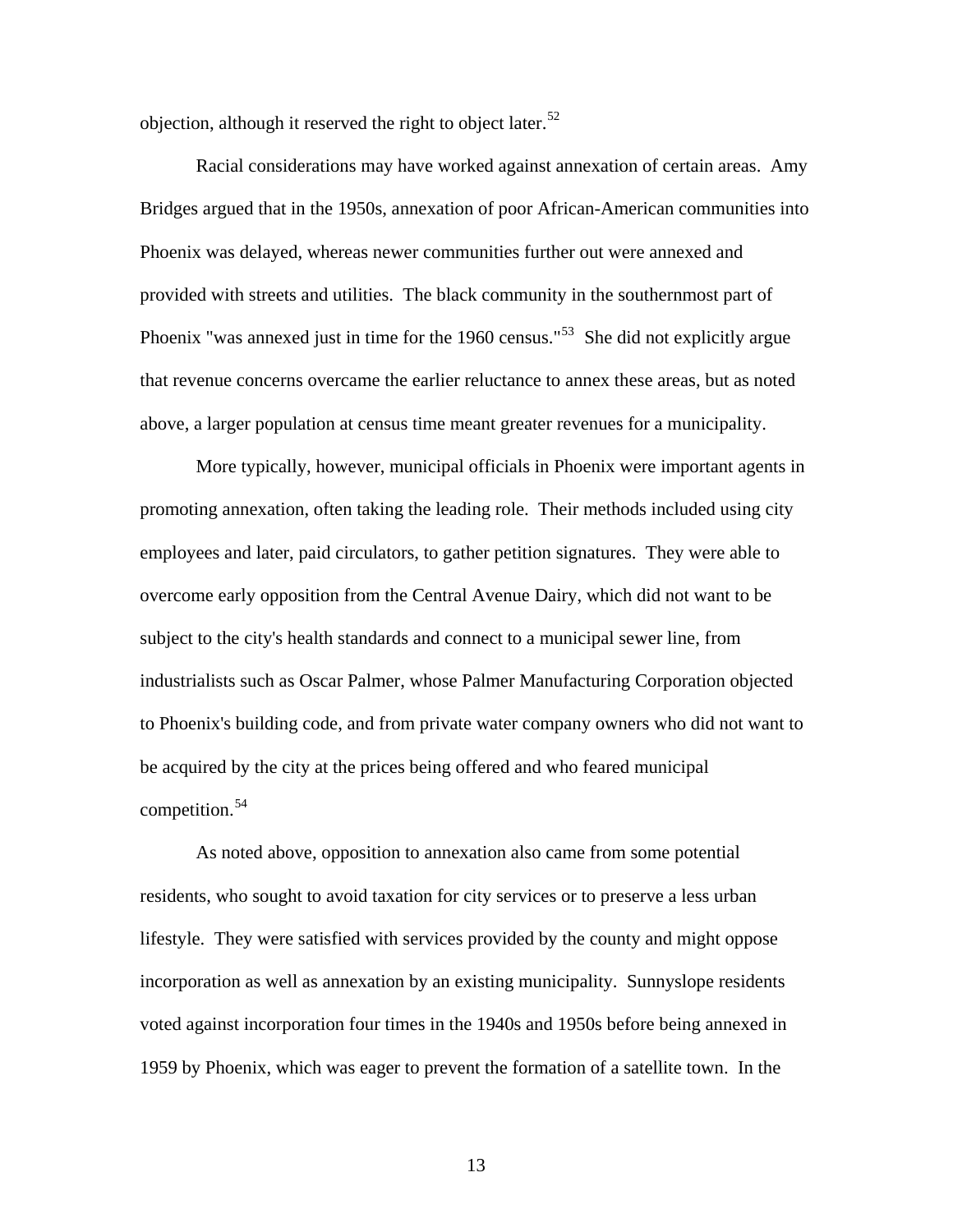[1980s and 1990s, annexation also was opposed by city council members who objected](#page-59-1)  [that annexations were expensive, delayed service provision for areas already in the city,](#page-59-1)  and discouraged infill.<sup>55</sup> Similar views were expressed in 2003 by city council candidate Tom Si mplot, who called for a moratorium on major annexations.

dominant in Phoenix throughout the second half of the twentieth century. Although there makers, and Phoenix does not appear to have experienced the same level of resistance to Tucson and Albuquerque. There, according to Michael Logan, ethnic and environmental opposition from other municipalities that also were pursuing annexation, and from some successful incorporations, as discussed below. $57$ Simplot was described, however, as "one of only a handful of voices, including Linda Nadolski in the mid-90s, who have called for curbs on large-scale growth while running for office in a city that annexes so aggressively."<sup>[56](#page-59-1)</sup> Pro-growth sentiments were was some popular opposition, the opponents were not as well organized as city policy annexation across a broad political spectrum that was found in other cities, such as considerations were important motivations along with individualistic and antigovernment attitudes of the type also seen in Phoenix. Phoenix did face considerable

#### **ANNEXATION IN THE VALLEY OF THE SUN**

#### **1950s: Tax Exemptions for Industrialists**

 Significant annexation in the Phoenix area dates from the late 1950s. The municipal reforms of 1948-1950 established charter government, with a strong city manager and better municipal administration. Potential Phoenix residents had more confidence that, if annexed, they would live in a well-managed city. Previously, many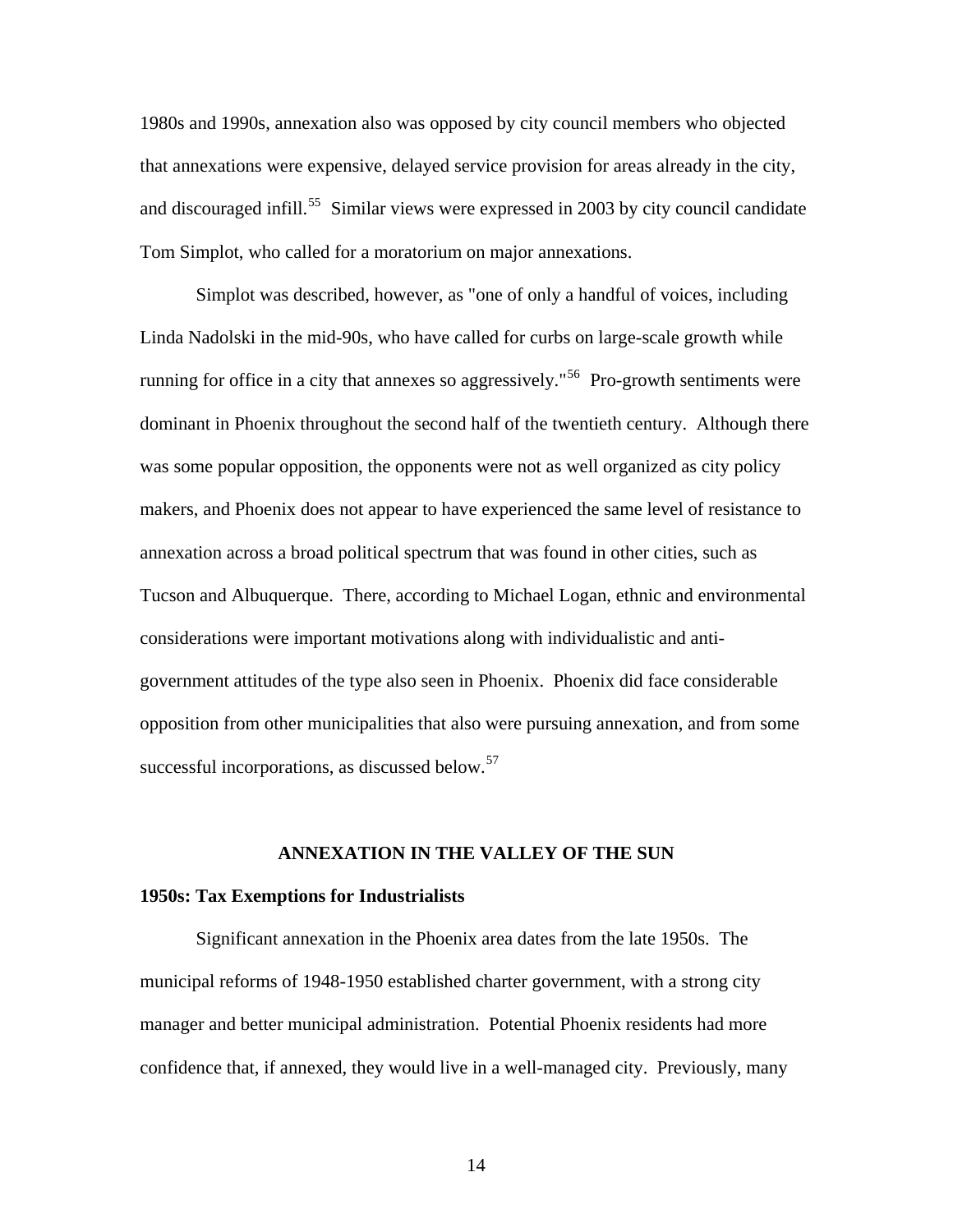fringe area property owners who thought municipal government was inefficient and unprofessional had refused to sign annexation petitions. Annexation initially proceeded slowly, due in part to lack of city staff and to legal and political challenges by annexation opponents. Major cities sought changes in state laws to make annexation easier, but legislation governing the annexation process actually became more restrictive in the mi d-1950s. [58](#page-59-1) However, based on his study of Phoenix during 1944-1973, William Collins concluded that "in the end the annexation law, while not simple, proved liberal enough to allow the city to acquire nearly all the land that it sought."<sup>[59](#page-59-1)</sup>

The role of revenue motivations in early annexation efforts is not entirely clear. [services for several years than they contribute in taxes."](#page-59-1)<sup>60</sup> [The argument for anne](#page-59-1)xation [as well as to amend its building code and zoning ordinance and to assure prope](#page-59-1)rty owners [compete effectively while being inside the city. On March 24, 1959, voters ap](#page-59-1)proved 14 [exemptions to](#page-59-1) the city sales tax for business and industry and the annexations proceeded.<sup>[62](#page-59-1)</sup> [Phoenix City Manager Ray W. Wilson denied in 1951 that the need for more tax](#page-59-1)  [revenues was a reason for city expansion and thought that "annexed areas receive more in](#page-59-1) made by the *Arizona Republic* [in 1957 was that "Phoenix is a metropolitan area.](#page-59-1)  [Industries in this area can choose between a handful of small, autonomous cities, with](#page-59-1)  [duplicating services and inefficient operation, or one large municipality of the type now](#page-59-1)  [enjoyed by Phoenix. We'll choose the latter, and we think most people will agree."](#page-59-1)<sup>61</sup> In [1958, to ensure successful annexation, the city was willing to forego sales tax revenues,](#page-59-1)  [that property tax rates would remain stable. Industrialists in southeastern and](#page-59-1)  [southwestern areas opposed annexation and argued that they needed tax exemptions to](#page-59-1)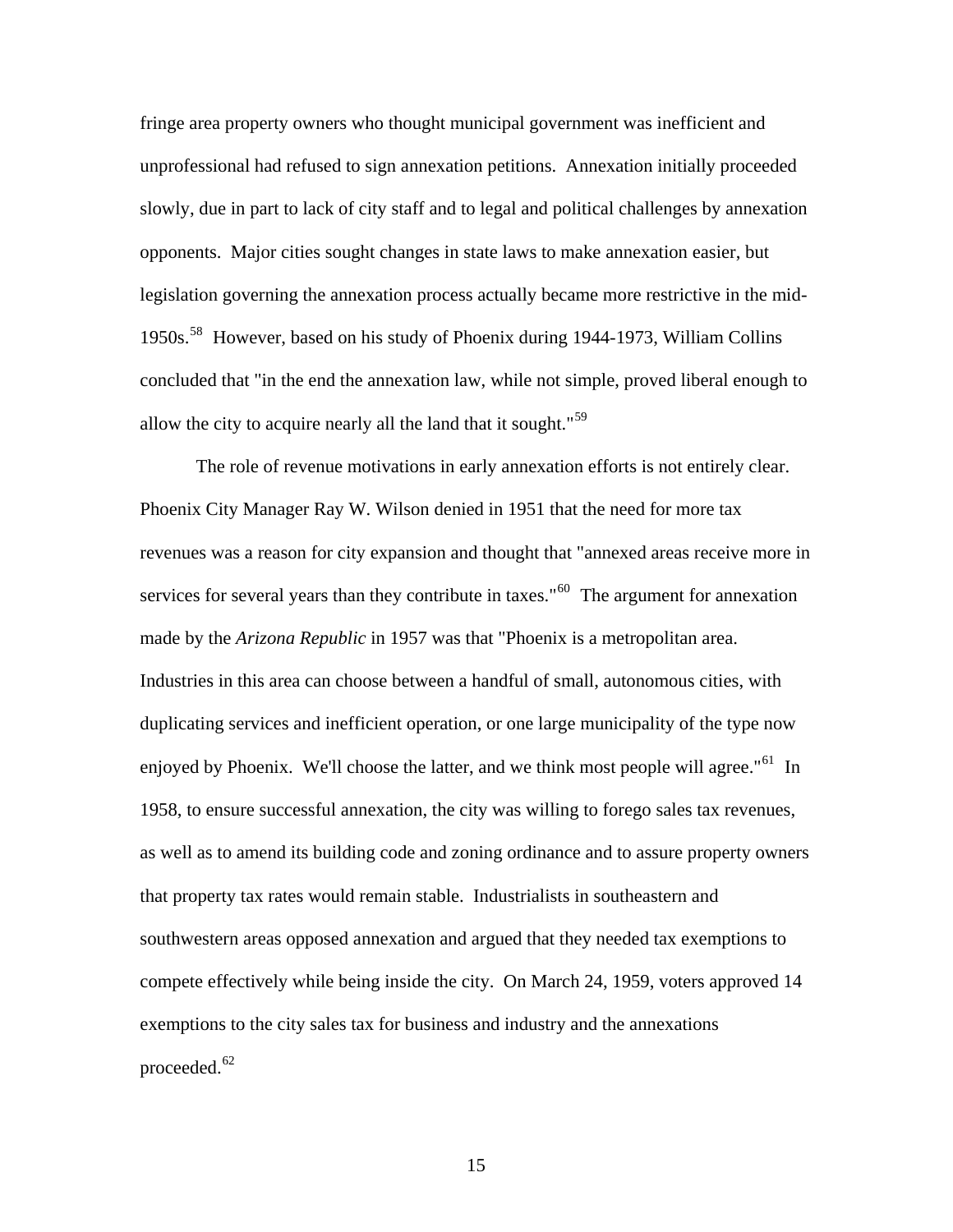[However, John Williams, the city's finance director, argued that increased](#page-59-1)  [property tax revenues from the highly valued industries would offset the lost sales](#page-59-1) tax [revenues.](#page-59-1)<sup>63</sup> According to John Wenum, who studied annexation by Phoenix and [annexation, nine \[of forty-one public and private\] respondents indicated that this migh](#page-59-1)t [have been a consideration in the annexation of a large industrial tract in 1959."](#page-59-1)<sup>64</sup> [A](#page-59-1)n [approved the small price paid for annexation in retu](#page-59-1)rn for the much larger benefits that would stem from having these firms in the city."<sup>65</sup> [neighboring municipalities, "despite their disavowal of tax-base expansion as a goal of](#page-59-1)  *Arizona Republic* [editorial in 1975 stated that "the industries have paid far more in](#page-59-1)  [property taxes than they have saved through the sales tax 'concessions' . . . the voters](#page-59-1) 

#### **1960s: Contested Borders**

1956, was between Phoenix and Scottsdale. The two cities ended up in protracted court cities are competing for the right to expand to make way for future growth." $67$  Scottsdale . incorporation in 1951 was motivated by its fear of being swallowed up by Phoenix those among the other cities, for several reasons including the fact that some residents on By the end of the 1950s, cities were approaching each others' boundaries (see Figure 3) and considerable acrimony ensued. The most heated conflict, which began in battles after attempting to annex the same land.<sup>[66](#page-59-1)</sup> The *Arizona Republic* reported in March 1963 that the "recurring annexation war between Phoenix and Scottsdale erupted anew yesterday" and noted a few days later that "in this vast space, two booming Valley accused Phoenix of "trying to hem us in from the north."[68](#page-59-1) Scottsdale's original Tempe and Glendale also reacted to Phoenix's expansion by attempting to annex, sometimes unsuccessfully. Relations between Phoenix and Glendale were not as bitter as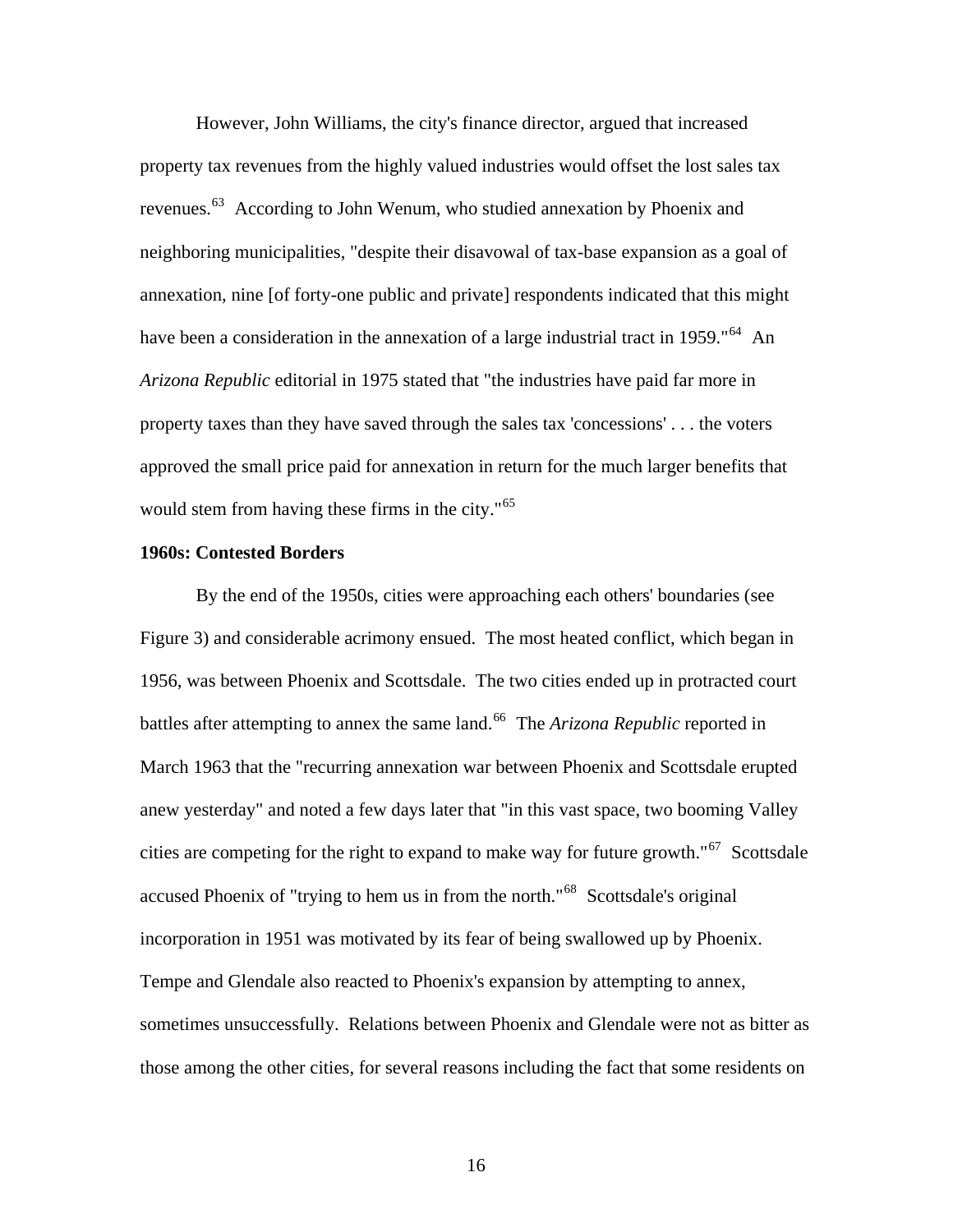Glendale's fringe actually preferred to be annexed into Phoenix.<sup>[69](#page-59-1)</sup>

 [Some efforts were made to halt the border wars, although they did not always](#page-59-1)  [have lasting success. Phoenix and Glendale created a "neutral area" in 1958 and later](#page-59-1)  [extended the arrangement to other areas. Phoenix and Scottsdale agreed on "spheres o](#page-59-1) f [annexation influence" in 1964. In 1968, Chandler and Tempe passed a "gentlemen's](#page-59-1)  [agreement" setting out which areas could be annexed by each city in the future without](#page-59-1)  [prior approval of the other city and establishing an open area between them which was to](#page-59-1)  [be jointly planned.](#page-59-1)<sup>70</sup> [The agreement was reaffirmed in 1971 but violated by Cha](#page-59-1)ndler in 1974, setting off the annexations by Gilbert and other cities described below.<sup>[71](#page-59-1)</sup>

agreed not to annex land across their respective sides of Scottsdale Road, and in 1985 the boundary line dividing 16 square miles of unclaimed land between the two communities; more systematic planning.<sup>[73](#page-59-1)</sup> As growth spread beyond Maricopa County to Pinal County (between Phoenix and Tucson), the municipalities of Casa Grande, Coolidge, Florence, gentlemen's agreements made in the 1980s but ignored by new city and town managers.<sup>74</sup> Similar attempts were made in later years. In 1978, Phoenix and Scottsdale two cities agreed upon the  $56<sup>th</sup>$  Street alignment as a future boundary. In order to gain Phoenix's assent to incorporation, Cave Creek agreed in 1986 not to extend its boundaries south of the Carefree Highway. But it later reneged on that agreement, claiming it was a "blackmail agreement."<sup>[72](#page-59-1)</sup> In 1987, Chandler entered an agreement with Gilbert to draw a the hope was that the agreement would prevent future "land grabs" and contribute to Maricopa, and Eloy worked on official intergovernmental agreements to replace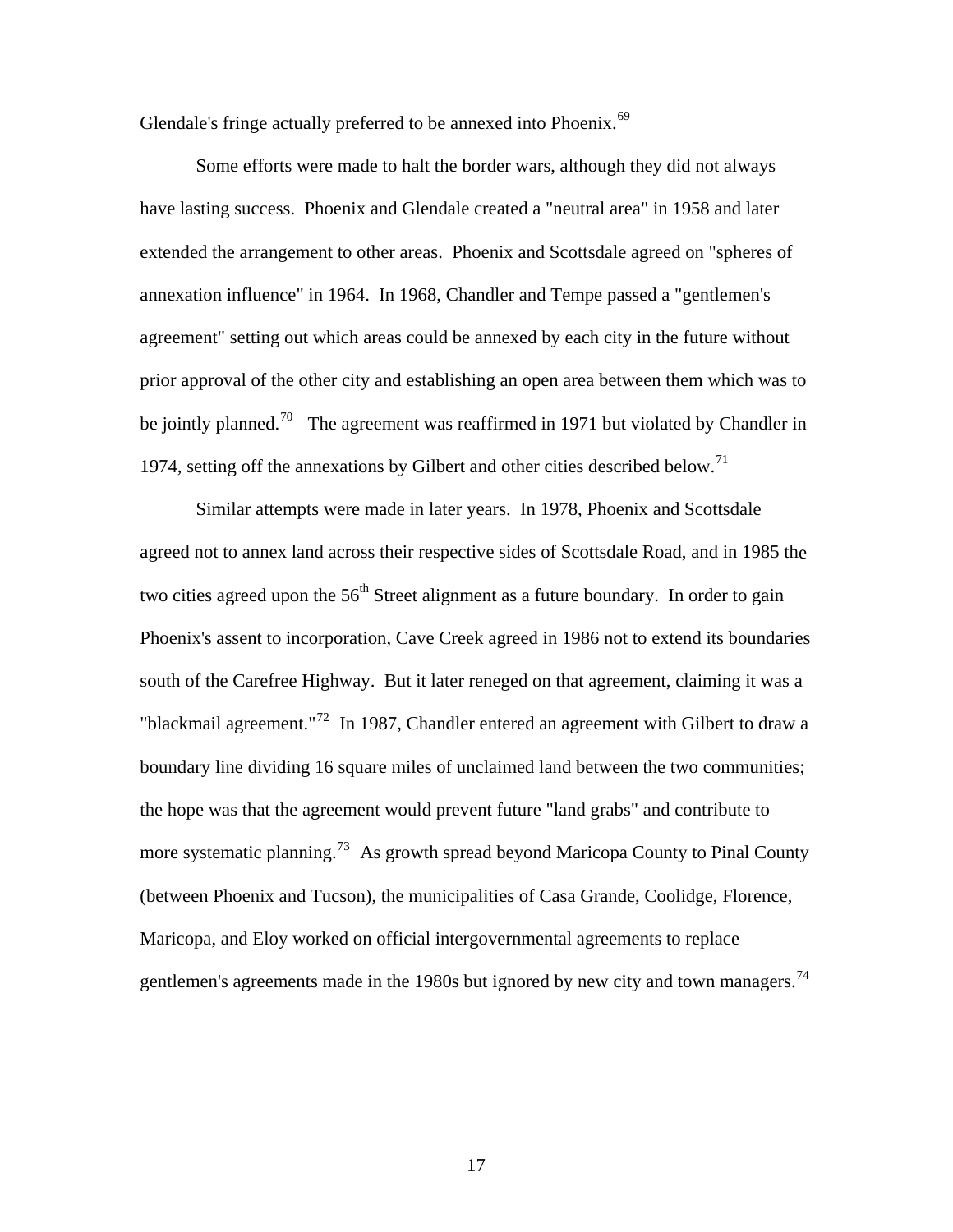#### **1970s: Pre-emptive Strip Annexation**

In their annexations, municipalities could not "jump over" land that had been annexed by another city, even if that land was simply a narrow strip of property int ended to serve as a barrier to another municipality's expansion. The area inside the stri p remained county land (referred to as a "county island") until the strip-annexing municipality chose to annex it. A 1974 annexation by Chandler spurred Gilbert in 1975 to create the largest county island to date with a strip varying in width up to 200 feet tha t enclosed a 51 square mile area (see Figure 4).<sup>[75](#page-59-1)</sup> Gilbert was seeking to prevent similar action by Mesa or Chandler. In 1978 Gilbert was a town of 4,100 that was anticipated to very slowly go ahead and develop it."<sup>[76](#page-59-1)</sup> In a 1976 interview, Town Manager Lynn Stuart also emphasized planning considerations and citizens' desire that Gilbert keep its rural atmosphere.<sup>[77](#page-59-1)</sup> grow to 125,000. Gilbert Mayor Dale Hallock explained that "by doing the stripping we've taken in everything that could ever be in Gilbert and now we are in a position to

[highways inside the i](#page-59-1)sland, but ultimately it did.<sup>78</sup> Maricopa County Manager Robert  [County islands created headaches for county officials in law enforcement, road](#page-59-1)  [maintenance, and construction, who claimed that municipalities only annexed parts that](#page-59-1)  [benefited them, leaving behind pockets that needed extensive road work or bridges. In](#page-59-1)  [the Gilbert case, the county Board of Supervisors was reluctant to continue developing](#page-59-1) Mauney argued that

don't want to have to put a lot of money into improvements. That's why many of them wait until roads and other improvements are completed before they consider annexation.<sup>79</sup> Cities and towns look at annexation as a business venture, and the profit motive is always there. They want the tax base, but they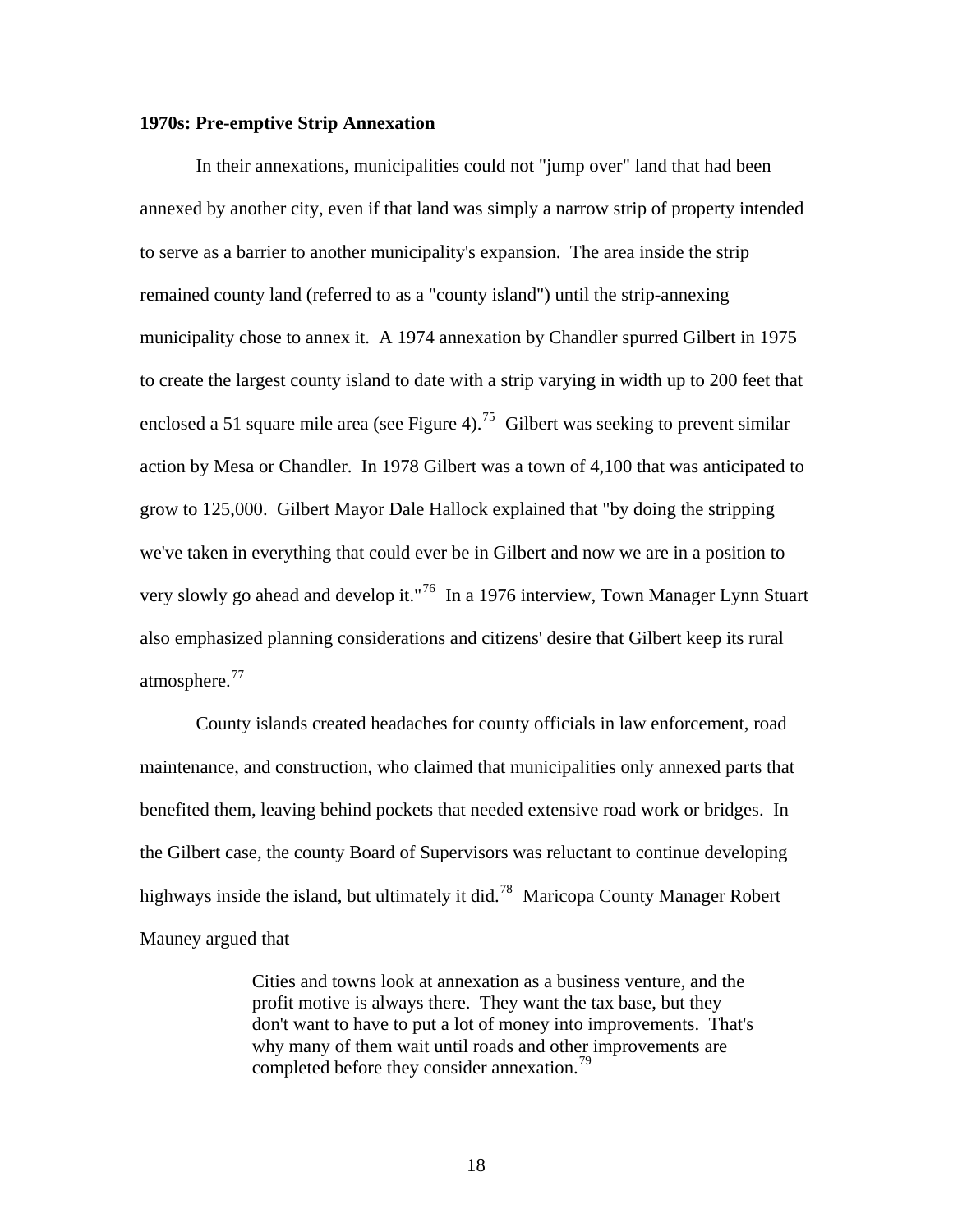County islands continued to pose problems and the League of Arizona Cities and Towns pressed for legislation making it easier to eliminate them. A bill (not introduced by the League) that was signed into law in 2003 allowed counties to initiate annexation of parcels of 10 acres or less, though the process would be halted if more than half of the property owners, or cities and towns, objected.<sup>[80](#page-59-1)</sup> Some municipalities decided to cut off emergency and fire protection services to residents of nearby county islands who were not paying taxes to the municipalities and had contracted instead for services with a more distant private supplier (Rural/Metro). Not surprisingly, such decisions were controversial, as when Goodyear refused to respond to a near-drowning call just outside the city. Ultimately services were resumed by Goodyear and Avondale, who planned to charge Rural/Metro a steep price for providing them.<sup>[81](#page-59-1)</sup>

 The 1975 Gilbert strip annexation was challenged in court. The annexation law required consent of the owners of at least 51 percent of the assessed valuation of the area to be annexed. The suit claimed that Gilbert annexed all of the property of those favoring annexation, but only part of the property of those opposing it. The rest of their property was not included in the calculations to determine whether 51 percent was attained. The *Arizona Republic* reported that "Lawyers for the town concede it used that method in its annexation, but say the action was legal." $^{82}$  $^{82}$  $^{82}$  The annexation was upheld, but the case helped to generate changes in the legislation discussed below. A ruling by the Arizona Court of Appeals in a later case noted that "*Glick* indicated that some cities were engaging in "strip" annexation, that is, were artificially extending their boundaries to include potentially high value taxable areas, or to defend against the encroachment of equally aggressive neighboring municipalities.<sup>[83](#page-59-1)</sup>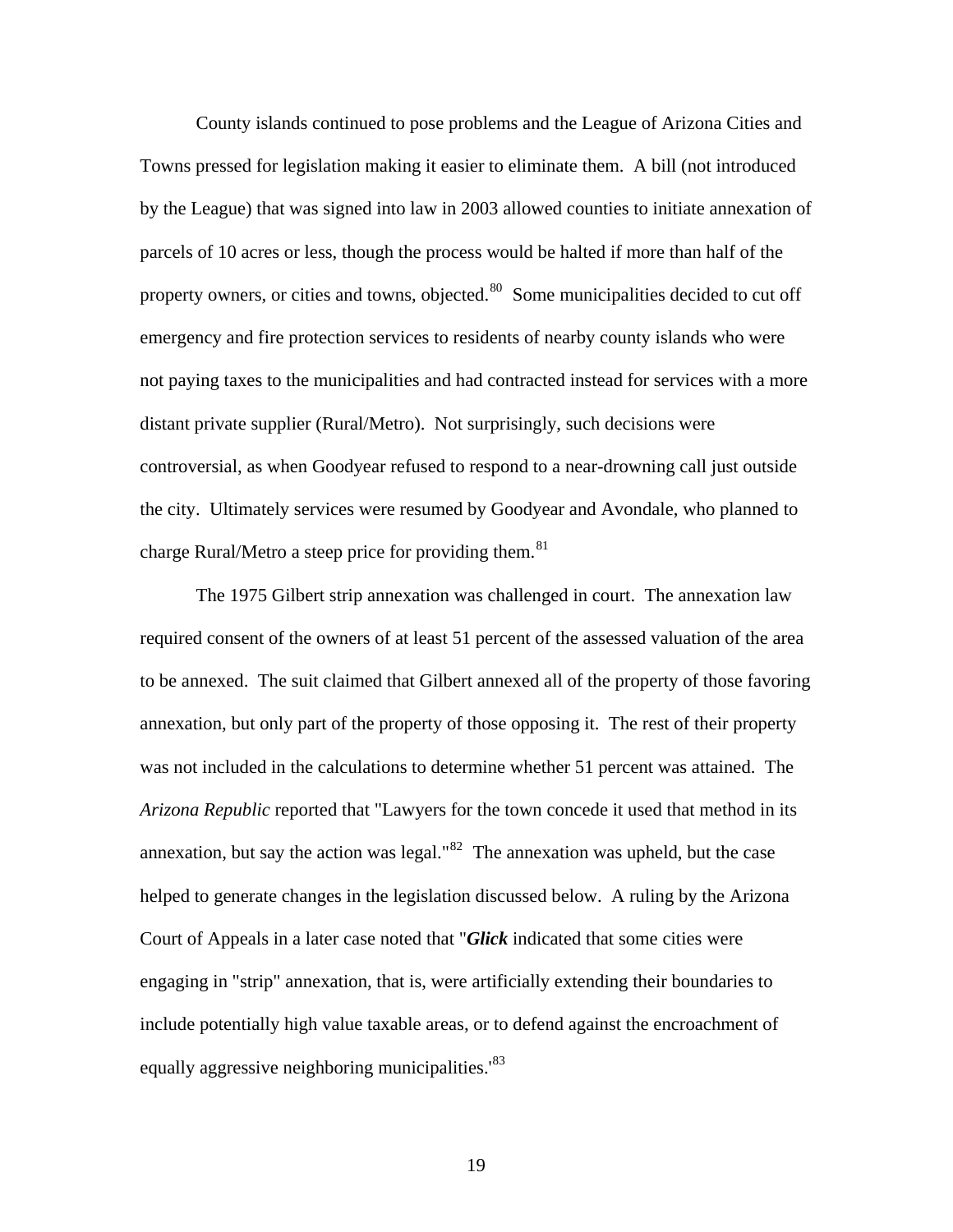One neighboring East Valley community—Mesa—was reported to have been relatively unconcerned by Gilbert's 1975 annexation.<sup>[84](#page-59-1)</sup> However, Mesa pursued its own aggressive annexation plans and municipalities to the west of Phoenix, including Tolleson, Avondale, Goodyear, and Peoria, all joined in border wars in 1976-77. Like Buckeye in more recent years, the first three were tiny communities (populations under 7,000 in 1970) that added vast amounts of land. In June 1976, Phoenix strip annexed around an area of about 37 square miles "in response to the threat that Tolleson would annex an area that Phoenix officials feel is in the path of natural Phoenix expansion."<sup>[85](#page-59-1)</sup> It added another 5 square miles in July "so Avondale wouldn't annex the world," according to Councilman Ken O'Dell.<sup>[86](#page-59-1)</sup> In July 1977, Phoenix annexed a 25-foot-wide strip around a 14-square-mile area in Deer Valley. An editorial in the *Arizona Republic* asserted that Phoenix was "again maintaining its right to grow" in the face of possible incorporation of a city of Deer Valley or possible strip annexation of the area by Peoria.<sup>[87](#page-59-1)</sup>

 Stealth was involved in some cases. In May 1976, "Goodyear annexed a parcel of land a few hours ahead of its neighbor city [Avondale]," sparking a dispute.<sup>[88](#page-59-1)</sup> A few years later the *Arizona Republic* reported that "the southern boundary of Phoenix was locked into place permanently Thursday when the City Council called a special annexation meeting on short notice to head off a rumored intrusion by Chandler into the Ahwatukee area."[89](#page-59-1) Chandler had been scheduled to consider an annexation that Thursday night.

#### **1980s: Changes in Annexation Legislation**

 The 1980s brought two important changes in annexation legislation. Strip annexation was outlawed in 1980. "A city or town shall not annex territory if as a result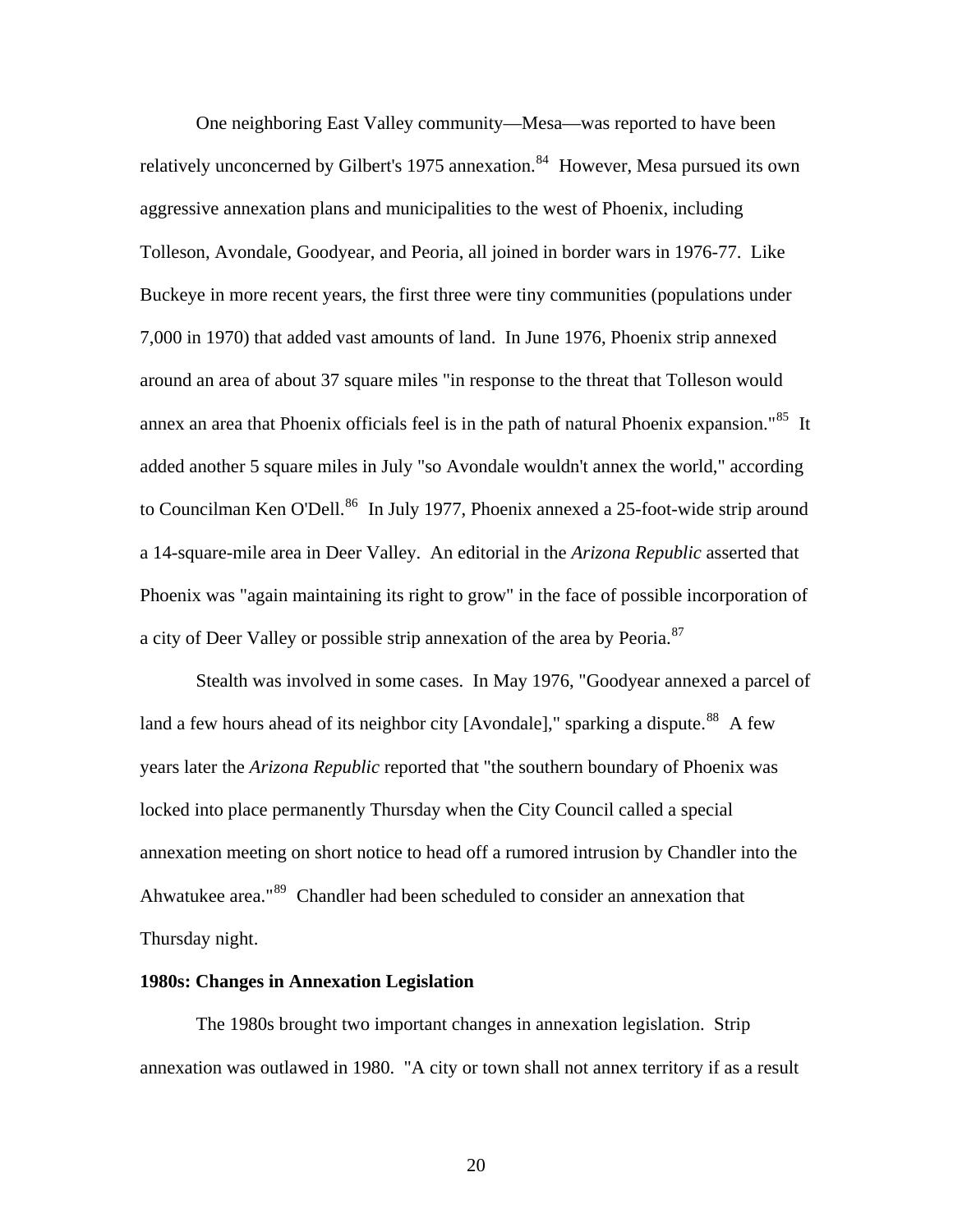of such annexation unincorporated territory is completely surrounded by the annexing city or town."[90](#page-59-1) Territory annexed had to adjoin the annexing municipality for at least three hundred feet and had to be at least two hundred feet in width, exclusive of highways, and no more than twice as long as it was wide. $91$  In 1986, other changes made annexation more difficult. A waiting period of thirty days before signatures could be collected on annexation petitions was imposed. During that time a public hearing had to be held after notices had been published, posted, and mailed to relevant parties. The petition had to be "signed by the owners of one-half or more in value of the real and personal property and more than one-half of the persons owning real and personal property that would be subject to taxation by the city or town in the event of annexation."[92](#page-59-1) Previously, annexations could be done with the signatures of a very few large property owners whose property was worth more than one-half of the assessed value in the area to be annexed. In one extreme case in 1977, the 14-square-mile Deer Valley annexation, Phoenix annexed the entire area with the signature of a single property owner.<sup>[93](#page-59-1)</sup>

Some cities rushed to annex before the 1980 legislation took effect. Scottsdale's City Council met at 7 a.m. on June 30, 1980 to approve an annexation by which a 10 foot-wide strip enclosed 86 square miles, an area nearly equal to the city's size. The action was challenged by several lawsuits alleging violations of the state's open meeting law. In July, Chandler prepared plans to surround 36 square miles with a similar strip."<sup>[94](#page-59-1)</sup> Despite the outlawing of strip annexation, annexation wars continued in the early 1980s. Conflicts among Phoenix, Scottsdale, Cave Creek, and Peoria were an important impetus for the 1986 legislation.<sup>[95](#page-59-1)</sup> As an initial step in 1985, a one-year moratorium on city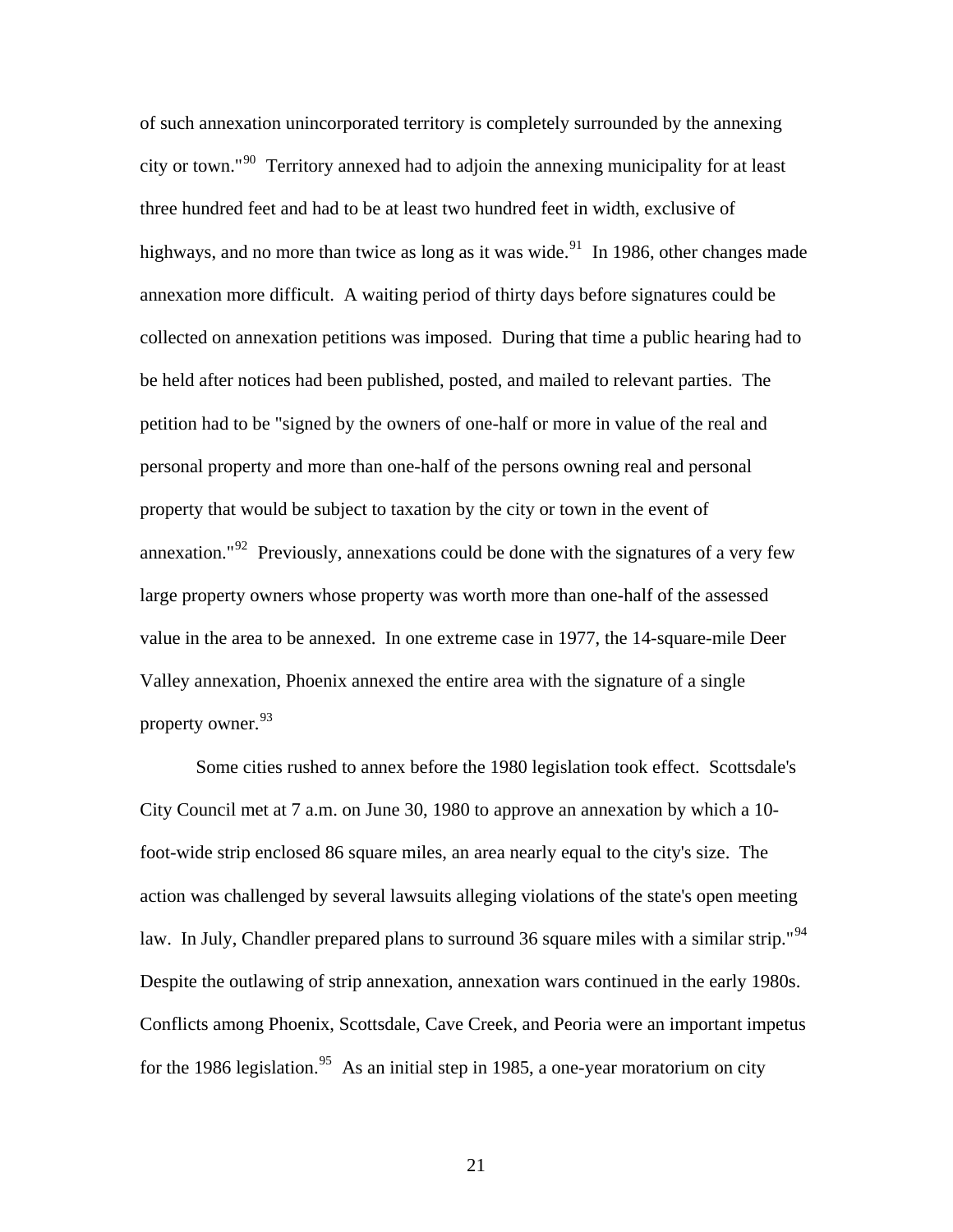annexation involving state land was approved. Legislators wanted a year to study possible legislative changes; they feared annexations of outlying areas would encourage leap-frog development, discourage in-fill, and drain a city's water resources.  $^{96}$  $^{96}$  $^{96}$  In addition to making the changes described above, the 1986 legislation allowed deannexation of territory to cure some of the problems created by past strip annexation. However, because the deannexation law only applied to a select group of Arizona cities and towns, it was declared unconstitutional in 1990 by the Arizona Supreme Court.<sup>97</sup>

 After the passage of the 1986 legislation, and in response to Phoenix City Council discussions on the merits of annexation, a multi-departmental task force produced an annexation policy study analyzing the issues. City Council member Linda Nadolski had been vocal in opposing further annexation, which she argued had negative fiscal consequences for existing city neighborhoods. Others had suggested that the city should promote growth within its existing boundaries and thought that annexation encouraged urban sprawl. The annexation policy study reaffirmed the conclusion of the 1974 staff report that annexation had positive long-term benefits. It did, however, recommend careful determination of which areas should be annexed and of the optimum timing for annexation. Evaluation criteria were proposed to be used by staff in reviewing each proposed annexation area. Phoenix planning officials remained committed to a policy of expansion, although the Planning Department did reject a few annexations that did not seem appropriate at the time they were proposed. Both revenue and planning considerations remained important for city officials.<sup>[98](#page-59-1)</sup>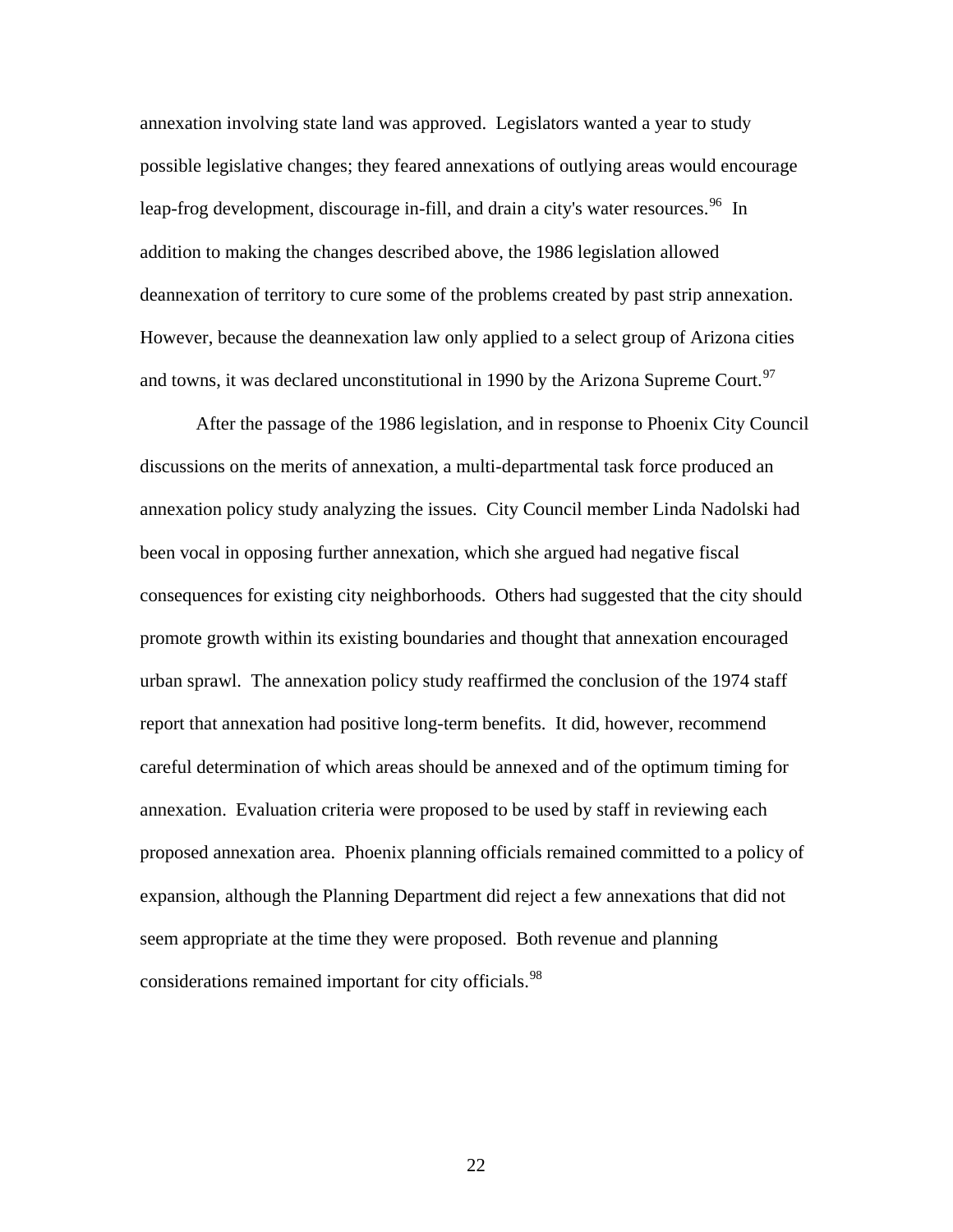#### **1990s: West Valley Growth**

 Although the tightening of the legislation made it more difficult, annexation continued in the 1980s and 1990s (see Table 1 and Figure 5). Much of the annexation of the 1990s and after 2000 occurred in the West Valley, with Buckeye and Peoria registering especially large increases in land area. For some time Peoria and Phoenix had been jockeying for position in the northwestern area near Lake Pleasant. A compromise plan recommended by the State Land Commissioner in 1987 identified areas for future annexation by each city and left about 40 percent of the contested area outside both. Annexations within these areas proceeded in later years.<sup>[99](#page-59-1)</sup>

 Buckeye's expansion was especially dramatic. It followed in the footsteps of Surprise, another small West Valley municipality that had annexed a large amount of territory in the 1980s to position itself for future development. In 1999, Buckeye annexed the site that would become the Verrado development created by DMB Associates. With an annual town budget of \$2.6 million, Buckeye hoped to see Verrado bring annual property-tax revenue of \$10 million. An even larger annexation of 35,000 acres in 2002 had been requested by the developers of Douglas Ranch, a master-planned community that eventually could include 83,000 homes over the next half-century. John DiTullio, the developer's representative, and Buckeye's Mayor Dusty Hull argued that the annexation would bring control of water resources essential for the town's future growth. With Douglas Ranch added to other large-scale developments already approved by the Buckeye Town Council, over 240,000 new housing units were projected for a town whose population at the time was approximately 7,000. As a result of its ambitious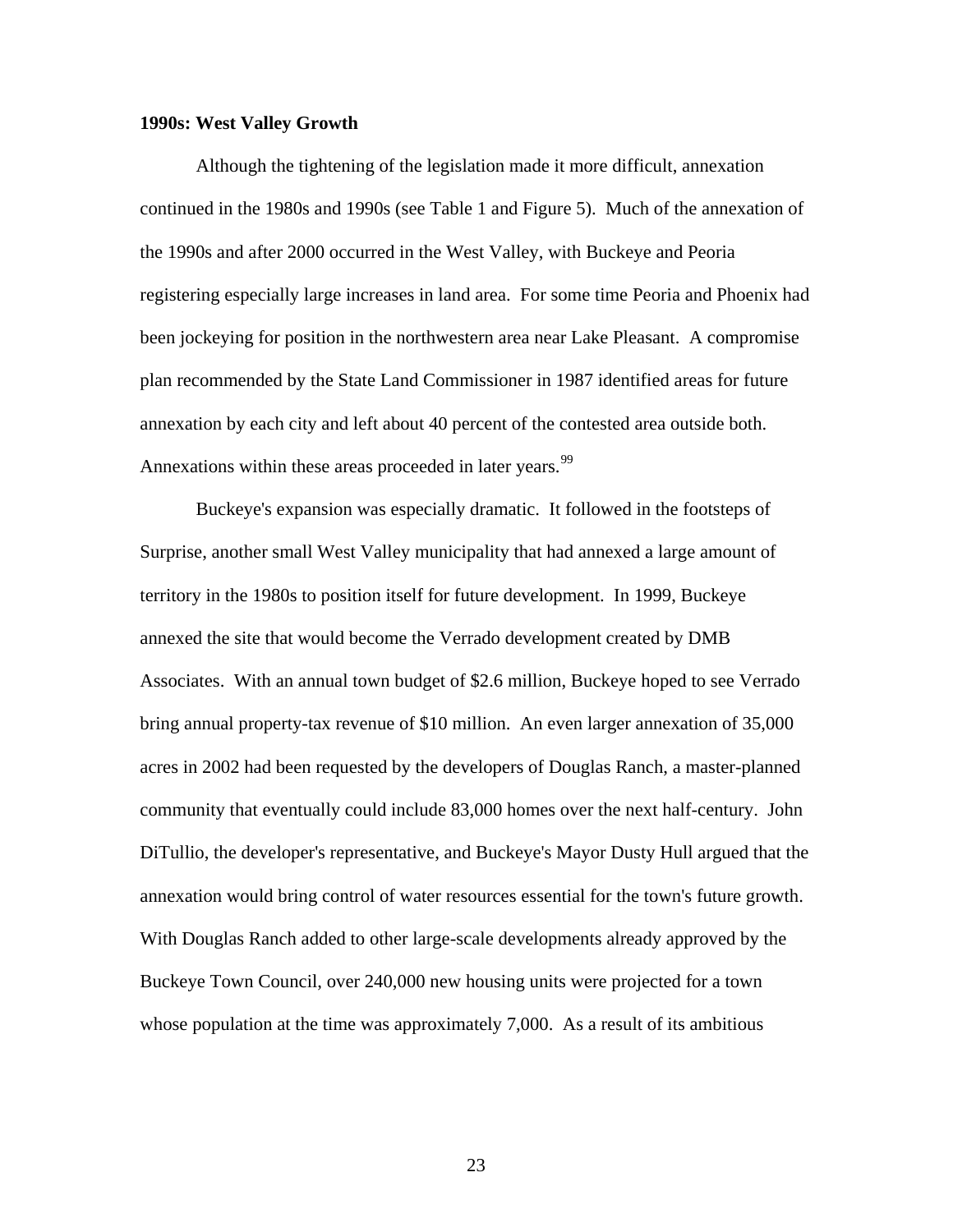annexations, Buckeye became second in area only to Phoenix among Valley municipalities.[100](#page-59-1)

 An overall shift in the focus of growth from the East Valley to the West Valley occurred in the 1990s and after, partly due to development of highways west of Phoenix and to availability of land. In 1991, about 26 percent of Valley housing starts occurred in the west; by 1999 its share was 40 percent, more than the northeast or southeast. Population continued to soar in many East Valley municipalities as well, but the West Valley attained a new presence in the region. Its municipalities competed hard for facilities. Glendale was successful in two major cases. It landed the new Coyotes hockey arena after negotiations for a Scottsdale site at Los Arcos failed, and it won out over Tempe and Mesa after a nearly two-year battle to attract the Cardinals football stadium, which opened in 2006. Glendale offered an attractive site to be purchased by the Cardinals and the creation of a Community Facilities District, which would issue bonds for \$48 million of on- and off-site improvements and retire the bonds through a combination of parking fees, surcharges, and sales taxes at the site.<sup>[101](#page-59-1)</sup>

 Glendale also reversed its annexation policy in 2005 as projected improvements in the Loop 303 freeway led city officials to anticipate increases in land values and development along the freeway route. This area lay within the territory strip-annexed by Glendale in the 1970s. The city had not been eager to annex the unincorporated territory and had considered annexations only if property owners approached the city and were east of 115<sup>th</sup> Avenue. However, with the prospect of sales, construction, and property taxes from new properties included within the city, Glendale began actively courting property owners for annexations.<sup>[102](#page-59-1)</sup>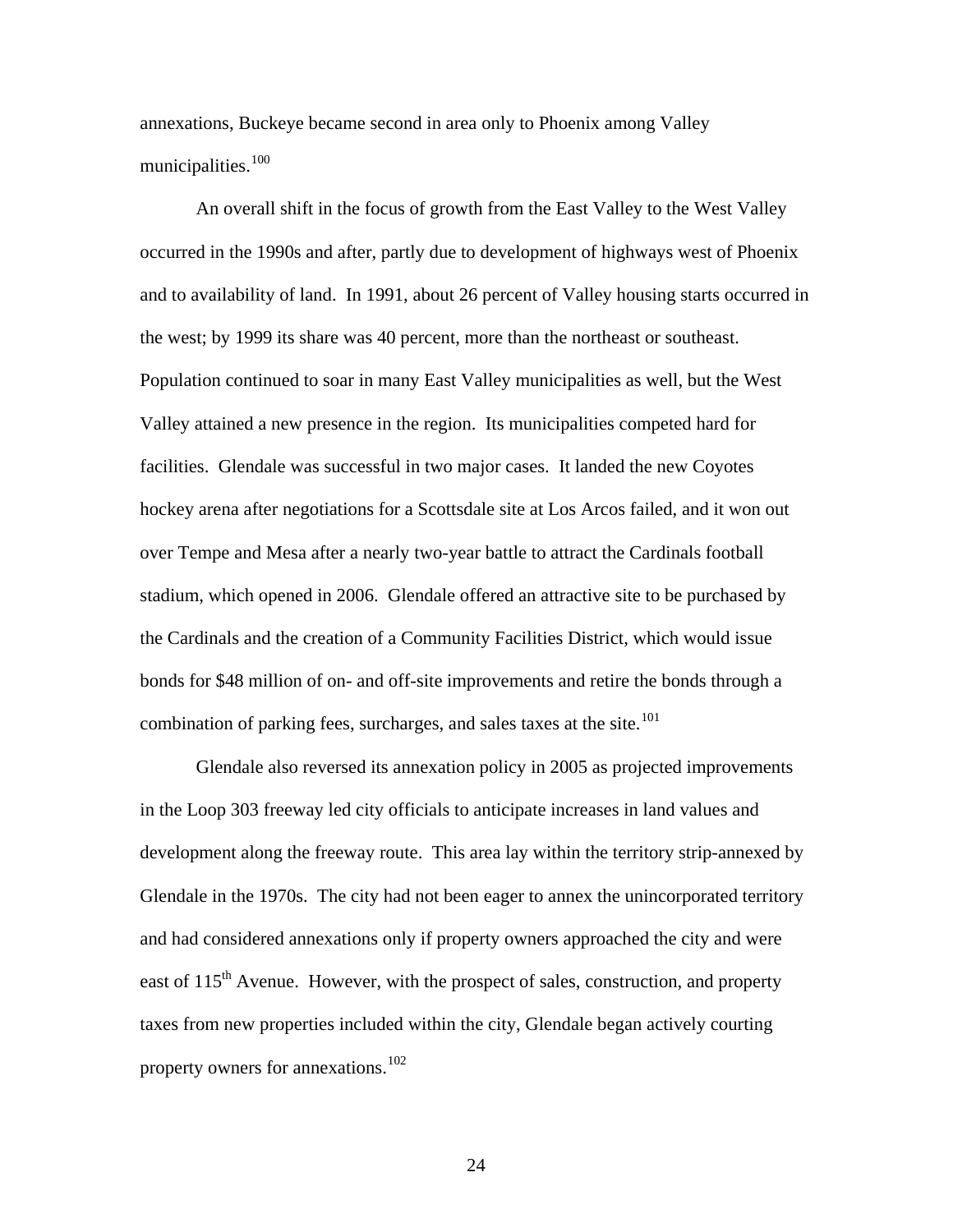#### **2000-: State Trust Lands**

 Further opportunities for annexation are becoming more limited. Much of the remaining undeveloped land around Phoenix is owned by the state or federal government or by Native American tribal communities. State trust lands are available for annexation and pose some interesting issues. At the time of Arizona's State Enabling Act in 1910, which allowed the Territory of Arizona to prepare for statehood, sections of each township were assigned to be held in trust for funding public schools. This was a common practice but unlike many states, Arizona retained ownership of much of its trust land rather than selling it quickly. The trust has a fiduciary responsibility to manage its assets in the interests of its beneficiaries and the Arizona Enabling Act and Arizona Constitution specify that the trust lands cannot be sold or leased except to the highest and best bidder at a public auction. These requirements put constraints on what the Arizona State Land Department can do with the land and create difficulties for environmental groups and municipalities that want to see open space preserved rather than developed. At auctions during 2004, state trust lands sold at prices well above their appraised values, sometimes double or more the initial value.<sup>[103](#page-59-1)</sup> Appraisals subsequently were raised to higher levels, then were lowered as the housing market cooled after peaking in 2005.

 Border wars can occur over state trust land as well as privately owned land, with more than one municipality hoping to annex the same piece of land. The State Land Department declined to take sides in the dispute between Phoenix and Peoria over land near Lake Pleasant. Instead, it required that the two cities work out their boundary dispute before the State Selection Board approved their annexation requests in December 2002. Phoenix had sought to annex west to  $79<sup>th</sup>$  Avenue; Peoria had included the area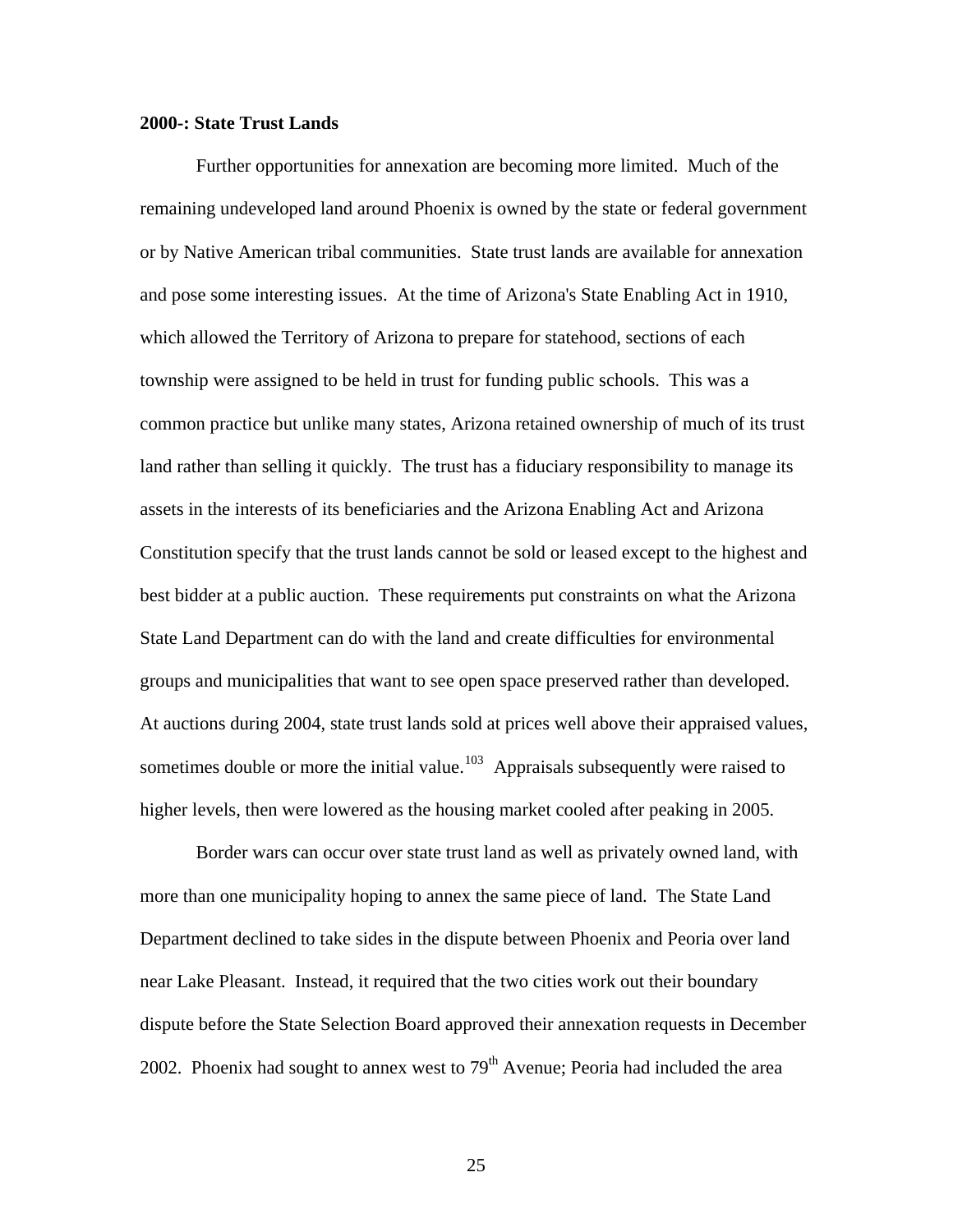east to  $67<sup>th</sup>$  Avenue in its General Plan and objected to Phoenix's annexation request. The boundary ultimately ended up following the  $75<sup>th</sup>$  Avenue alignment north of New River Road. $104$ 

 A large area of state trust land to the south and east of Phoenix, in Pinal County, is available for annexation and is being viewed as an opportunity for more coordinated regional planning than previously typical in the Phoenix metropolitan area. This area, known as Superstition Vistas, includes 275 square miles and ultimately may have a population of 900,000. Similar hopes for regional cooperation have been voiced for the Williams Gateway area, located on a county island east of Mesa and the Phoenix-Mesa Gateway Airport, but within Mesa's municipal planning area. The Arizona State Land Department owns land adjacent to a proposed mixed-use development there and hopes to increase the land's value by working with the developer (Scottsdale-based DMB) to plan and rezone a large area. DMB petitioned the Mesa City Council in 2008 to annex its 5 square miles and proposals to annex adjacent state trust lands are likely to follow. Future disposition of state trust lands throughout Arizona may be affected by state trust land reform efforts, although attempts in 2006 and previous years to pass ballot initiatives and state legislation were unsuccessful.<sup>[105](#page-59-1)</sup>

#### **POLICY ISSUES**

In addition to helping explain how Phoenix grew to its current size and urban form, the history of annexation raises some interesting policy issues. Some are distributional issues captured by basic questions of political economy: who pays, who benefits, and who decides? In Phoenix, city council members and others questioned the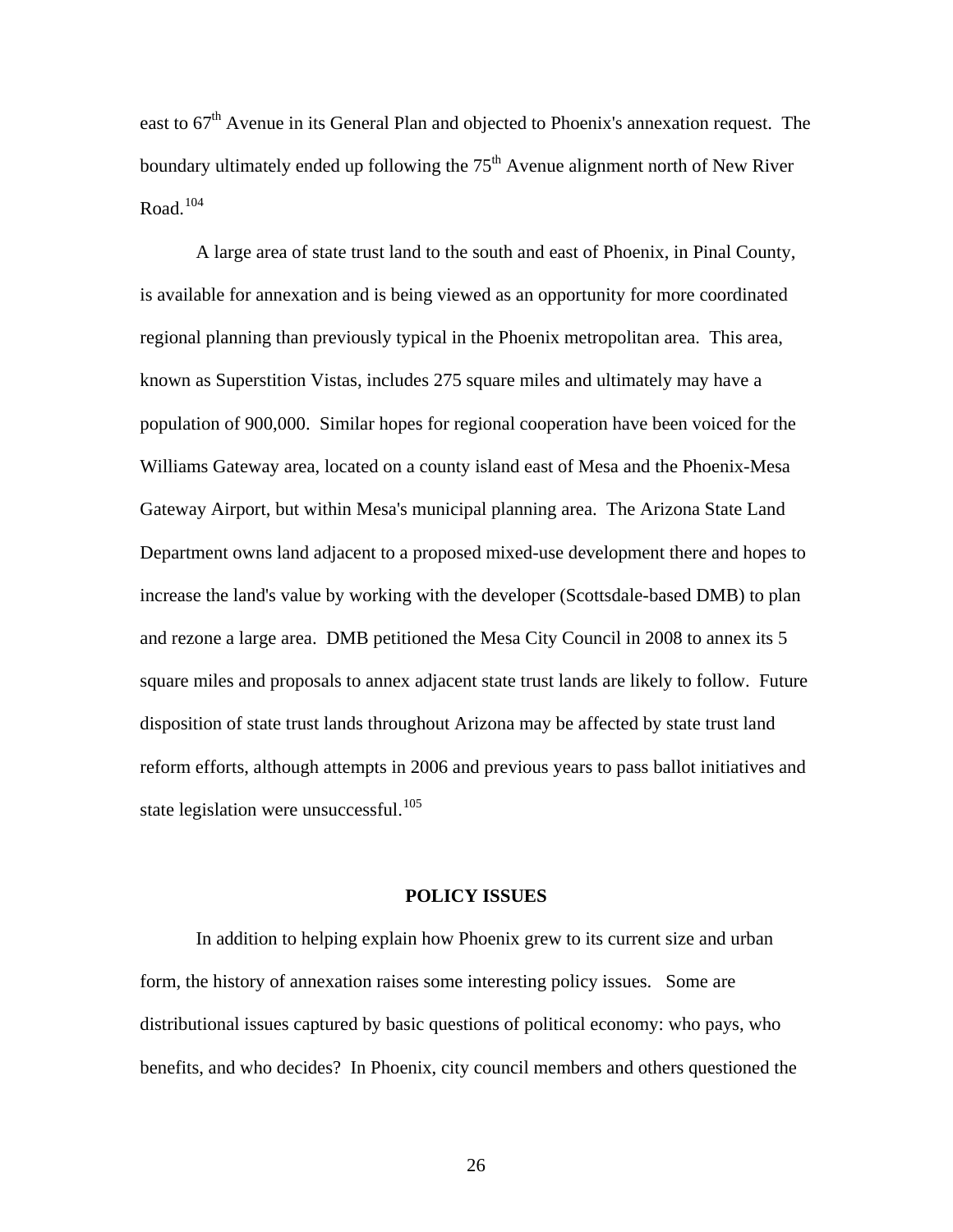policy of extensive growth and asked whether central city residents should bear costs of providing infrastructure to benefit newly annexed areas at the fringe. They believed that annexation had negative fiscal consequences for existing city neighborhoods. Unfortunately, it is difficult to assess accurately the distributional consequences of annexation within municipalities and to determine the extent to which older neighborhoods subsidized newer ones. Municipal budgets do not identify a distinct geographical location for all expenditures and revenues, and facilities or services may cover several neighborhoods.

Beginning in the 1980s, development impact fees whose goal was "requiring growth to pay for itself" were adopted by Phoenix and other municipalities (and counties). These are fees assessed on new developments to pay for the additional public facilities needed for them, such as water and wastewater treatment plants, parks, libraries, fire and police stations, roads, and others. Although impact fees are an important source of funds, they remain only a partial solution to the problem of infrastructure finance in the Phoenix metropolitan area. They do not cover the entire infrastructure costs of new development. Due to the length of time it takes to do impact fee studies and get new fees approved, and to rising construction costs, they may yield insufficient funds for the costs they do cover. They are complicated to assess and implement fairly, and do not fully solve the infrastructure finance "gap" problem faced by growing communities, since the fees are assessed on dwelling units and commercial space, but some public infrastructure needs to be built first.  $106$ 

Three additional policy issues can be raised. First, did the bitter history of annexation wars make it more difficult for municipalities to cooperate on matters of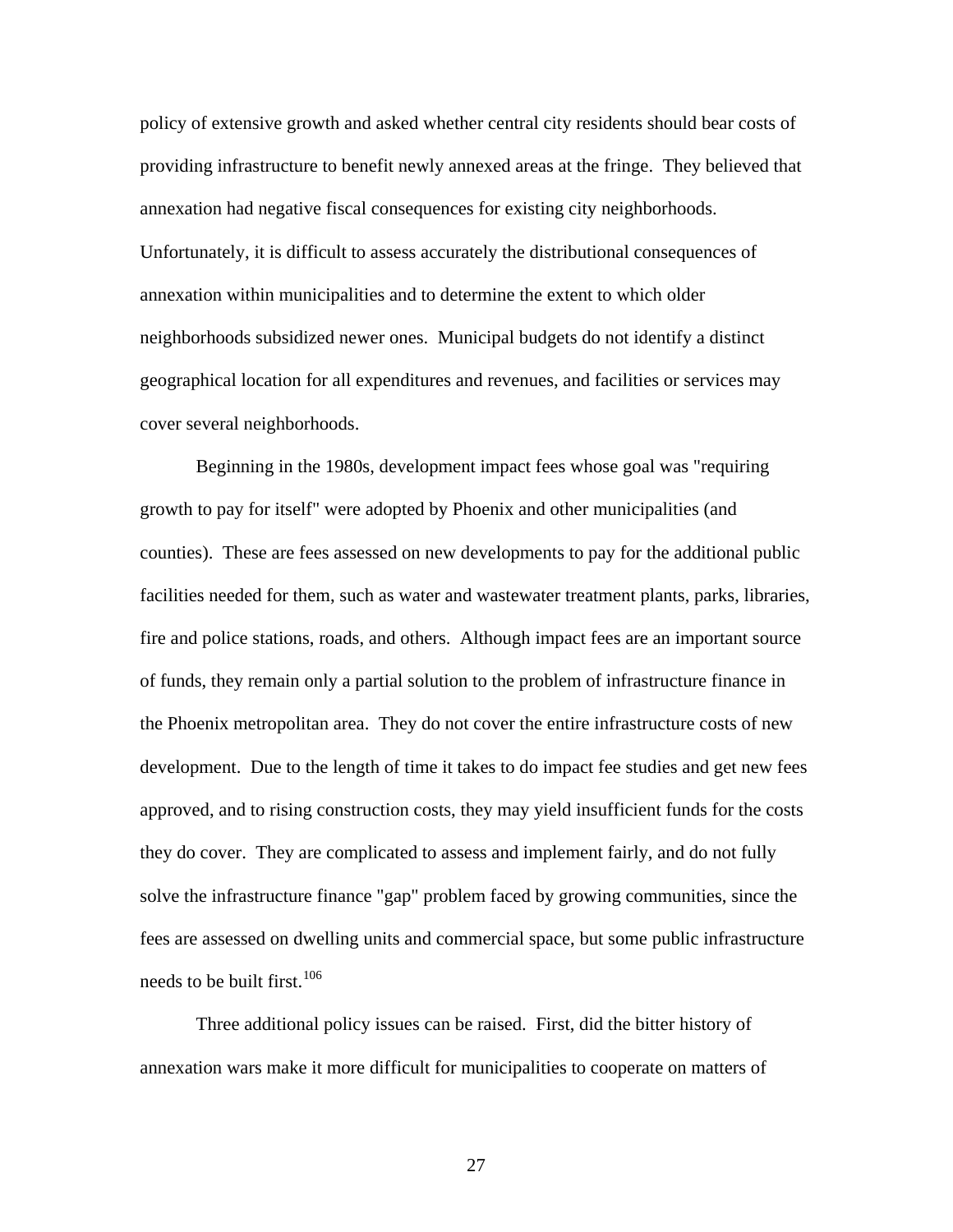regional concern, such as transportation or environmental issues? While some planners and others think it may have played a role, it was difficult to find examples of specific policy decisions that were blocked or made poorly that could be attributed to this cause. There may have been some examples in the area of transportation, such as streets from Phoenix that were not aligned to make it easy for Phoenix shoppers to get to Scottsdale, or delays in their construction.<sup>[107](#page-59-1)</sup> On the other hand, municipalities did succeed in coming to agreement on a major transit plan associated with a November 2004 referendum to extend a half-cent sales tax due to expire after its initial 20 years. Ongoing difficulties in reaching cooperation among municipalities may be due not primarily to historical memories of annexation wars, but to current situations that appear to participants to be zero-sum games.

 A second policy issue emerges when annexation and the associated land-based growth path are no longer an option. What happens when a city runs out of land? What changes in policy become necessary when a city no longer can count on tax revenues from extensive growth? One possibility is more intensive development. The idea of promoting areas of intense development (urban villages) within a metropolitan area of low-density urban form arose in Phoenix in the 1970s. Part of the motivation was a desire by city government to participate more actively in planning of locations for regional shopping malls, because they were important sources of sales tax revenues.<sup>[108](#page-59-1)</sup>

In 1979, the Phoenix City Council adopted an urban village model of growth. It sought to create self-contained urban sub-areas (initially, nine villages) that would include housing, jobs, stores, and recreational and educational facilities and would be identifiable communities within the larger city. However, the plan proved difficult to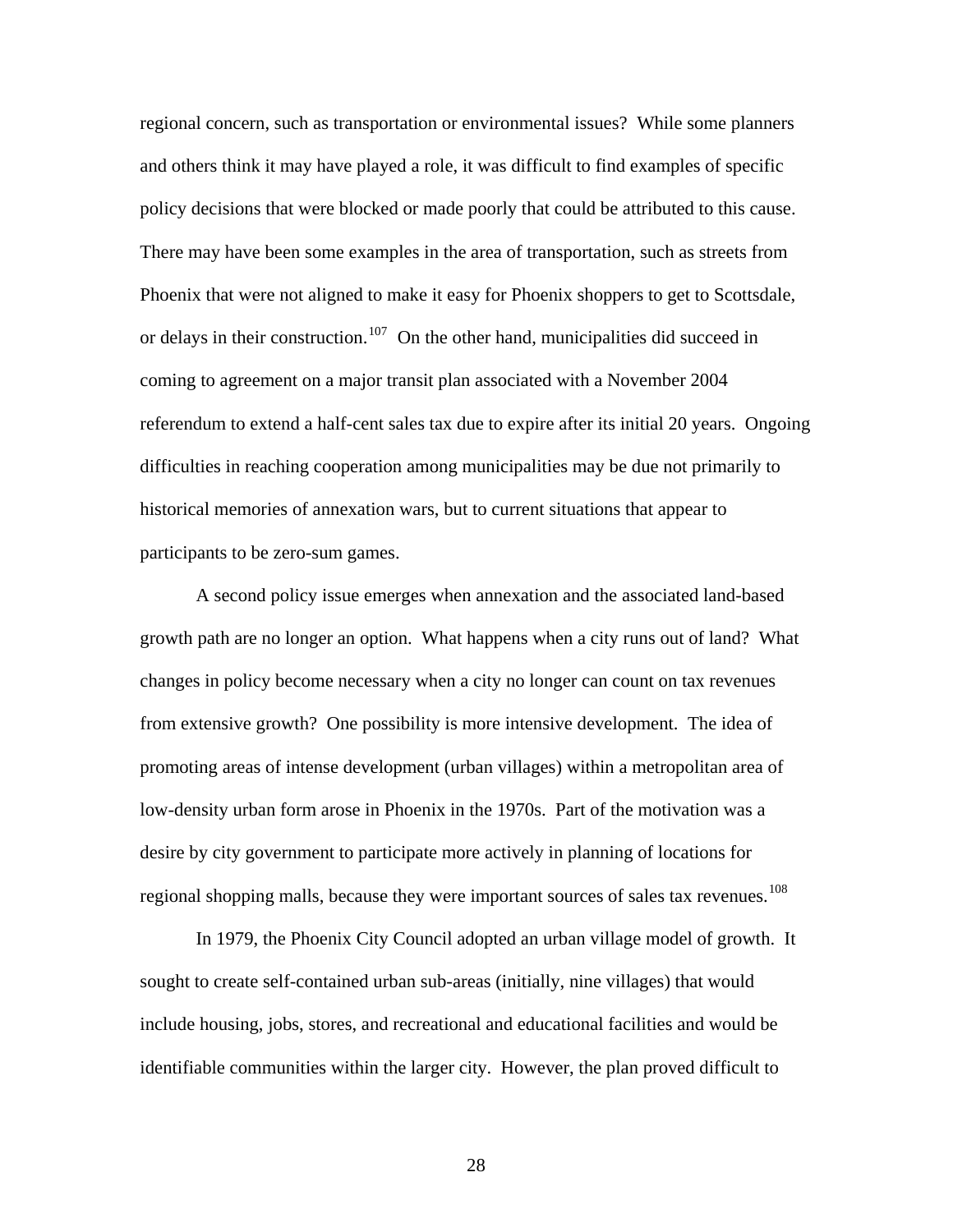implement and years later, many residents did not even know the name of their village. Studies of three of the villages showed that their travel patterns did not conform to the urban village concept. Grady Gammage, Jr., a leading real estate attorney and keen observer of Phoenix growth patterns, has described the city's persistent ambivalence toward more dense development and tall buildings. Ironically, some village planning committees became powerful opponents of developments that would increase building heights in their neighborhoods.<sup>[109](#page-59-1)</sup>

The need to consider intensive development became more urgent as some communities approached build-out. Scottsdale found itself in that situation, partly due to its commitment in the 1990s to preservation of desert open space. By 2003, Scottsdale had only about 4,000 acres of developable land left of its 117,000 acres and new-home prices were soaring. The Morrison Institute for Public Policy issued a report arguing that Scottsdale needed to focus on intensive development and redevelopment and to become involved in three regional efforts: genome research, initiatives associated with Arizona State University, and a (related) push to top-tier science and technology status. The city decided to put \$130 million into redevelopment of the Los Arcos Mall into the ASU Scottsdale Center for New Technology and Innovation. High-rise developments were accepted downtown as part of the more intensive strategy. However, ambivalence about building heights continued and became a major issue in the 2008 City Council election. $110$ 

 [Chandler took a forward-looking approach. Anticipating that vacant land wou](#page-59-1) ld [be nearly gone by 2010, it commissioned in 2003 an initial study of build-out, and in](#page-59-1)  [2004 a more extensive one. One of the city's goals was to avoid serious strain on](#page-59-1)  the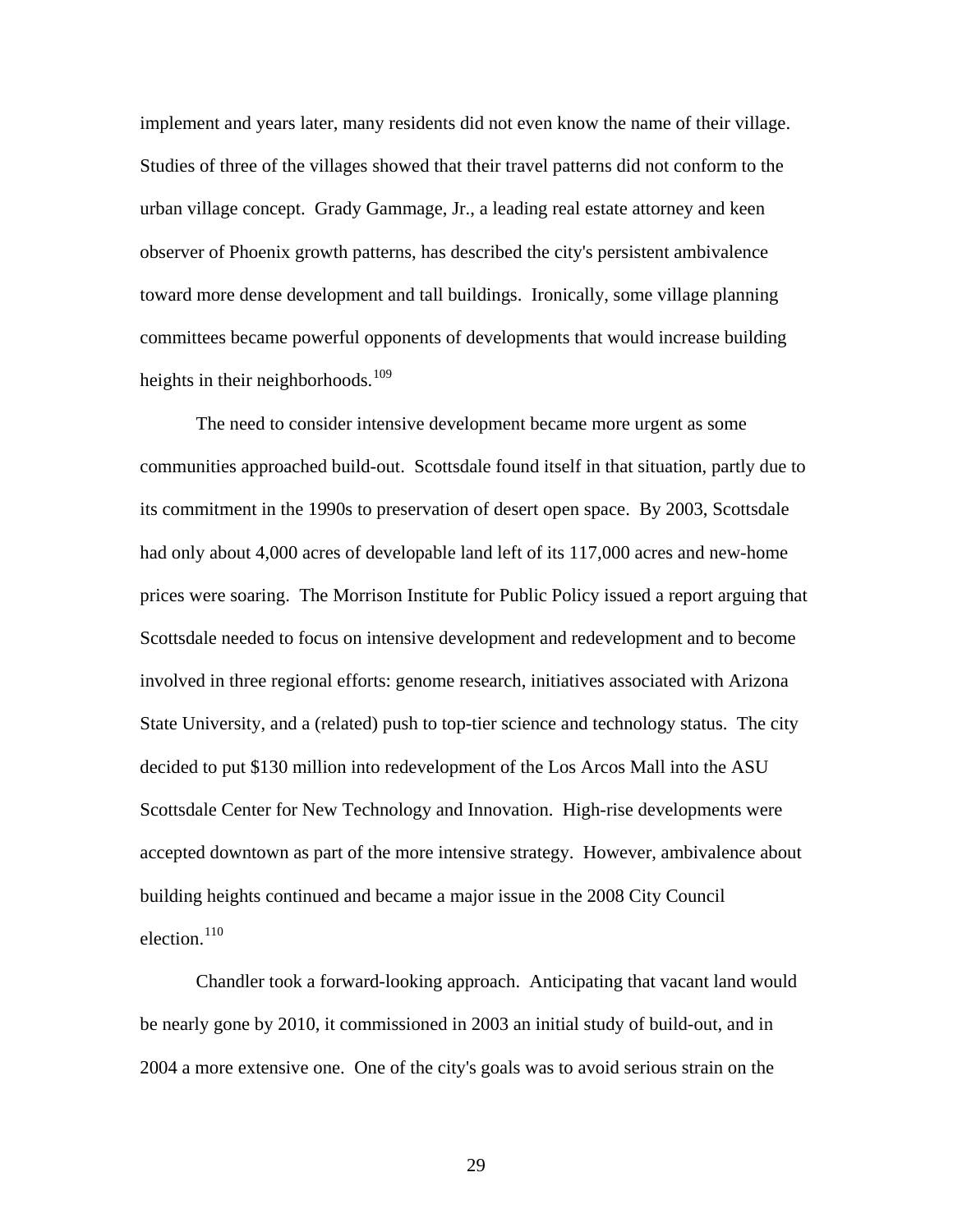[municipal budget as revenues from new home construction declined. Retail and](#page-59-1)  [employment growth were expected to lag behind residential growth, but services still](#page-59-1)  [would need to be provided to residents. The report's recommendations included att](#page-59-1) ention [to infill development and acceptance of higher densities and mixed use in selected](#page-59-1)  [locations. Chandler also adopted a Mid-Rise Development Policy, with the proviso that](#page-59-1)  ["where proposed, mid-rise development should be consistent with the lower profil](#page-59-1) e, less intensive development pattern that characterizes Chandler today."<sup>[111](#page-59-1)</sup>

been important—the exercise of eminent domain—may be less available to Scottsdale or viewed the action as a taking for private developers rather than serving a genuine public requiring government to compensate property owners if land-use regulations reduced the Tempe was landlocked early on (see Table 1). It successfully redeveloped (or gentrified) its downtown during the  $1980s$ .<sup>[112](#page-59-1)</sup> However, one tool that appears to have other municipalities. Eminent domain has never been popular in Arizona, a strong property-rights state. Recent controversial cases inflamed opposition. When Mesa tried to exercise eminent domain for redevelopment in the case of Bailey Brake Service, many purpose. The courts ultimately blocked the action and the state legislature made the exercise of eminent domain more difficult by requiring a two-thirds Council vote and more public reviews and process. Further revisions to the eminent domain law were passed in 2006 as part of Proposition 207, which also included sweeping provisions value of their property.<sup>[113](#page-59-1)</sup>

 [Phoenix probably will not face dilemmas associated with build-out for several](#page-59-1)  [decades, especially with its recent annexations in the north, but there has been concern](#page-59-1)  [about strengthening the city's downtown and about the impact of ongoing expansion at](#page-59-1)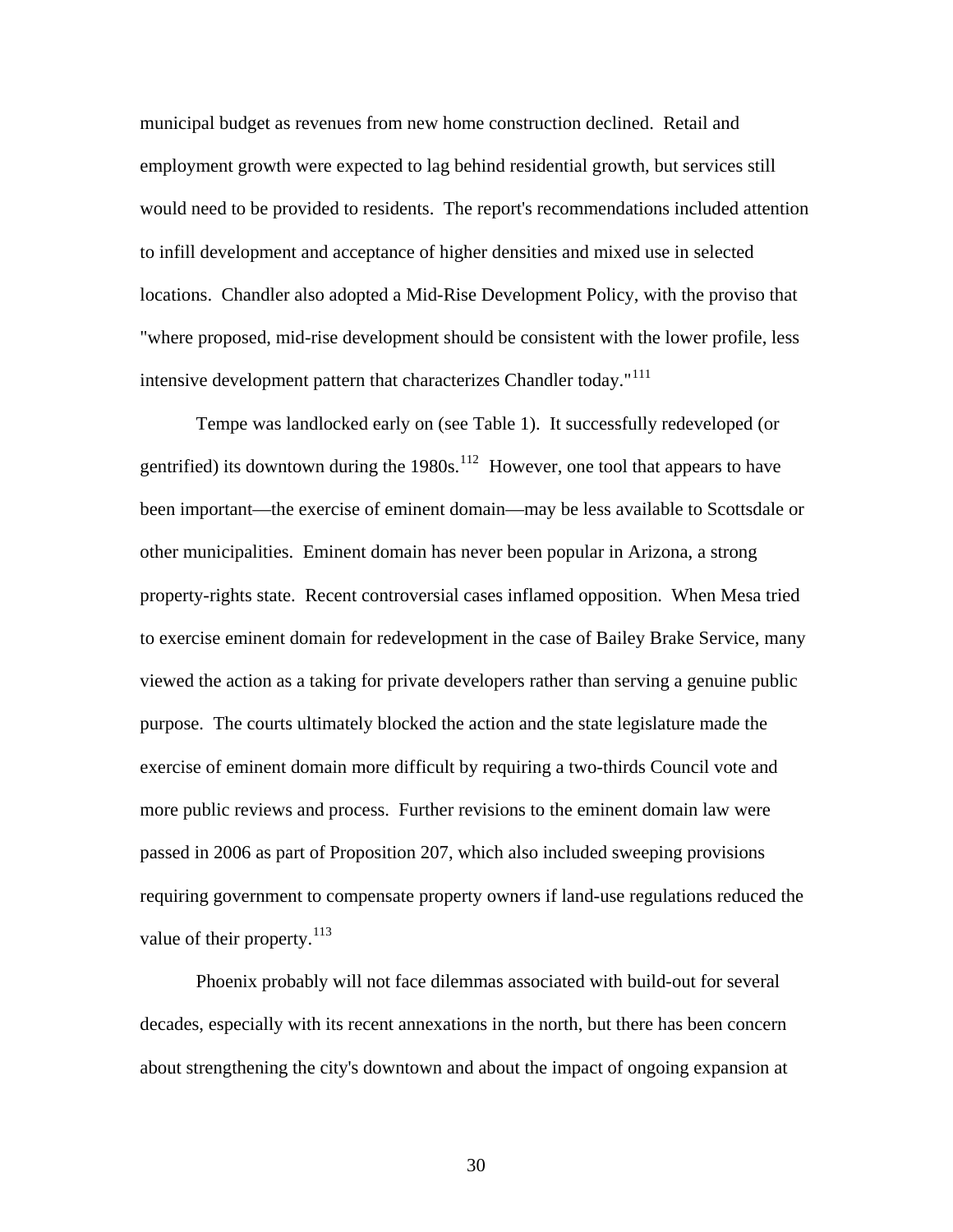[the periphery upon the city's core. Phoenix established a Downtown Development Office](#page-59-1) [in July 2004 and a major redevelopment plan including a downtown campus for Arizona](#page-59-1)  [State University, bioscience centers, light rail, and high-density housing, was adopted by](#page-59-1)  [the City Council in December. At the same time, Phoenix appeared to be seeking to k](#page-59-1) eep [its options open for extensive growth. When Cave Creek sought to annex 11 square](#page-59-1) miles, pushing its western border to  $24<sup>th</sup>$  Street, Phoenix objected to the State Land [Department. Cave Creek Mayor Victor Francia was reported to believe that Phoenix's](#page-59-1)  [action was a payback for Cave Creek's betrayal of its 1986 promise not to extend sout](#page-59-1) h of [Carefree Highway. Whether or not that was the case, the annexation by Cave Creek](#page-59-1)  [would make it more difficult for Phoenix to annex Anthem and New River in the futur](#page-59-1) e. [It was unclear whether Phoenix eventually would seek to annex these areas as part of](#page-59-1)  [further northern expansion, although Rick Naimark, executive assistant to the Phoenix](#page-59-1) [city manager, denied that there were any plans to do so. Cave Creek persisted and in](#page-59-1)  [2008 was pursuing an agreement with the Arizona State Land Department that would](#page-59-1) [entail annexation of 8.8 square miles, with much of the land rezoned for open space](#page-59-1)  [conservation, and more intense commercial develo](#page-59-1) pment on some parcels from which the State Land Department would receive revenue.<sup>[114](#page-59-1)</sup>

[remained intense. When David Richert became Phoenix Planning Director in 1992, C](#page-59-1)ity [Manager Frank Fairbanks gave him a directive to stop the bleeding of sales tax at t](#page-59-1)he  [Finally, even as the annexation wars wound down, competition for tax revenues](#page-59-1)  [city's borders \(i.e., the loss of revenues to neighboring municipalities\).](#page-59-1)<sup>115</sup> Within [municipalities, the push for sales tax revenues may have led to inferior planning and](#page-59-1)  [zoning decisions. Debra Stark, Peoria's Community Development Director in 2004,](#page-59-1)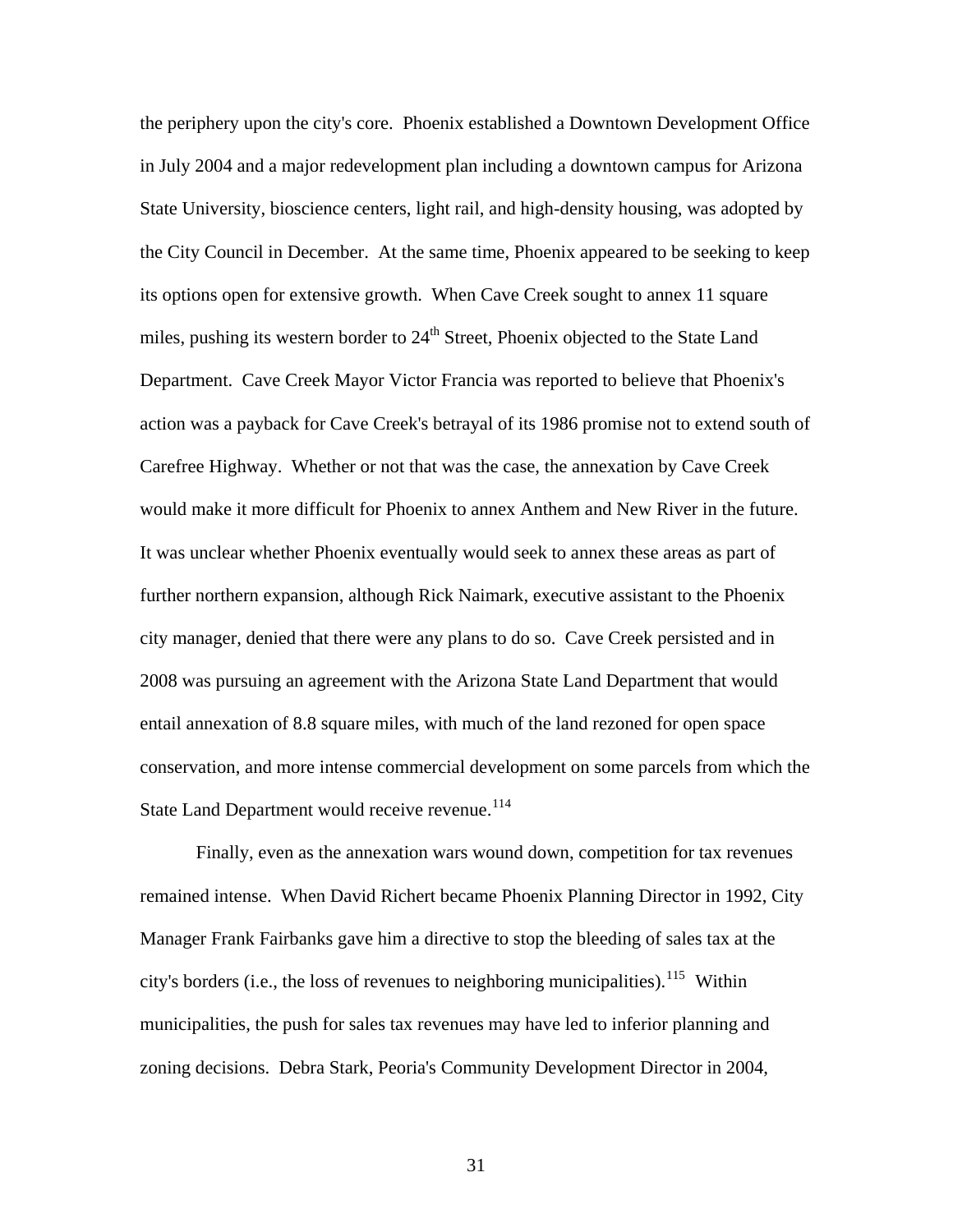[described the possibility of properties being zoned for commercial use but then being](#page-59-1)  [unable to attract commercial development, sitting vacant, and eventually having to be](#page-59-1)  down-zoned.<sup>116</sup> Or, too many retail facilities may be built, they struggle to survive, and cities end up with empty buildings if they fail.

shopping centers or auto malls, within their boundaries. It certainly would seem to be in voter referendum not to provide a \$36.7 million subsidy, approved by the City Council, to Wal-Mart to locate at the site of the former Los Arcos Mall in south Scottsdale.<sup>[118](#page-59-1)</sup> In the Phoenix area as elsewhere, municipalities compete by offering tax incentives and other subsidies to developers to locate retail development, such as municipalities' interest, especially at a time of tight budgets, to avoid paying large subsidies for developments that would locate somewhere in the region in any case.<sup>[117](#page-59-1)</sup> The dilemma, of course, is that they risk losing the development to another municipality willing to pay, and many municipal officials feel that if the subsidies succeed, they are worth the price. Citizens do not always agree; Scottsdale ultimately decided through a

Joint revenue sharing agreements, in which municipalities agree to share the sales [for the Scottsdale Fashion Square Mall with a subsidy of \\$27.5 million in the ear](#page-59-1)ly 1990s. [tax revenues generated by a mall regardless of where it locates, can eliminate this](#page-59-1)  [dilemma. Phoenix and Scottsdale tried unsuccessfully in the 1990s to create a joint](#page-59-1)  [revenue sharing agreement for development along North Scottsdale Road, which divides](#page-59-1) [the two cities and which at its intersection with the Loop 101 freeway is one of the last](#page-59-1) [remaining areas for development. Part of the problem is that whichever municipality](#page-59-1)  [feels it is winning the competition has less incentive to make an agreement; over the](#page-59-1)  [years the balance shifted between Scottsdale and Phoenix. Scottsdale snared Nordstrom](#page-59-1)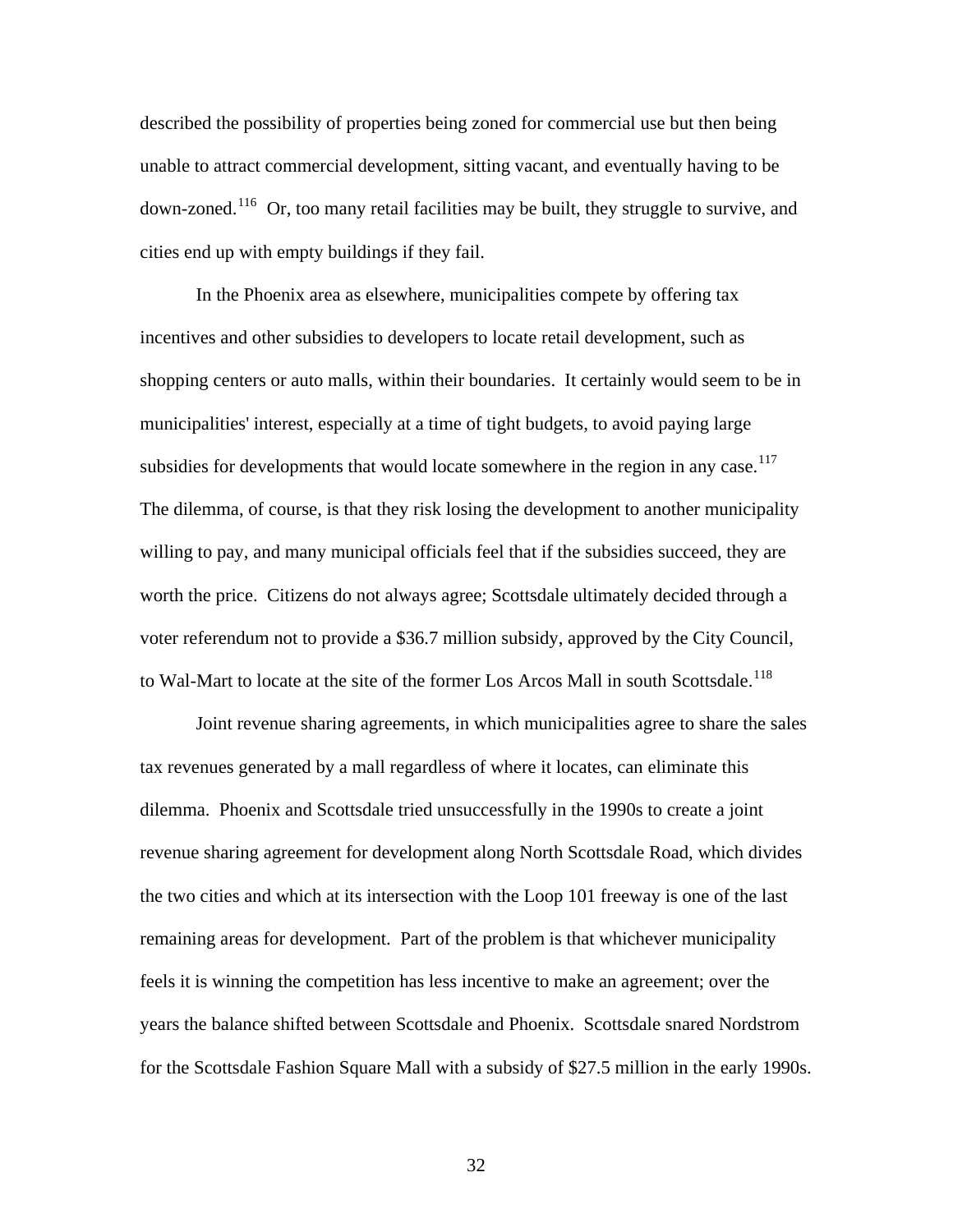[But Phoenix later landed major commercial development along the west side of](#page-59-1)  [Scottsdale Road, including a \\$100 million luxury auto mall that opened in 200](#page-59-1) 2 and [popular new sh](#page-59-1) opping areas such as Desert Ridge Marketplace and Kierland  $Commons<sup>119</sup>$  $Commons<sup>119</sup>$  $Commons<sup>119</sup>$ 

[landed in Tempe.](#page-59-1)<sup>120</sup> [Guadalupe also was part of this arrangement. The agreem](#page-59-1)ent was [tax rebates; the](#page-59-1) host city was to receive the first \$4 million in tax revenues and 75 percent thereafter. $^{122}$  $^{122}$  $^{122}$  [There have been two successful cases of revenue sharing agreements between](#page-59-1)  [Tempe and Chandler. The first \(1996\) was for the Arizona Mills Mall, which ultimately](#page-59-1) [terminated in 2003 on the grounds that "there has been substantial commercial](#page-59-1)  [development within Chandler and the perpetual sharing agreement is no longer](#page-59-1)  [necessary."](#page-59-1)121 [Tempe and Chandler also worked out an agreement in 1998 over a](#page-59-1)  [Chapman Chevrolet dealership that ended up in Chandler. They agreed not to provide](#page-59-1) 

offered by Gilbert and estimated \$40 million by neighboring Chandler to lure auto malls. nearly \$100 million from Phoenix for CityNorth, \$240 million from Surprise for Prasada, and \$20 million from Mesa for the Waveyard water sports resort. Much more typical, however, were large incentives, such as the \$60 million An agreement was announced in 2004 but it involved both malls being built without sharing revenue.<sup>[123](#page-59-1)</sup> Recent examples of incentives for mixed-use developments included

Some Arizona legislators have not been pleased with municipal competition for intended to provide more transparency and accountability concerning agreements, rather tax revenues. In 2005, they passed legislation to limit retail sales-tax incentive agreements. Senate Bill 1274, sponsored by Senator Jay Tibshraeny and others, was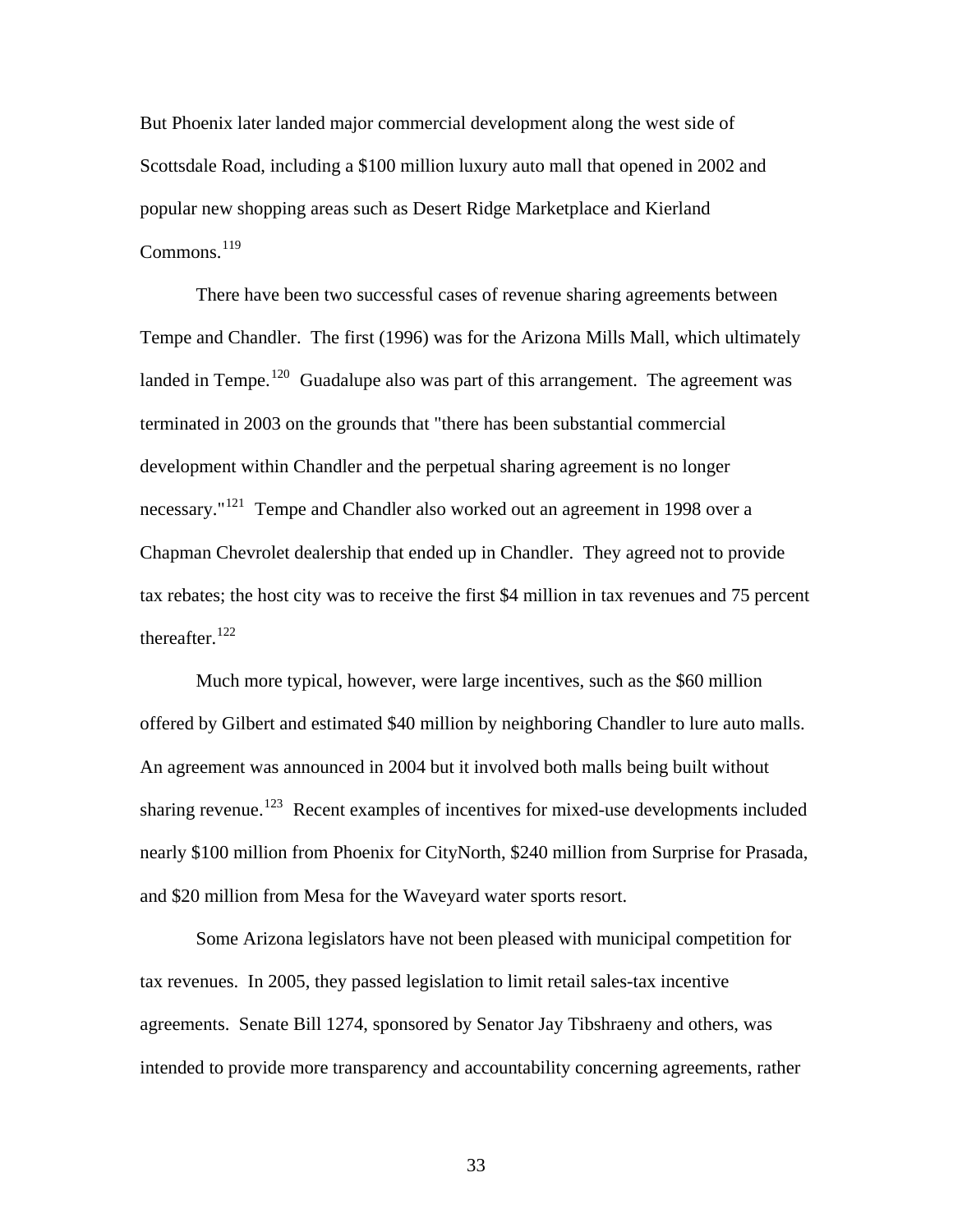than to stop them. Municipalities were required to make findings, verified by an independent third party, that the incentive would raise more revenue than the amount o f the incentive (though a full fiscal impact analysis was not required), and that the retail business or a similar retail business would n ot locate in the municipality in the same time, place, or manner without the incentive.<sup>[124](#page-59-1)</sup>

deals"; their goal was to "force the cities to stop giving public subsidies to big-box retail imposing financial penalties. Municipalities would lose state-shared tax revenues in an argued that legislation was needed because small business could not compete with "big operate and that business survival should not depend on government intervention. Not all legislators felt this bill was sufficient. They wanted to end "outlandish stores and auto malls."<sup>[125](#page-59-1)</sup> Senator Ken Cheuvront and others sponsored legislation amount equal to the incentive. Senator Cheuvront (himself a small business owner) boxes" that were given incentives. He felt that market forces should be allowed to

cities and towns with exterior boundaries located entirely within the exterior boundary of area (Maricopa and Pinal Counties) is the only Arizona MSA with a population of that unintended loophole exempted Peoria from the penalties, and the Governor asked the legislature to close the loophole at its earliest opportunity.<sup>126</sup> The legislation failed to pass in 2005 and 2006, but a similar bill (House Bill 2515) was signed by Governor Janet Napolitano on July 2, 2007. The penalties apply to a metropolitan statistical area (MSA) with a population of more than two million that provide tax incentives to retail businesses. The Phoenix-Mesa-Scottsdale metropolitan size. An amendment to make the legislation apply statewide was defeated. An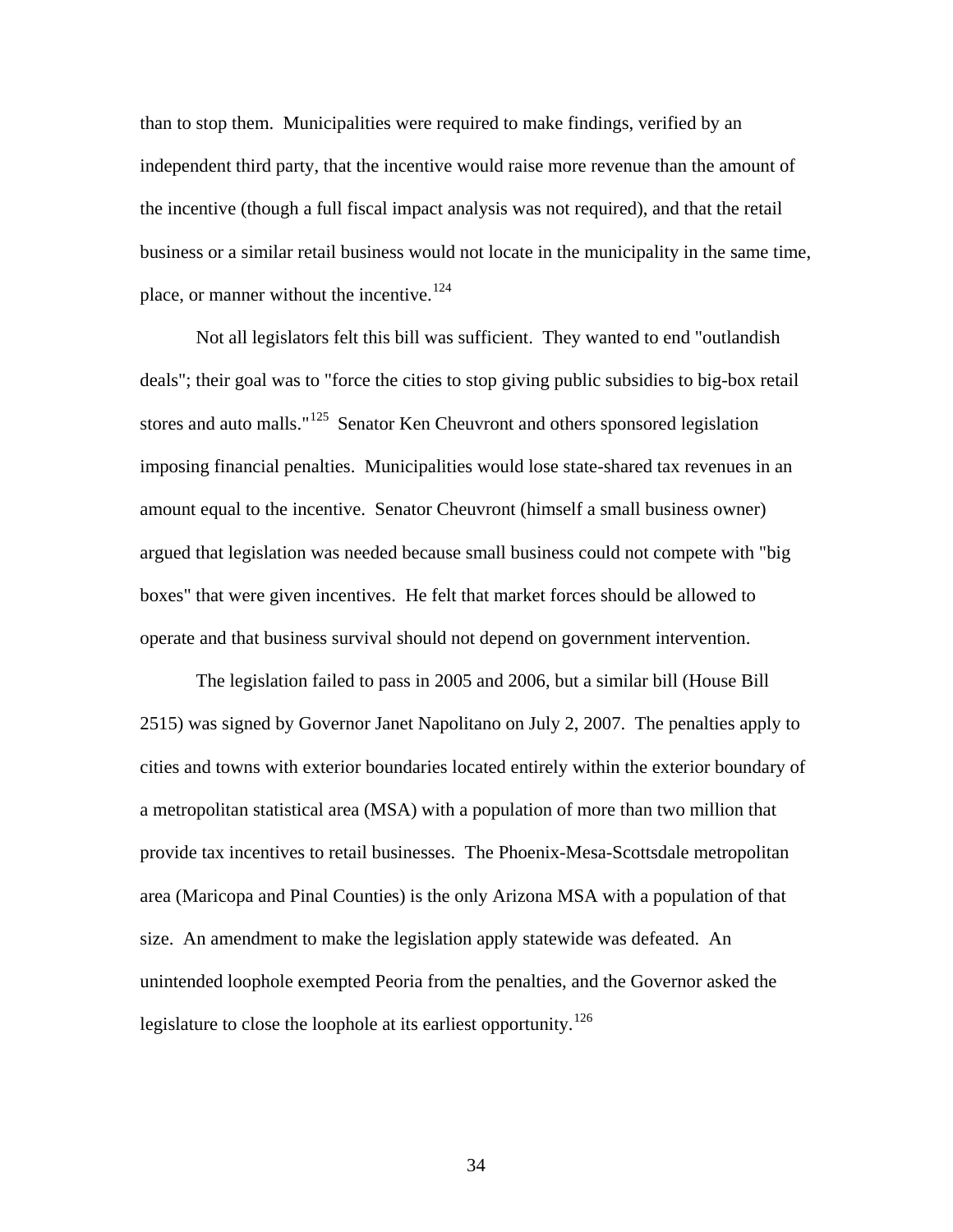Some municipalities opposed this legislation, as did the League of Arizona Ci ties and Towns. The main arguments were that it would limit municipal autonomy and jeopardize Arizona's business-friendly reputation. Their position was that decisions about incentives should be made at the local level. Smaller, rapidly growing municipalities such as Avondale, Surprise, and Florence also argued that th ey should be able to use incentives in the same way that other municipalities had done earlier, to create a solid basis of retail sales-tax revenue by attracting retail establishments.

(Avondale, Chandler, Peoria, Phoenix, Scottsdale, and Tempe) announced in January that study, the Morrison Institute called for a more far-reaching "sales tax treaty" among Pinal Mesa, Apache Junction, and Queen Creek were working in 2008 on a revenue-sharing pact for a 10.5 square mile parcel in Superstition Vistas, "to prevent municipal wars over landing major sales tax generators like auto malls."<sup>128</sup> In hopes of forestalling the 2005 legislation, the mayors of six municipalities year that they were working together on agreements to stop sales-tax incentive wars. Chandler, Phoenix, and Tempe did ultimately agree to a truce creating a "no-incentive zone," but only in a small area along a portion of the cities' mutual borders. In a 2007 County and all of its cities and towns. The treaty would include a moratorium on all incentives favoring one location in Pinal over another. A portion of the sales-tax revenues received from car dealers, big box stores, and regional malls would be pooled and divided using a formula based partly on population and partly on where the taxes were generated.<sup>[127](#page-59-1)</sup> As one positive example of action toward cooperative agreements,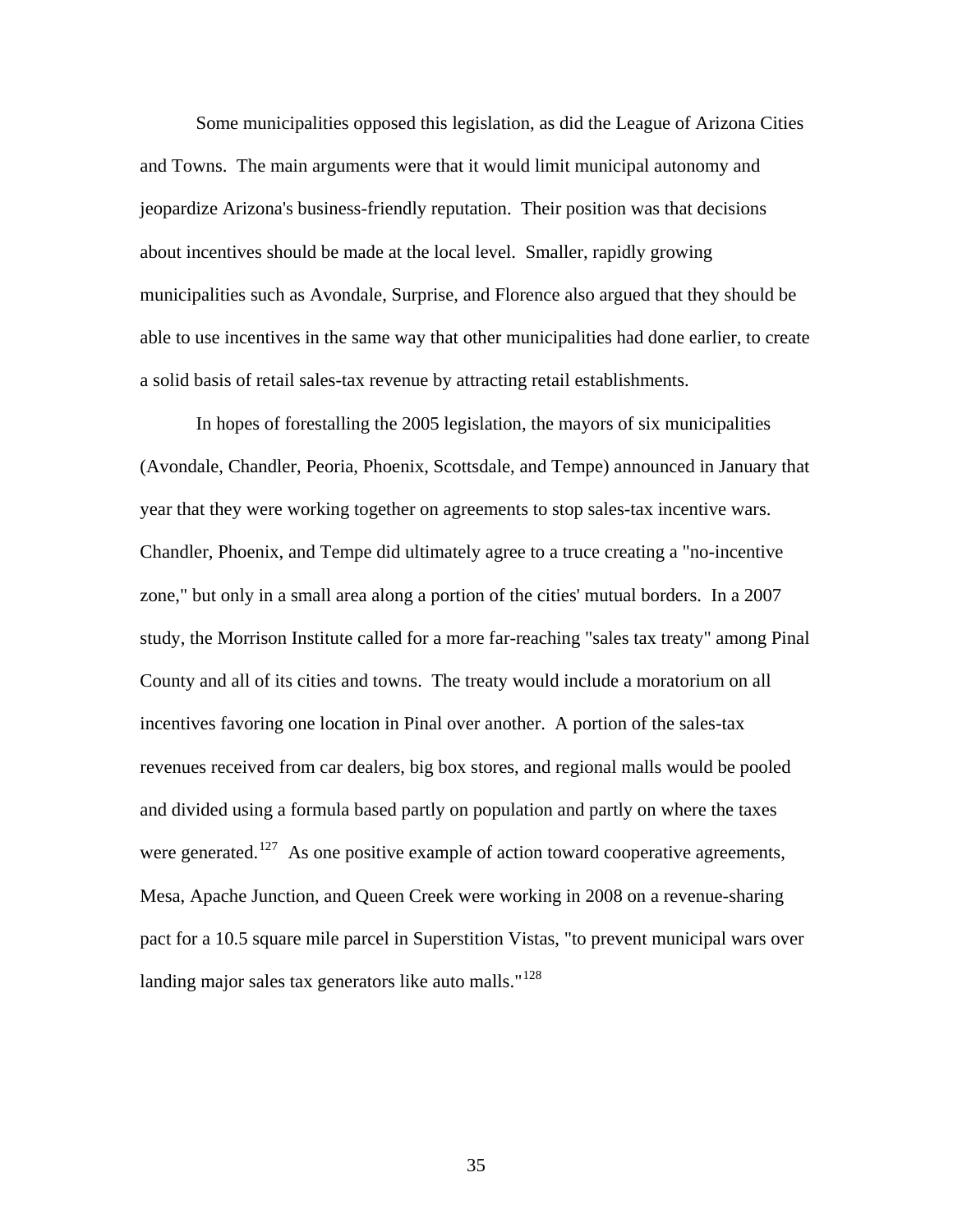#### **CONCLUSION**

 The history of urban growth in the Phoenix metropolitan area has been one of expansion onto inexpensive land from which tax revenues could be reaped as new areas were annexed into municipalities. These fiscal considerations were an important motivation for annexation, particularly from the 1970s onward, although other factors such as a desire for planning control and sheer boosterism should not be overlooked. The resulting border wars entailed court battles, pre-emptive land grabs, and mistrust betw een municipalities. They ultimately helped to provoke state legislation in the 1980s that outlawed strip annexation and made annexation more difficult. Annexation continued , however, both by municipalities such as Phoenix, which already had grown large but continued to see physical expansion as crucial to ongoing prosperity, and by tiny communities in the West Valley such as B uckeye, which sought to replicate the experience of Phoenix in earlier decades.

from municipalities to private firms. Where extensive growth continued, in more distant agreements that might help to prevent repetition of the earlier history of border wars in Maricopa County. By the turn of the century, limits to annexation and to extensive growth were being approached by several communities, but competition for tax revenues continued unabated. As some municipalities considered more intensive development strategies, inducements to developers to locate within their boundaries often were an important part of the package. The distributional consequences of those inducements led to opposition both from citizen's groups and from state legislators concerned about the transfer of funds areas such as Pinal County, some municipalities hoped to craft intergovernmental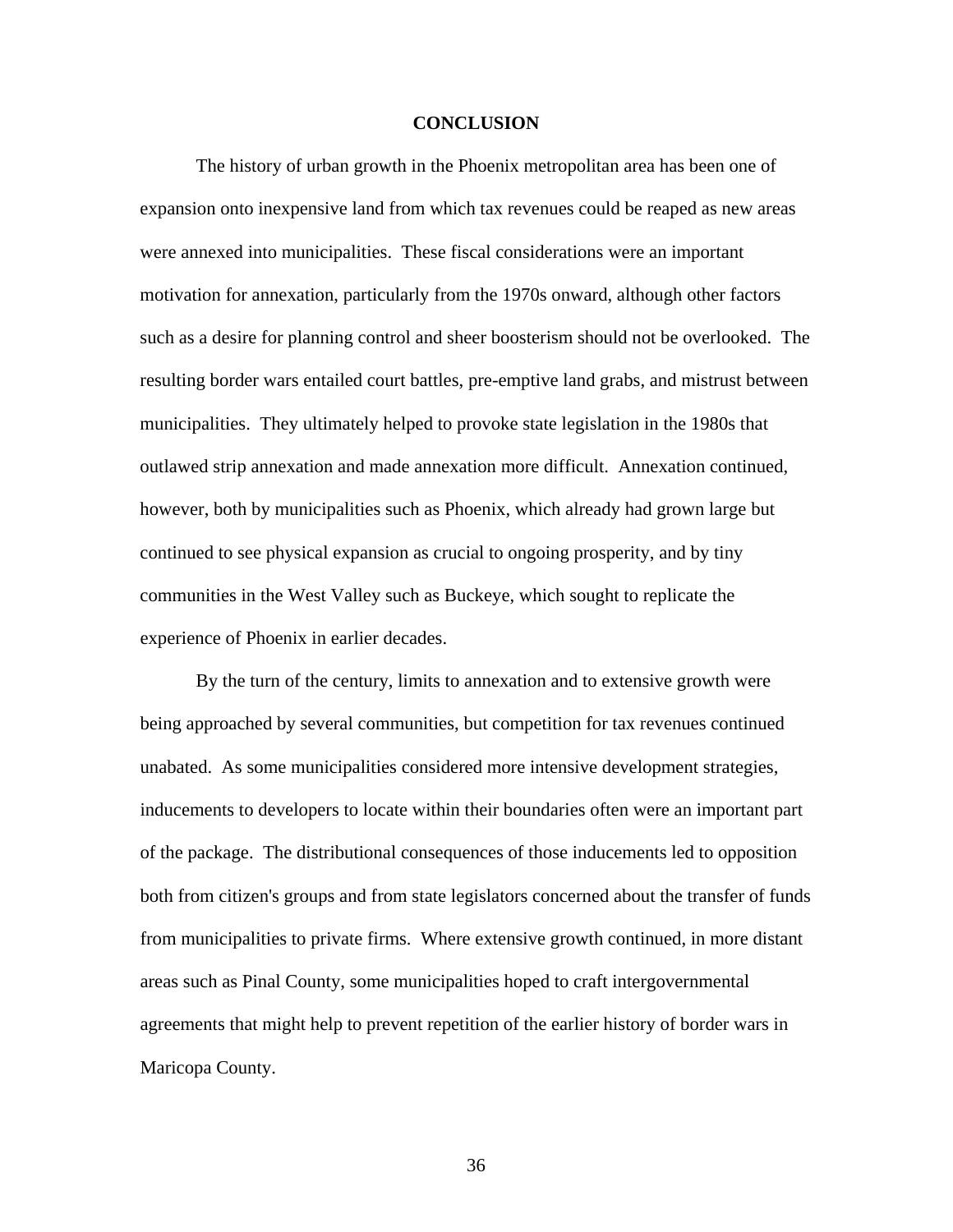#### **NOTES**

 This paper is part of a larger project comparing urban growth and property development in Chicago from about 1850-1900 and Phoenix from about 1950-2000. I would like to thank the Political Economy Research Institute at the University of Massachusetts, Amherst, for research support. I am grateful to Philip Carter, Nancy Folbre, Thomas Maloney, Lynne Sagalyn, Eric Sandweiss, Anita Summers, and anonymous referees, for helpful comments on earlier drafts of this paper. I also benefited from discussions of this research at sessions at the annual meetings of the Organization of American Historians and the Social Science History Association, at the Penn Economic History Forum at the University of Pennsylvania, and at presentations sponsored by the Center for Public Administration and Policy and the Economics Department at the University of Arizona and by the Center for Public Policy and Administration at the University of Massachusetts, Amherst. In addition to those cited in the notes below, I would like to thank the following individuals for useful discussions and information that contributed to my research for this paper: Douglas Ballard (Chandler Planning and Development Department), Dalen Buchanen (Maricopa Planning and Development Department), Robert Cafarella (Scottsdale Preservation Department), Catherine Connolly (League of Arizona Cities and Towns), Corey Cox (Arizona Department of Commerce), Patrick Flynn (Flynn Financial Consulting), Patricia Gober (Department of Geography, Arizona State University), Ruth Gieszl (Gilbert, Arizona), Matthew Holm (Maricopa Planning and Development Department), Teresa Huish (Scottsdale Planning and Development Services Department), Kathleen Ingley (*Arizona Republic*), Gregory Keller (Arizona State Land Department), Jeff Kulaga (Scottsdale Mayor's Office), Joseph Nucci (Tempe Development Services Department), Dan Stanton (Arizona State University Libraries), and Philip VanderMeer (Department of History, Arizona State University). The affiliations listed above and in the endnotes are the ones that individuals held at the time I spoke or corresponded with them; some subsequently have changed. Newspaper articles cited below came from several sources, including original hard copies of newspapers; microfilm copies; collections of clippings in local archives; the online edition of the *Arizona Republic*; *CD News: The Arizona Republic, Arizona Business Gazette* on CD-ROM; and the electronic edition of the *Arizona Republic* in NewsBank, Inc.'s database. Some of these sources do not provide page numbers for articles.

<sup>1</sup> U.S. Census Bureau, "Table 1: Annual Estimates of the Population for Incorporated Places Over 100,000, Ranked by July 1, 2006 Population: April 1, 2000 to July 1, 2006," http://www.census.gov/popest/cities/tables/SUB-EST2006-01.xls.

 $2^2$  U.S. Census Bureau, "Table 5. Estimates of Population Change for Metropolitan Statistical Areas and Rankings: July 1, 2005 to July 1, 2006," http://www.census.gov/population/www/estimates/metro\_general/2006/CBSA-EST2006-  $05.xls.$ 

<sup>3</sup> The Phoenix metropolitan area included only Maricopa County until after the 1990 census, when Pinal County was added. The population of Maricopa County was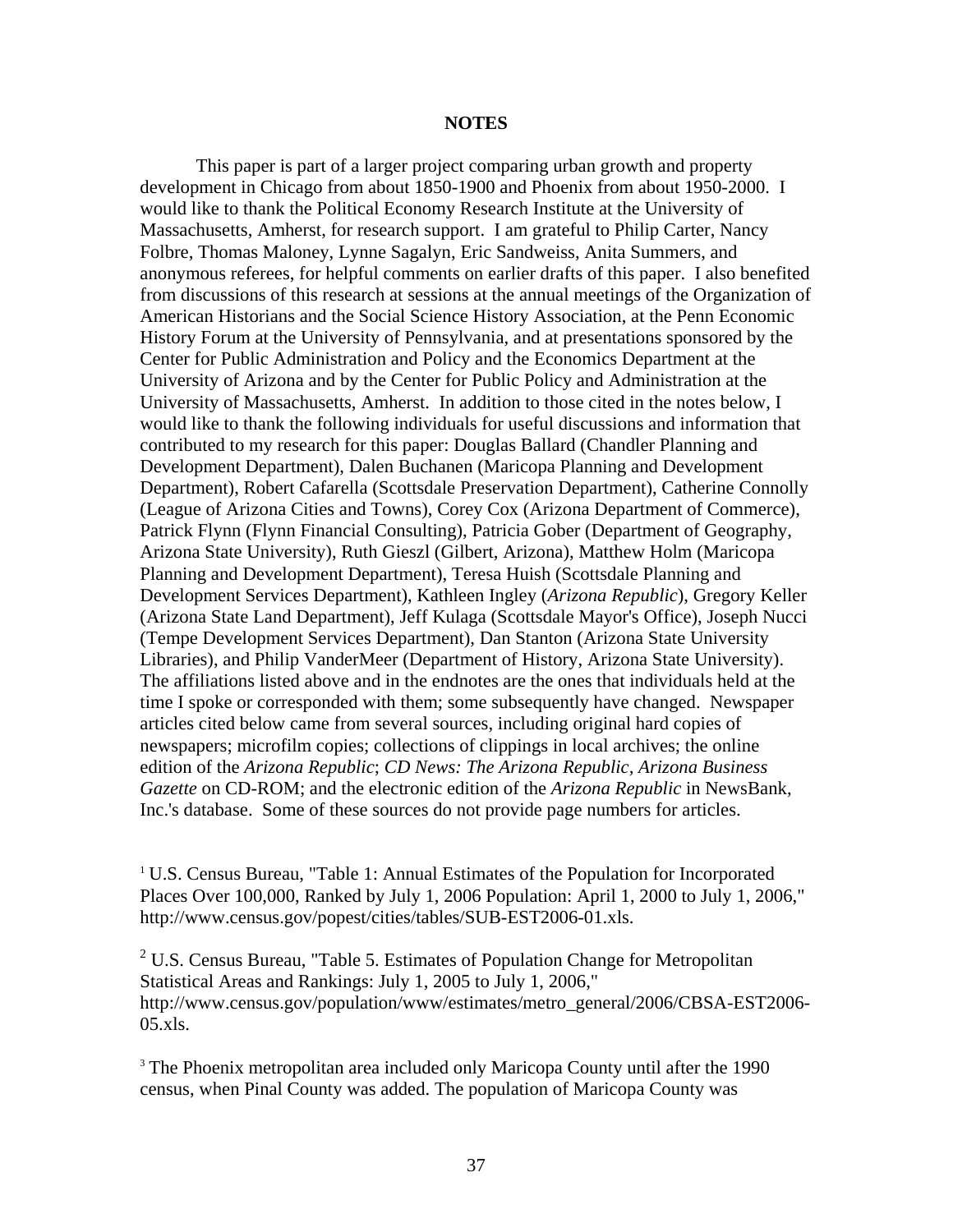3,768,123 at July 1, 2006; at that date the population of Pinal County was 271,059. See U.S. Census Bureau, "Table 1: Annual Estimates of the Population for Counties of Arizona: April 1, 2000 to July 1, 2006," http://www.census.gov/popest/counties/tables/CO-EST2006-01-04.xls. For most of the period under consideration in this paper, it is reasonable to focus primarily upon

Maricopa County in studying the Phoenix metropolitan area. As growth spreads into Pinal County, that becomes less true.

<sup>4</sup> *Arizona Republic*, June 25, 1976, B1.

<sup>5</sup> David R. Goldfield, *Cotton Fields and Skyscrapers: Southern City and Region, 1607- 1980* (Baton Rouge: Louisiana State University Press, 1982), 99, 129-30, 152-53; Kenneth T. Jackson, *Crabgrass Frontier: The Suburbanization of the United States* (New York: Oxford University Press, 1985), 138-56; Carl Abbott, *The New Urban America: Growth and Politics in Sunbelt Cities*,  $2^{nd}$  ed., rev. (Chapel Hill; University of North Carolina Press, 1987), 54-55, 175-84; Jon C. Teaford, *The Twentieth-Century American City: Problem, Promise, and Reality,* 2<sup>nd</sup> ed. (Baltimore: Johns Hopkins University Press, 1993), 72, 108-9, 146.

<sup>6</sup> Jackson, *Crabgrass Frontier*, 144.

 $7$  Ibid., 145-46.

<sup>8</sup> Ibid., 153-54.

<sup>9</sup> Richardson Dilworth, *The Urban Origins of Suburban Autonomy* (Cambridge, Mass.: Harvard University Press, 2005), 27.

<sup>10</sup> Abbott, *New Urban America*, 54.

<sup>11</sup> Philip J. Trounstine and Terry Christensen, *Movers and Shakers: The Study of Community Power* (New York: St. Martins Press, 1982), 92-93; Carl Abbott, *The Metropolitan Frontier: Cities in the Modern American West* (Tucson: University of Arizona Press, 1993), 40.

<sup>12</sup> William Fulton, *The Reluctant Metropolis: The Politics of Urban Growth in Los Angeles* (Point Arena, CA: Solano Press Books, 1997), 75.

<sup>13</sup> Ann O'M. Bowman and Michael A. Pagano, *Terra Incognita: Vacant Land and Urban Strategies* (Washington, D.C.: Georgetown University Press, 2004), 131-36.

<sup>14</sup> Teaford, *Twentieth-Century American City*, 146.

<sup>15</sup> ARIZ. CODE §§ 16-701, -702, -705 (Bobbs-Merrill 1940). On January 9, 1956, revisions to the Arizona law eliminated the provisions allowing for annexation by petition to superior court. Those provisions had been determined to be unconstitutional; only the legislative department of government, not the judicial department, had jurisdiction over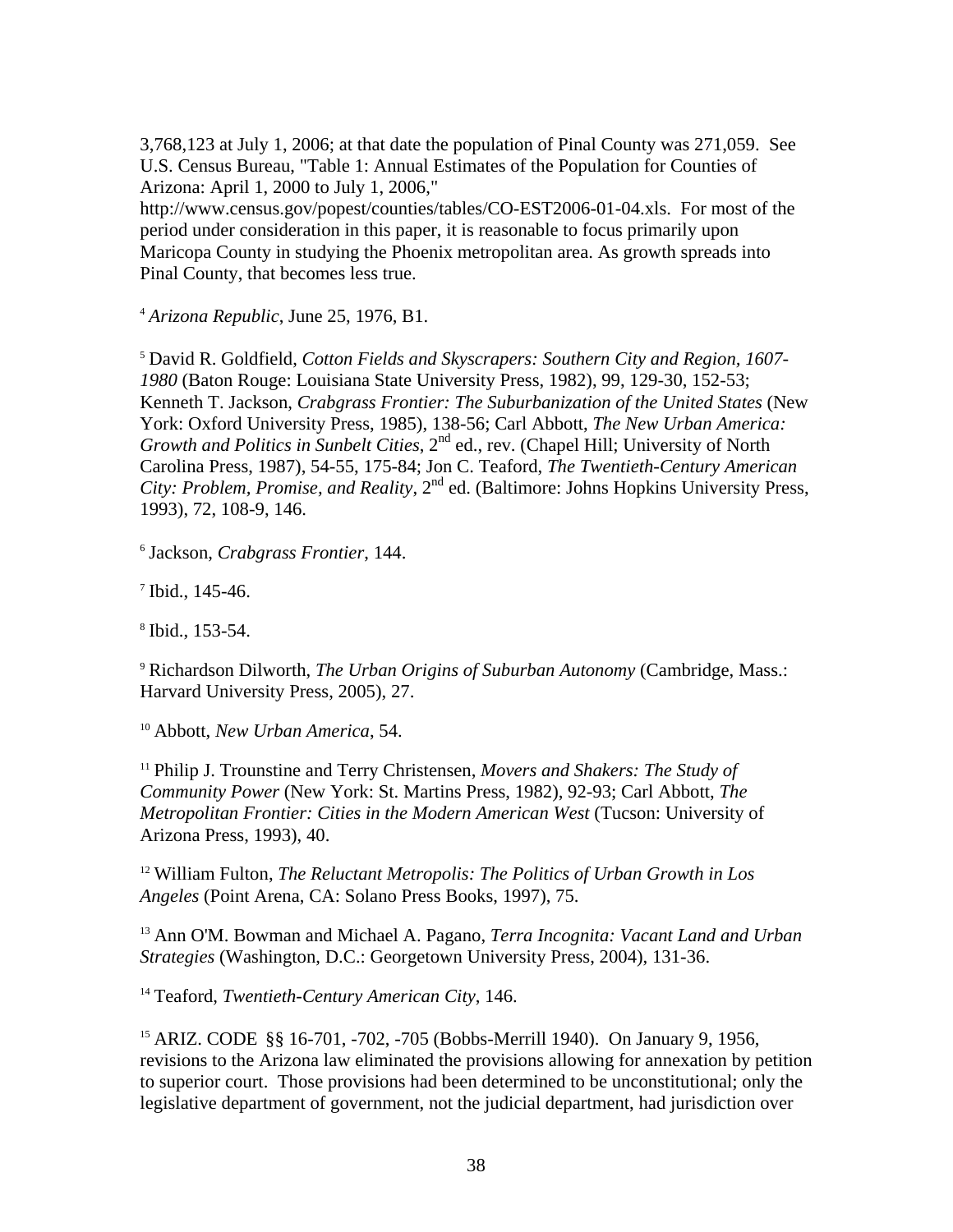annexation. See "Reviser's Notes" in "Historical and Statutory Notes," ARIZ. REV. STAT. ANN. § 9-471, at 192 (West 1996).

<sup>16</sup> William S. Collins, *The Emerging Metropolis: Phoenix, 1944-1973* (Phoenix: Arizona State Parks Board, 2005), 95; "Notes of Decisions," Note 26 citing City of Phoenix v. State ex rel. Harless (1941) 58 Ariz. 8, 117 P.2d 87, ARIZ. REV. STAT. ANN. § 9-471, at 199-200 (West 1996). See Collins, *Emerging Metropolis*, pp. 85-86, 89-90, 95-96 for additional discussion of the legal history of annexation in the 1940s-1950s.

 $17$  Arizona has transaction privilege taxes rather than traditional sales taxes. They are not imposed on the purchaser of the goods, but on the seller for the privilege of conducting business. The population-based state shared revenues did not all exist throughout the entire time period studied in this paper.

<sup>18</sup> League of Arizona Cities and Towns, *A Guide for Annexation*, December 1973, 2.

<sup>19</sup> *Phoenix Gazette*, June 18, 1974, A2, December 3, 1974, C11.

 $20$  For example, a retrospective cost/benefit analysis of a 1972 annexation by Phoenix showed that it cost the city more than it received in revenue in the first two fiscal years, though the report predicted that the relationship between costs and revenues was likely to become more positive in the future. See City of Phoenix, Budget and Research Department Research Report no. 75-27, "Cost/Benefit Analysis of the 1972 Deer Valley Annexation," October 9, 1974. Similarly, the City of Phoenix, Management and Budget Department Management Report No. MB 79-66, "Cost-Revenue Impact of Annexing a Northwest Area," November 15, 1978, concluded that the annexation being analyzed would be financially beneficial after two to three years. In 1982, Phoenix city departments concluded that annexation in areas to the west and southwest would result in immediate costs exceeding revenues. By the third year, general revenue fund benefits would be positive, although by less than the amount of water and wastewater surcharges that would be lost when the areas were annexed. The study recommended that the city annex only contiguous parcels where development appeared imminent, a positive costrevenue projection was made, and infrastructure was funded by the developer. See Marvin A. Andrews et al., "Annexation Implications: Western and Southwestern Phoenix, Arizona," prepared by the Phoenix Planning Department in cooperation with other city departments, March 1982, pp. 3-4, 48. Other reports also emphasized various aspects of the timing of annexation, including setting dates for annexation such that property tax revenue would arrive in time for the next fiscal year. See City of Phoenix, Management and Budget Department Management Report No. MB 81-268, "Budgetary Impact of Annexing the Southeast Area," June 22, 1981. The "Annexation Policy Study" produced by the City of Phoenix Planning Department (December 1988) discussed variables affecting the short term revenue/cost ratio (including population density, proximity to existing services, nonresidential land use, infrastructure needs and finance, and timing), the approach used by the city to determine benefits and costs, and difficulties in calculating revenue/cost ratios (see pp. 4-5, 10-13). It concluded (p. 28) that "in return for the longer term economic benefits enabling it to be a strong core city, Phoenix has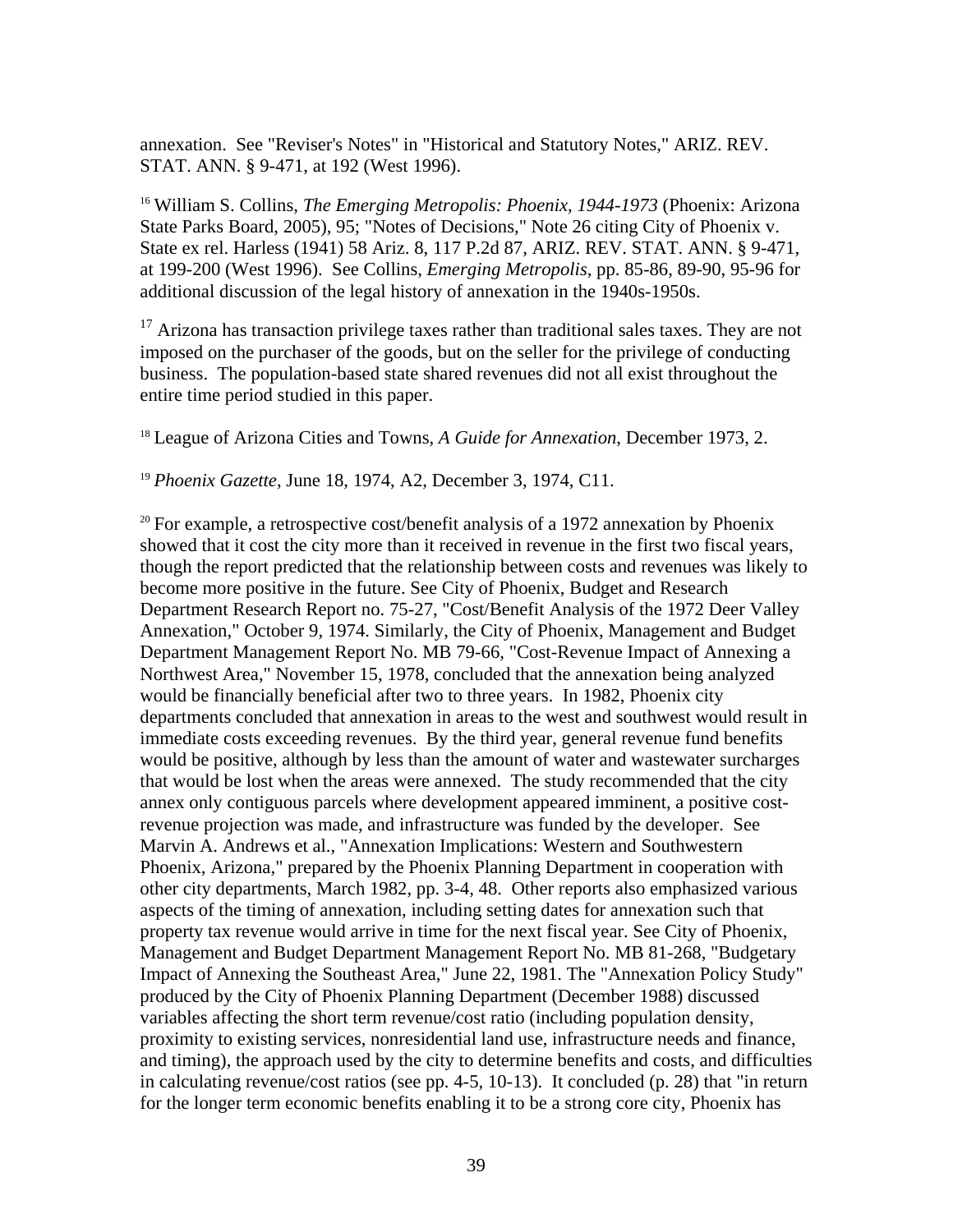temporarily subsidized the operating costs of service delivery to areas with low density, scattered residential development and few commercial areas."

<sup>21</sup> Minutes of Work Study Session of the Town of Gilbert Common Council and Planning & Zoning Commission, January 16, 1979, Town Clerk's Office, Gilbert, Arizona. See also *Gilbert Tribune*, July 13, 1995, B4, August 15, 1995, B1. Gilbert sought to annex residents of nine Maricopa County neighborhoods before the mid-decade census of 1995. If it had succeeded, it would have gained about \$340,000 in state-shared revenue.

<sup>22</sup> *Arizona Republic*, January 29, 1999, 1 [Southwest Valley Community section], May 19, 1999, 1 [Southwest Valley Community section], May 21, 1999, 3 [Sun Cities/Surprise Community section]; Committee on Public Institutions and Universities, Arizona House of Representatives, Minutes of Meeting, 3/9/99, http://www.azleg.state.az.us/legtext/44leg/1r/comm\_min/house/0309.piu.htm.

<sup>23</sup> David Rusk, *Cities Without Suburbs*, 2<sup>nd</sup> ed. (Washington, D.C.: Woodrow Wilson Center Press, 1995), 10.

<sup>24</sup> *Arizona Republic*, November 13, 1974, B2. See also *Phoenix Gazette*, October 31, 1974, A16; John Wenum, *Annexation as a Technique for Metropolitan Growth: The Case of Phoenix, Arizona* (Tempe: Institute of Public Administration, Arizona State University, 1970), 51-52, 57; Bradford Luckingham, *Phoenix: The History of a Southwestern Metropolis* (Tucson: University of Arizona Press, 1989), 161-62; Philip VanderMeer, *Phoenix Rising: The Making of a Desert Metropolis* (Carlsbad, Ca.: Heritage Media Corp., 2002), 41; Grady Gammage, Jr., *Phoenix in Perspective: Reflections on Developing the Desert*, 2nd ed. (Tempe: Herberger Center for Design Excellence, College of Architecture and Environmental Design, Arizona State University, 2003), 36-39, 49; Collins, *Emerging Metropolis*, 8, 94; Patricia Gober, *Metropolitan Phoenix: Place Making and Community Building in the Desert* (Philadelphia: University of Pennsylvania Press, 2006), 34-35.

 $25$  Norman Y. Cravens, Executive Assistant to the City Manager, to John B. Wentz, City Manager, "Effects of Annexation on the City of Phoenix," October 17, 1974 [transmitted by Wentz to the Mayor and City Council of Phoenix, October 28, 1974], City of Phoenix, Budget and Research Department, Phoenix, Arizona.

<sup>26</sup> *Phoenix Gazette*, March 24, 1978, C6.

<sup>27</sup> *Phoenix Gazette*, July 4, 1978, A4. Janet Rothenberg Pack, in *Growth and Convergence in Metropolitan America* (Washington, D.C.: Brookings Institution Press, 2002), 41-45, 192-95, disagreed with Rusk's assertions that annexation brought metropolitan-wide benefits. She concluded that central cities were the main beneficiaries. For a sample of 250 metropolitan areas during 1960-90, annexation did not lead to significant increases in growth of population or per capita income in the suburbs or the metropolitan area as a whole. Much of what may appear to be effects of annexation actually were regional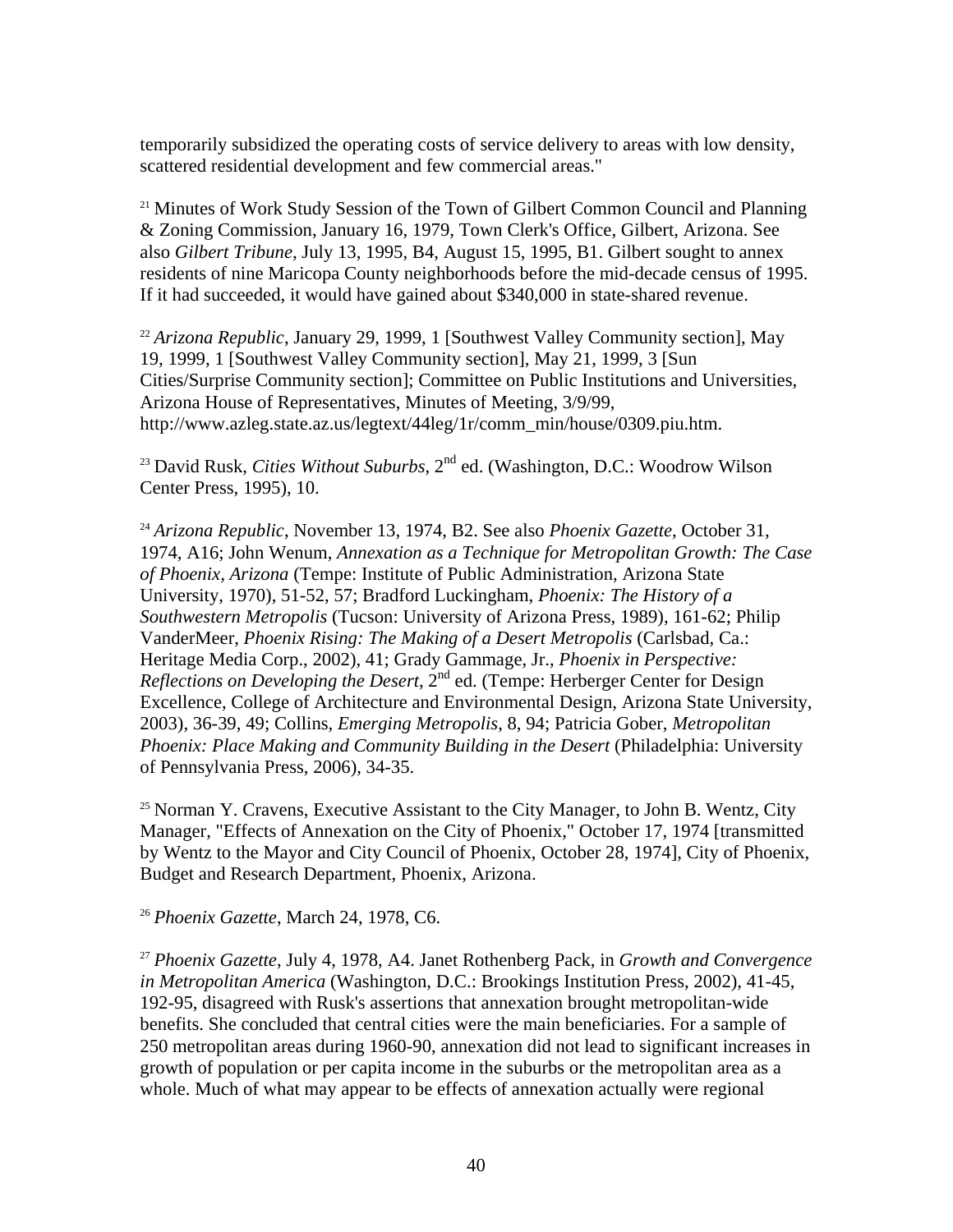effects; annexations were concentrated in regions of high growth (the South and West). According to Pack (p. 42), central city residents benefited from the improved tax base: "The one clear change is that the newly enlarged city will generally have a sounder fiscal base after incorporating suburban areas, which will account for the higher city bond rating Rusk cites, and this will be a real benefit to the residents of the original city, at least in the short run." This assumes that at least some of the additional revenues resulting from the sounder fiscal base are spent within the original city boundaries.

#### <sup>28</sup> *Arizona Republic*, November 17, 1995, A1.

<sup>29</sup> *Gilbert Independent*, May 20-26, 1987, 11. This annexation had been requested by a prospective developer of the auto mall and other projects. See *Arizona Republic*, January 30, 1987, SE Extra 6.

*<sup>30</sup> Arizona Republic*, January 18, 2005.

<sup>31</sup> Property tax information provided by League of Arizona Cities and Towns, e-mail from Brent Stoddard to author, February 15, 2005. The municipalities in Maricopa County without primary or secondary property taxes were Carefree, Guadalupe, Litchfield Park, Mesa, Paradise Valley, Queen Creek, and Youngstown; those in Pinal County were Apache Junction and Maricopa. Some of these municipalities had not yet incorporated in earlier decades. It is not clear whether there is a linear relationship between the extent of a city's dependence on sales tax revenues and its propensity to annex or to offer incentives to firms generating tax revenues to locate within its borders. An interesting study of three U.S. cities showed that different fiscal structures were associated with different development policies. Oklahoma City, heavily reliant on sales taxes, promoted retail development. Columbia, South Carolina, drawing more of its income from property taxes, sought residential and commercial land development to preserve property values citywide, promote revitalization, and reduce blight. Columbus, Ohio, more dependent on income taxes, stressed job creation. See Michael A. Pagano, "City Fiscal Structures and Land Development," Discussion Paper prepared for The Brookings Institution Center on Urban and Metropolitan Policy and CEOs for Cities, April 2003. This idea was developed further in O'M. Bowman and Pagano, *Terra Incognita*, 49-84.

<sup>32</sup> American Farmland Trust, "Fact Sheet: Cost of Community Services Studies," Aug. 2007, at www.farmlandinfo.org/documents/27757/COCS\_09-2007.pdf. The cost for residential development varied from \$1.01 in Groton, New Hampshire to \$2.27 in Appling County, Georgia. None of these studies was of an Arizona community.

#### <sup>33</sup> *Arizona Republic*, March 29, 1978, B2.

<sup>34</sup> Arizona Business Gazette, July 20, 1987, 8. It is, of course, possible that planning was offered as a rationale for annexation when another motivation (such as tax revenues) was equally or more important. However, there did not seem to be great reluctance on the part of municipal officials to put forward tax revenues as a reason for annexation, so it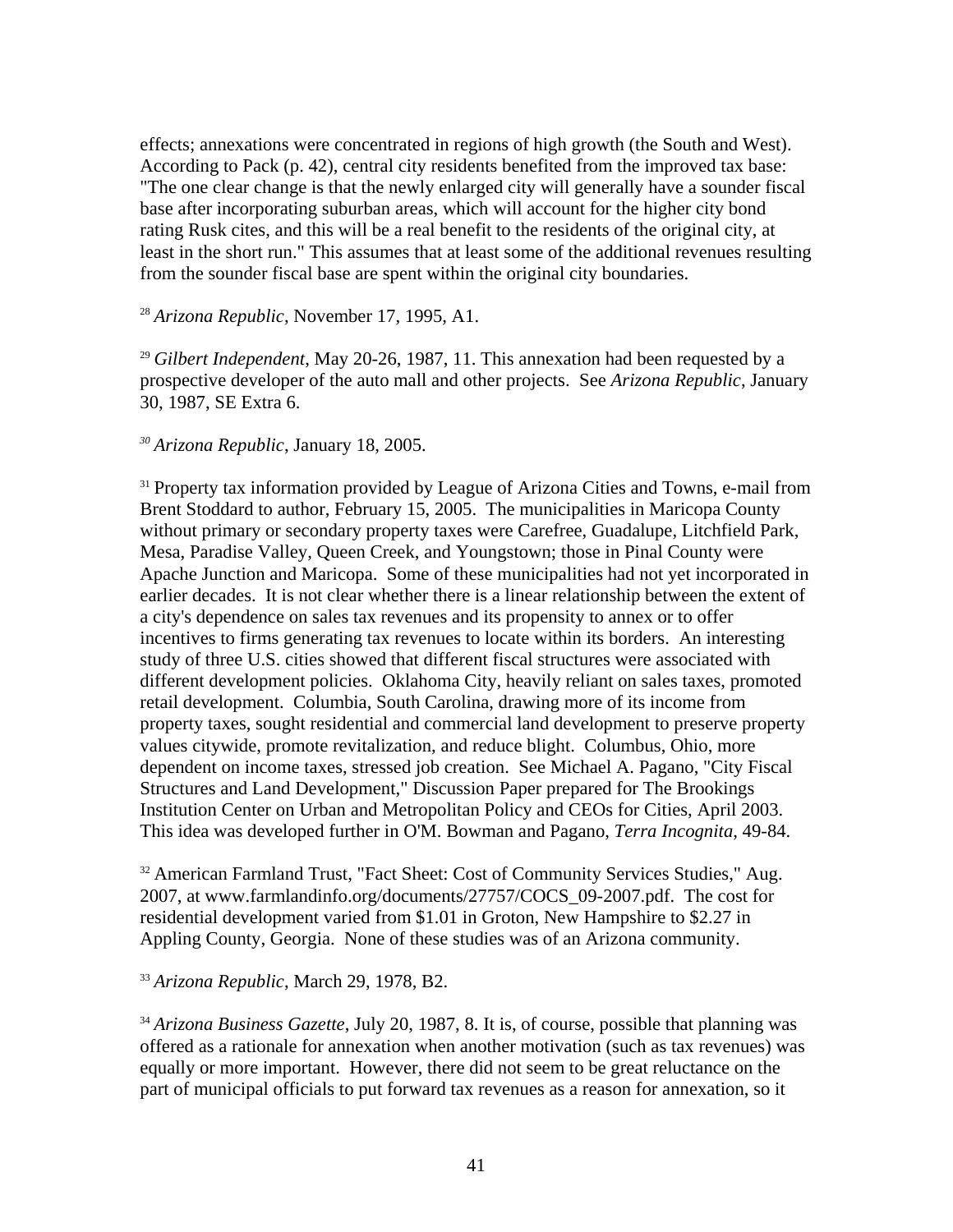appears that concerns about planning were genuine, and not merely a smokescreen for other motivations. It does not necessarily follow that growth in fact will be well-planned as a result of annexation. Municipalities do not always have the tools or political conditions to allow the quality of planning they might desire. Similarly, a belief that annexation will bring net economic benefits can be a motivation for annexation regardless of whether the belief is correct. Even if studies are undertaken, municipal officials may not have complete, accurate information about the costs and benefits of annexation.

<sup>35</sup> Morrison Institute for Public Policy, *Hits and Misses: Fast Growth in Metropolitan Phoenix* (Tempe: Morrison Institute for Public Policy, School of Public Affairs, College of Public Programs, Arizona State University, 2000), 26.

<sup>36</sup> *Arizona Republic*, July 7, 1977, A6.

<sup>37</sup> Wenum, *Annexation*, 41; *Phoenix Gazette*, October 29, 1974, B2, October 9, 1981, B1.

<sup>38</sup> *Phoenix Gazette*, February 16, 1977, C3.

<sup>39</sup> Harvey Molotch, "The City as a Growth Machine: Toward a Political Economy of Place," *American Journal of Sociology* 82 (Sept. 1976); John H. Mollenkopf, *The Contested City* (Princeton: Princeton University Press, 1983; John R. Logan and Harvey L. Molotch, *Urban Fortunes: The Political Economy of Place* (Berkeley: University of California Press, 1987); Andrew E. G. Jonas and David Wilson, eds., *The Urban Growth Machine: Critical Perspectives, Two Decades Later* (Albany: State University of New York Press, 1999).

 $40$  Molotch, "City as a Growth Machine," 310, 314-17.

<sup>41</sup> *Arizona Weekly Gazette*, January 1, 1980, 2, Section A; *Arizona Republic*, November 2, 1987, Extra 2N-B, September 15, 1998, EV1, January 21, 1999, EV3, June 26, 2004.

<sup>42</sup> Molotch, "City as a Growth Machine," 315.

<sup>43</sup> Paul Lowes, "The Ideology and Influence of the Phoenix Newspapers, 1965-1990: Polyphemus Blinded" (master's thesis, Arizona State University, 1995), 70-71; Russell Pulliam, *Publisher: Gene Pulliam, Last of the Newspaper Titans* (Ottawa, Ill.: Jameson Books, 1984), 137. In Lowes's view, the newspapers' conservatism turned to reactionism in some cases.

<sup>44</sup> Pulliam, *Publisher*, 135. On charter government, see Michael Francis Konig, "Toward Metropolitan Status: Charter Government and the Rise of Phoenix, Arizona, 1945-1960" (Ph.D. dissertation, Arizona State University, 1983); Lowes, "Ideology and Influence," 147-66; VanderMeer, *Phoenix Rising*, 29-33, 45-51, 84, 86-87.

<sup>45</sup> Wenum, *Annexation*, 51-52; Konig, "Toward Metropolitan Status," 82-85, 96-115.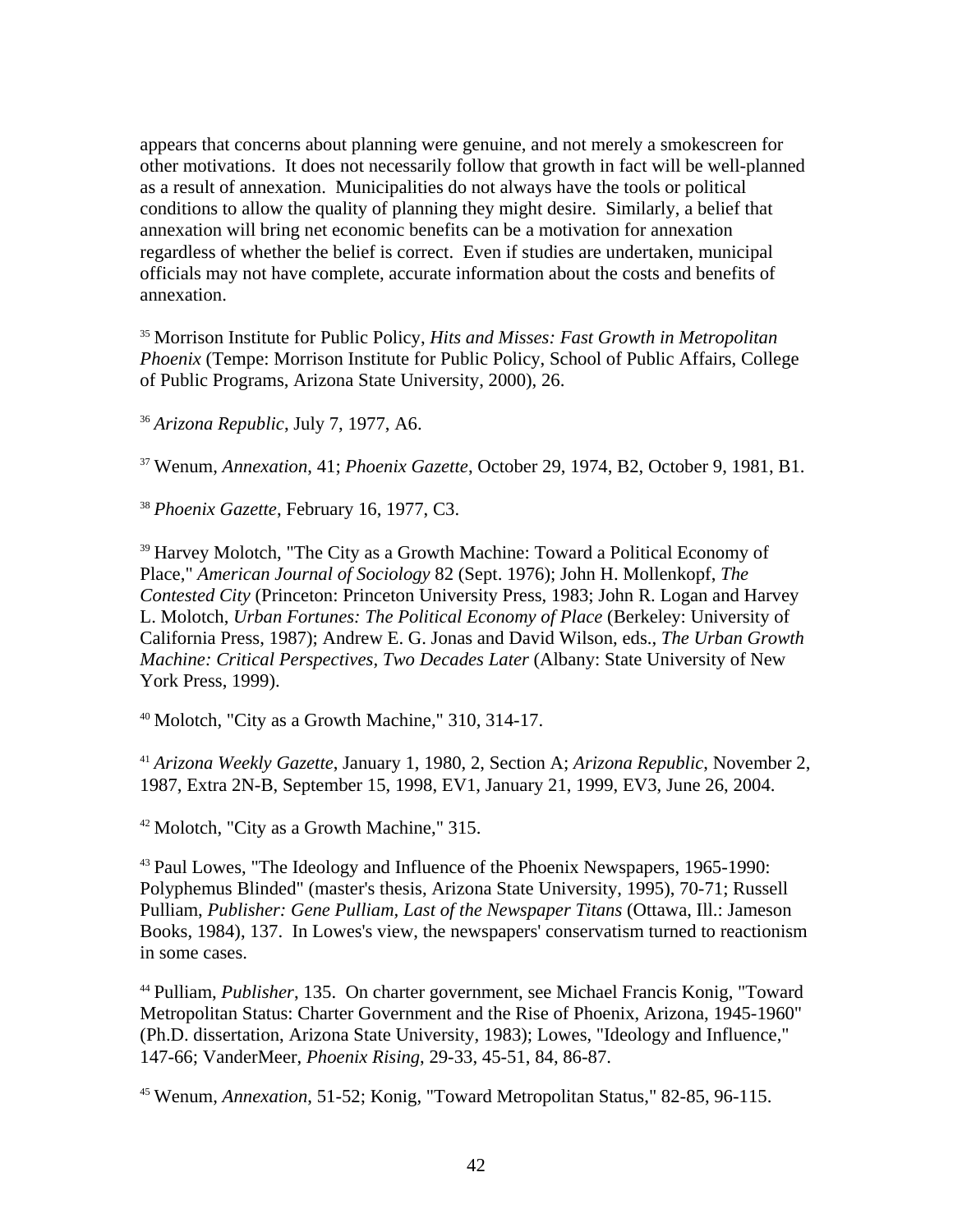<sup>46</sup> Luckingham, *Phoenix*, 200-01; Pulliam, *Publisher*, 137, 283-86; Lara Tobias Bickell, "Southwest Sunbelt Booster Eugene C. Pulliam and His Changing Vision of Phoenix, Arizona, 1946-1975" (master's thesis, Pepperdine University, 1997), 85-90; Lowes, "Ideology and Influence," 91-95, 147-66.

<sup>47</sup> *Arizona Business Gazette*, July 20, 1987, 8; *Arizona Republic*, May 1, 1988, A1.

<sup>48</sup> *Arizona Republic*, February 8, 1985, B5. See also *Arizona Republic*, January 25, 1985, A1, January 26, 1985, A26.

<sup>49</sup> Bradley Hill, Water Resources Manager, City of Peoria, interview by the author, Peoria, Arizona, April 7, 2004; "Development and Annexation Agreement White Peak Ranch and Lakeland Village," October 22, 2001, City Clerk's Office, Peoria, Arizona.

<sup>50</sup> John V. Moeser and Rutledge M. Dennis, *The Politics of Annexation: Oligarchic* Power in a Southern City (Cambridge, Mass.: Schenkman Publishing Company, 1982); Ronald H. Bayor, "Models of Ethnic and Racial Politics in the Urban Sunbelt South," in *Searching for the Sunbelt: Historical Perspectives on a Region*, ed. Raymond A. Mohl (Knoxville: University of Tennessee Press, 1990), 105-23; D. Andrew Austin, "Politics vs. Economics: Evidence from Municipal Annexation," *Journal of Urban Economics* 45 (May 1999):501-32. Outlying white communities might oppose annexation if it meant joining urban school systems, as in Birmingham, Alabama. See Charles E. Connerly, "'One Great City' or Colonial Economy? Explaining Birmingham's Annexation Struggles, 1945-1990," *Journal of Urban History* 26 (November 1999):44-73.

 $51$  The percentage of the Phoenix population whose race was nonwhite was 6.2 in 1950, 5.8 in 1960, 6.7 in 1970, 15.7 in 1980, 18.3 in 1990, and 25.7 or 28.9 in 2000, depending on whether those of "Two or more races" are included in the number for white or nonwhite. See U.S. Bureau of the Census, *County and City Data Book, 1952, 1962, 1972, 1983, 1994, 2000* (Washington, D.C.: U.S. Government Printing Office, 1953, 1962, 1973, 1983, 1994, 2000), table 4, 442; table 6, 476; table 6, 630; table C, 650; table C, 650; table C-2, 662. Census 2000 data on race are not directly comparable with those from earlier censuses. People identifying their origin as Spanish, Hispanic, or Latino may be of any race. The percentage of the Phoenix population that was "Spanish origin" in 1980 was 14.8, "Hispanic origin" in 1990 was 20.0, and "Hispanic or Latino" in 2000 was 34.1. See *County and City Data Book, 1983, 1994, 2000* (table C, 650; table C, 651; table C-1, 644).

<sup>52</sup> *Arizona Republic*, November 4, 1979, A15, November 14, 1979, A1.

<sup>53</sup> Amy Bridges, *Morning Glories: Municipal Reform in the Southwest* (Princeton; Princeton University Press, 1997), 154.

<sup>54</sup> Wenum, *Annexation*, 51-58; Collins, *Emerging Metropolis*, 85-90. In 1954, the water companies sponsored legislation that prevented expansion of municipal water services in areas they served.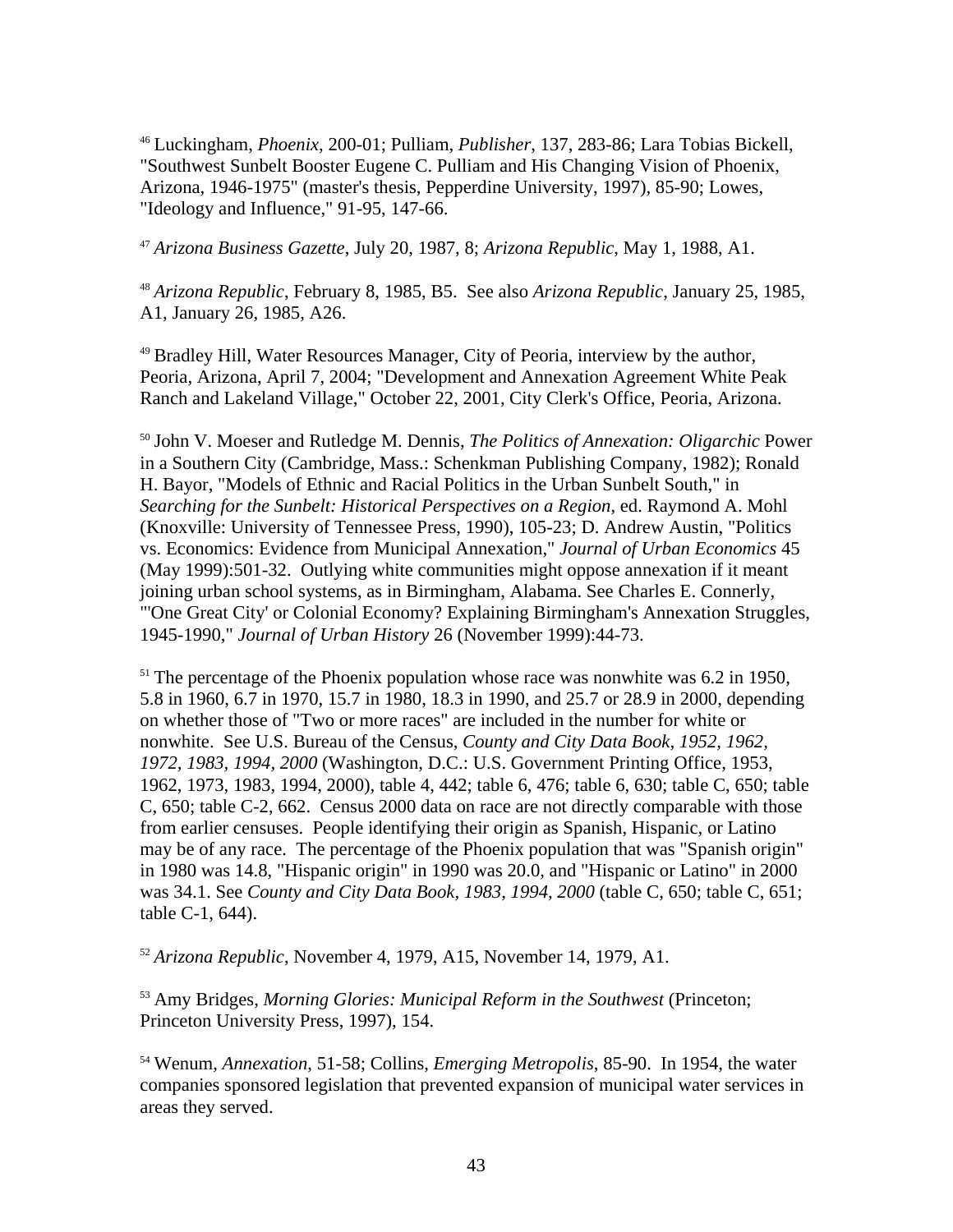<sup>55</sup> Edna McEwen Ellis, *Sunny Slope: A History of the North Desert Area of Phoenix* (Phoenix: Art Press, 1990), 94-102, 108-11; VanderMeer, *Phoenix Rising*, 40-41, 91; Collins, *Emerging Metropolis*, 90-94.

<sup>56</sup> *Arizona Republic*, August 19, 2003.

<sup>57</sup> Philip R. VanderMeer, "Postwar Phoenix: Intentional Change and Essential Continuities," in "*Provincias Internas": Continuing Frontiers: Proceedings of a Symposium Held at Phoenix College, March 28, 2003*, ed. Pete Dimas (Tucson: Arizona Historical Society, 2007), 70-73; VanderMeer, *Phoenix Rising*, 44-46, 90-92; Gober, *Metropolitan Phoenix*, 124-28; Michael F. Logan, *Fighting Sprawl and City Hall: Resistance to Urban Growth in the Southwest* (Tucson: University of Arizona Press, 1995); Michael F. Logan, *Desert Cities: The Environmental History of Phoenix and Tucson* (Pittsburgh: University of Pittsburgh Press, 2006); Wenum, *Annexation*, 75-90.

<sup>58</sup> Wenum, *Annexation,* 44-47; Konig, "Toward Metropolitan Status," 84-85, 96-98; VanderMeer, *Phoenix Rising*, 28-32, 39-41; Collins, *Emerging Metropolis*, 45-66, 82, 86- 87, 90, 95-96.

<sup>59</sup> Collins, *Emerging Metropolis*, 96.

 $60$  Arizona Republic, September 20, 1951, 1. A similar claim concerning the relationship between revenues and the cost of services had been made by the chairman of the mayor's finance advisory committee in 1947, and city officials reiterated the point in 1965 (Collins, *Emerging Metropolis*, 48-49; Wenum, *Annexation*, 41).

<sup>61</sup> *Arizona Republic*, July 1, 1957, 6.

<sup>62</sup> *Arizona Republic*, March 25, 1959, A1; Collins, *Emerging Metropolis*, 98-99. Tax concessions also were associated with annexation of a west side industrial area in 1949 (Konig, "Toward Metropolis Status," 95-96). Connerly described how iron and steel firms, particularly U.S. Steel, "strongly resisted annexation into Birmingham, preferring to remain in unincorporated areas or jurisdictions in which such firms paid lower taxes or had greater control" (Connerly, "'One Great City,"' 49).

<sup>63</sup> *Arizona Republic*, April 19, 1958, 1; Konig, "Toward Metropolis Status," 107-8.

<sup>64</sup> Wenum, *Annexation*, 49.

<sup>65</sup> *Arizona Republic*, December 6, 1975, A6.

<sup>66</sup> Collins, *Emerging Metropolis*, 96; Wenum, *Annexation*, 85-89.

<sup>67</sup> *Arizona Republic*, March 6, 1963, 1, March 11, 1963, 8.

<sup>68</sup> *Arizona Republic*, March 11, 1963, 8.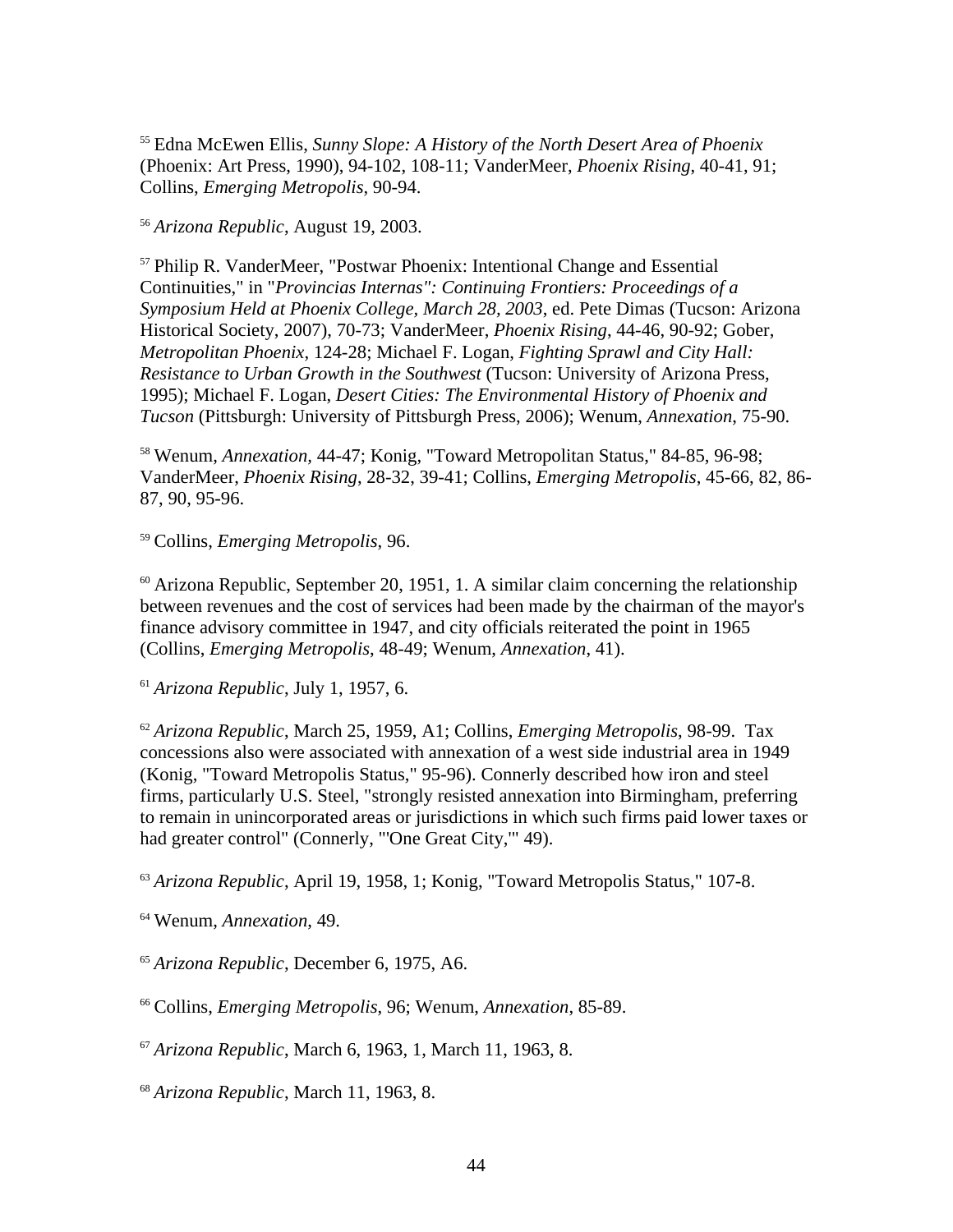<sup>69</sup> Collins, *Emerging Metropolis*, 97; Wenum, *Annexation*, 87-89.

<sup>70</sup> Collins, *Emerging Metropolis*, 97; Wenum, *Annexation*, 87; Resolution No. 1011, "A Resolution of the City Council of the City of Tempe, Arizona, Indicating Certain Future Annexation Policies of the Cities of Chandler and Tempe, Arizona, Relative Adjacent [*sic*], Contiguous and Presently Unannexed Land Located Between the Respective Communities, 19<sup>th</sup> December 1968, and Minutes of Regular Council Meeting, December 19, 1968, both at City Clerk's Office, Tempe, Arizona; *Phoenix Gazette*, December 17, 1968, 15.

 $71$  Resolution No. 1083, "A Resolution of the City Council of the City of Tempe, Arizona, Affirming Certain Future Annexation Policies of the Cities of Chandler and Tempe, Arizona, Relative Adjacent [*sic*], Contiguous and Presently Unannexed Land Located Between the Respective Communities,  $10^{th}$  June, 1971, and Minutes of the Regular Council Meeting of June 10, 1971, both at City Clerk's Office, Tempe, Arizona; *Phoenix Gazette*, May 26, 1971, A18, October 23, 1974, B15, October 28, 1974, C7, November 26, 1974, A11.

<sup>72</sup> *Arizona Republic*, April 19, 1978, B2; *Phoenix Gazette*, August 13, 1987, B7; *Arizona Republic,* September 4, 1987, 3NA.

<sup>73</sup> *Phoenix Gazette*, July 24, 1987, C6, May 27, 1987, SE1; *Arizona Republic,* June 3, 1987, SE Extra A; *Gilbert Independent*, May 27-June 2, 1987, 12.

<sup>74</sup> *Arizona Republic,* January 16, 2005.

<sup>75</sup> Ordinance No. 174, "An Ordinance of the Mayor and Common Council of the Town of Gilbert, Maricopa County, Arizona Pursuant to the Provisions of Article 7, Chapter 4, Title 9, Arizona Revised Statutes and Amendments Thereto, by Annexing Thereto Certain Territory Contiguous to the Existing Town Limits of the Town of Gilbert and Declaring an Emergency," January 8, 1975, Town Clerk's Office, Gilbert, Arizona; *Phoenix Gazette*, November 21, 1974, A21, November 26, 1974, A11, January 9, 1975, B12, *Arizona Republic*, January 19, 1975, B6.

<sup>76</sup> *Arizona Republic*, January 19, 1975, B6. See also *Phoenix Gazette*, January 9, 1975, B12, January 21, 1975, C7. The Maricopa Association of Governments' "Municipality Population and Housing Unit Update"

(http://www.mag.maricopa.gov/pdf/cms.resource/MAG\_2006\_07-01\_Municipality-Updates13942.pdf) put Gilbert's population at 185,030 as of July 1, 2006.

<sup>77</sup> "Gilbert, Arizona – a quarter century East of Phoenix," *Arizona Real Estate Press* 1 (May 1976), 14.

<sup>78</sup> *Phoenix Gazette*, October 9, 1974, B1, October 29, 1974, B2.

<sup>79</sup> *Phoenix Gazette*, October 10, 1981, B1.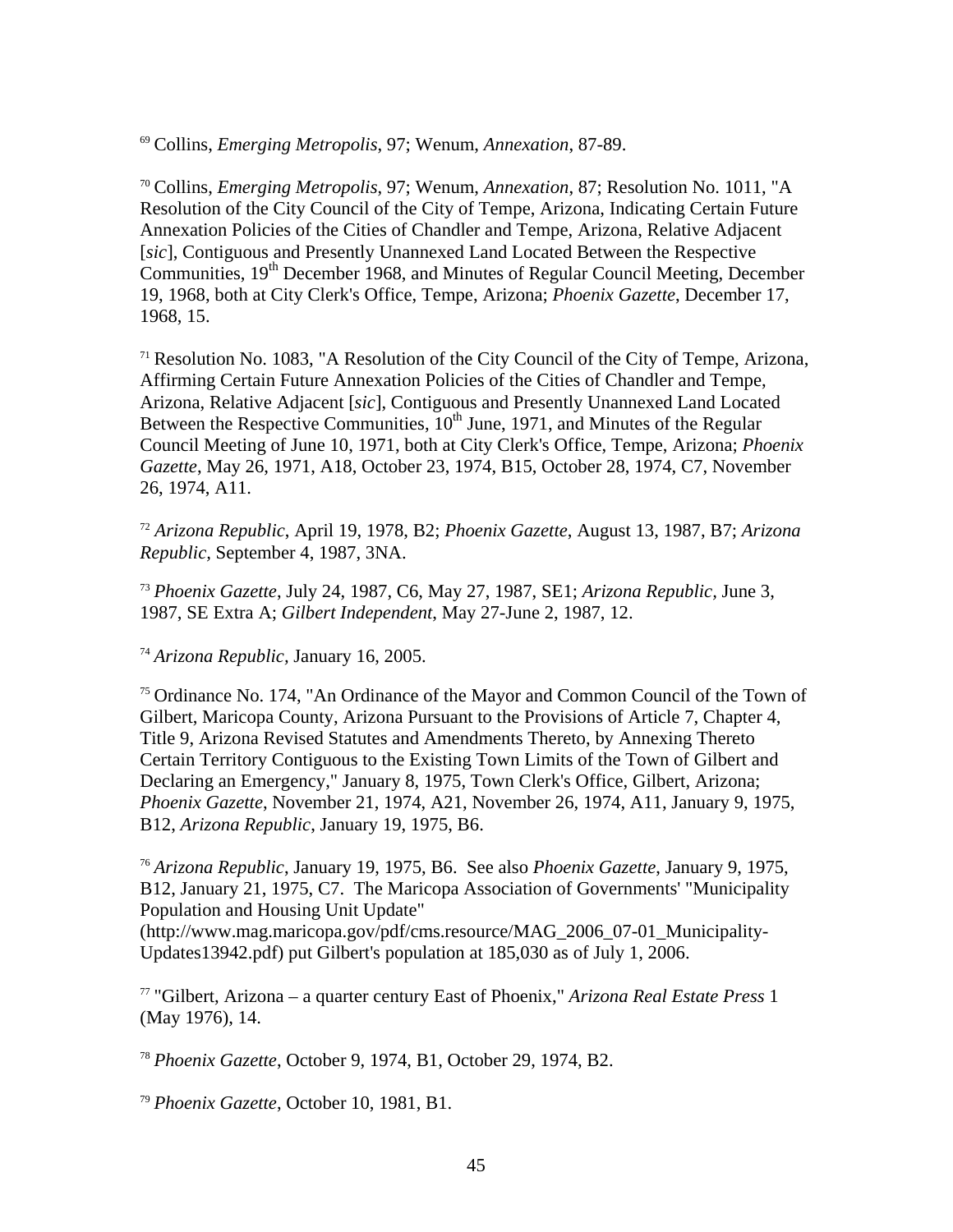<sup>80</sup> *Arizona Republic*, May 6, 2003.

81 *Arizona Republic*, October 16, October 21, November 6, 2003. Buckeye was skeptical that reimbursement from Rural/Metro would be forthcoming. The issue of county islands remained controversial, particularly for Gilbert, which maintained that it was not responsible for providing services to county island residents who refused to be annexed into Gilbert. Legislation in 2006 (House Bill 2145) that would have required Gilbert to provide services to county islanders who created a fire district was declared unconstitutional by the Arizona Court of Appeals, on the grounds that it was special legislation aimed specifically at Gilbert. A 2007 law (House Bill 2780) allowed scattered county islands to form a fire district and required the surrounding municipality to provide service for a fee if the fire district was unable to obtain services from another provider. The law was passed after an incident in which Gilbert firefighters, following town policy, responded to a fire at a county island home but did not fight the fire because there was no threat to life. During the summer of 2007, Gilbert continued to encourage annexation and to oppose town provision of services to county islands. By August, 68 percent of county island parcels within Gilbert's planning area had annexed into Gilbert, but residents who did not wish to annex formed a fire district that became official on January 18, 2008. The Gilbert Fire Department was required to provide services (*Arizona Republic*, June 22, 2008 [Mesa Republic West section], September 1, December 20, 2007 [Gilbert Republic section], June 18, 2008).

<sup>82</sup> *Arizona Republic*, January 22, 1978, B3.

<sup>83</sup> *Petitioners for Deannexation v. City of Goodyear,* 773 P.2d 1026 (Ariz. App. Ct. 1989).

<sup>84</sup> *Mesa Tribune*, January 20, 1975, 1.

<sup>85</sup> *Arizona Republic*, June 25, 1976, B1.

<sup>86</sup> *Arizona Republic*, July 23, 1976, B1.

<sup>87</sup> *Arizona Republic*, July 7, 1977, A6.

<sup>88</sup> *Arizona Republic*, May 28, 1976, B3.

<sup>89</sup> *Arizona Republic*, March 24, 1978, C6.

90 ARIZ. REV. STAT. ANN. § 9-471 (I) (West 1996).

 $91$  Ibid., § 9-471 (H).

 $92$  Ibid., § 9-471 (A)(4).

<sup>93</sup> *Arizona Republic*, July 6, 1977, A1.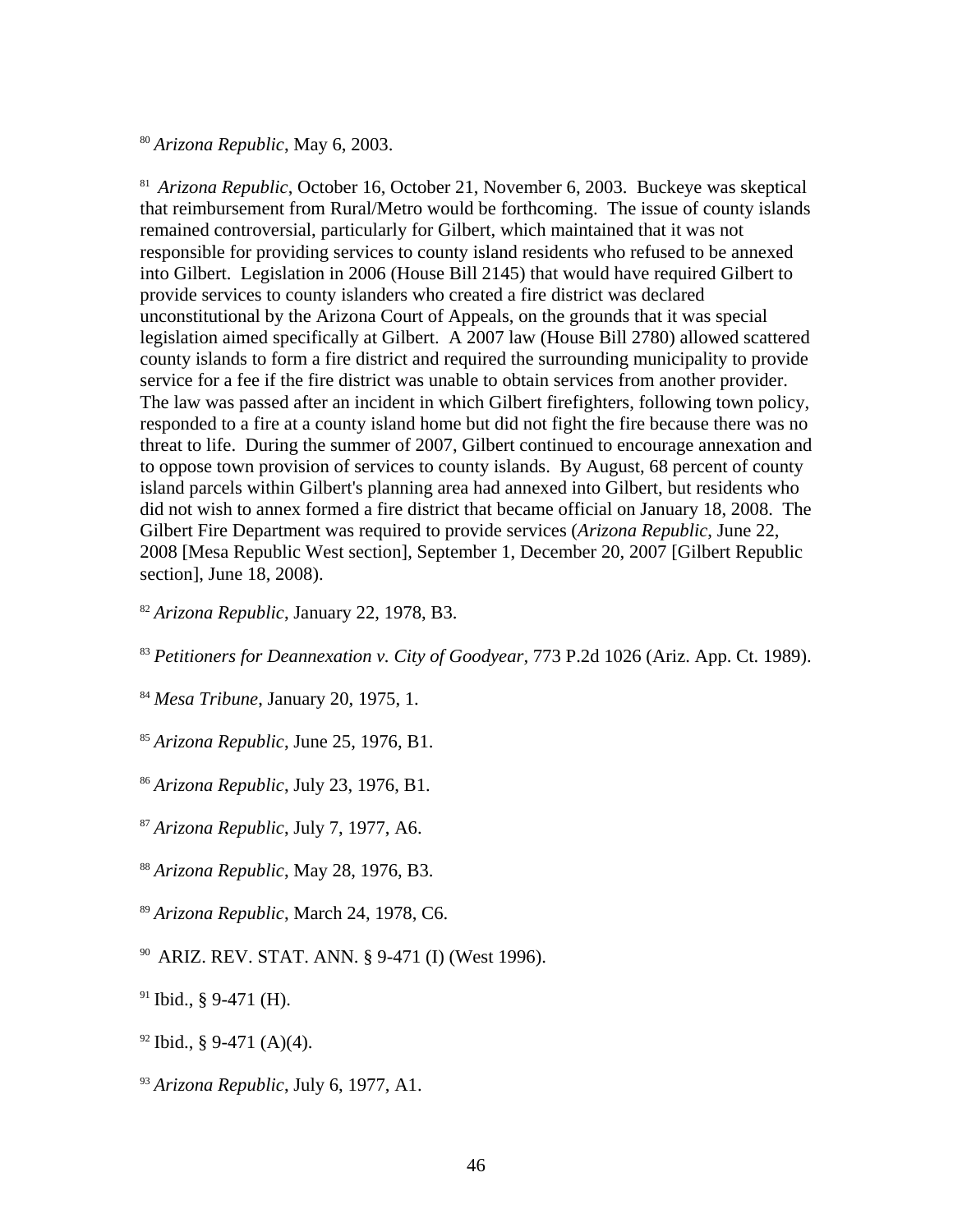<sup>94</sup> *Arizona Republic*, July 1, 1980, B1, July 23, 1980, NE Extra 1, August 1, 1980, B1.

<sup>95</sup> *Arizona Republic*, January 25, 1985, A1, January 28, 1985, A1.

<sup>96</sup> *Arizona Republic*, February 8, 1985, B5; Carol E. Heim, "Leapfrogging, Urban Sprawl, and Growth Management: Phoenix, 1950-2000," *American Journal of Economics and Sociology* 60 (January 2001):245-83.

<sup>97</sup> *Republic Investment Fund I v. the Town of Surprise & Maricopa County. Petitioners for Deannexation v. City of Goodyear*, 800 P.2d 1251 (Ariz. 1990); *Phoenix Gazette*, August 1, 1990, B3.

<sup>98</sup> City of Phoenix Planning Department, "Annexation Policy Study," December 1988, 28- 29; *Phoenix Gazette*, January 25, 1989, B1, February 25, 1989, B1, July 19, 1988, A10; Joy A. Mee, Assistant Planning Director, City of Phoenix, interview by the author, Phoenix, Arizona, June 18, 2003.

<sup>99</sup> *Arizona Republic*, March 25, 1987, B1, April 4, 1987, A14, November 17, 1987, B1; VanderMeer, *Phoenix Rising*, 90-91.

<sup>100</sup> *Arizona Republic*, November 28, 2004, October 26, 2003, April 18, 2004, May 27, 2003; Regular Council Meeting Minutes, October 15, 2002, Town Clerk's Office, Buckeye, Arizona. Buckeye had made an earlier attempt in 1989 to annex land for largescale development (a 48,000-acre master-planned development known as Sun Valley), but although the annexation was approved the project did not go forward at that time and many of its investors ended up in bankruptcy.

<sup>101</sup> *Arizona Republic*, January 1, 1998, 1 [Northwest Valley Community section], December 17, 1999, 1 [Sun Cities/Surprise Community section], December 22, 1999, EV13, August 30, 2002.

<sup>102</sup> *Arizona Republic*, February 10, 15, 2005. El Mirage, also eager for tax revenues, unsuccessfully sued Glendale in 2005, seeking to reverse this strip annexation and open up the land near Loop 303 for its own annexation. The suit claimed that open meeting law had been violated in the annexation process. El Mirage appealed to the Arizona Supreme Court in 2008. See *Arizona Republic*, June 14, 2008 [Southwest Valley Community section].

<sup>103</sup> John A. Souder and Sally K. Fairfax, *State Trust Lands: History, Management, and Sustainable Use* (Lawrence, Kansas: University Press of Kansas, 1996); Andy Laurenzi, "State Trust Lands: Balancing Public Value and Fiduciary Responsibility," *Land Lines: Newsletter of the Lincoln Institute of Land Policy* 16 (July 2004):1-4; Peter W. Culp and Susan K. Culp, "State Trust Lands: The Future of Urban Growth in Arizona, in *Land Use: Challenges and Choices for the 21st Century*, ed. Patricia Gober (Phoenix: Arizona Town Hall, 2007), 51-62, 126-28;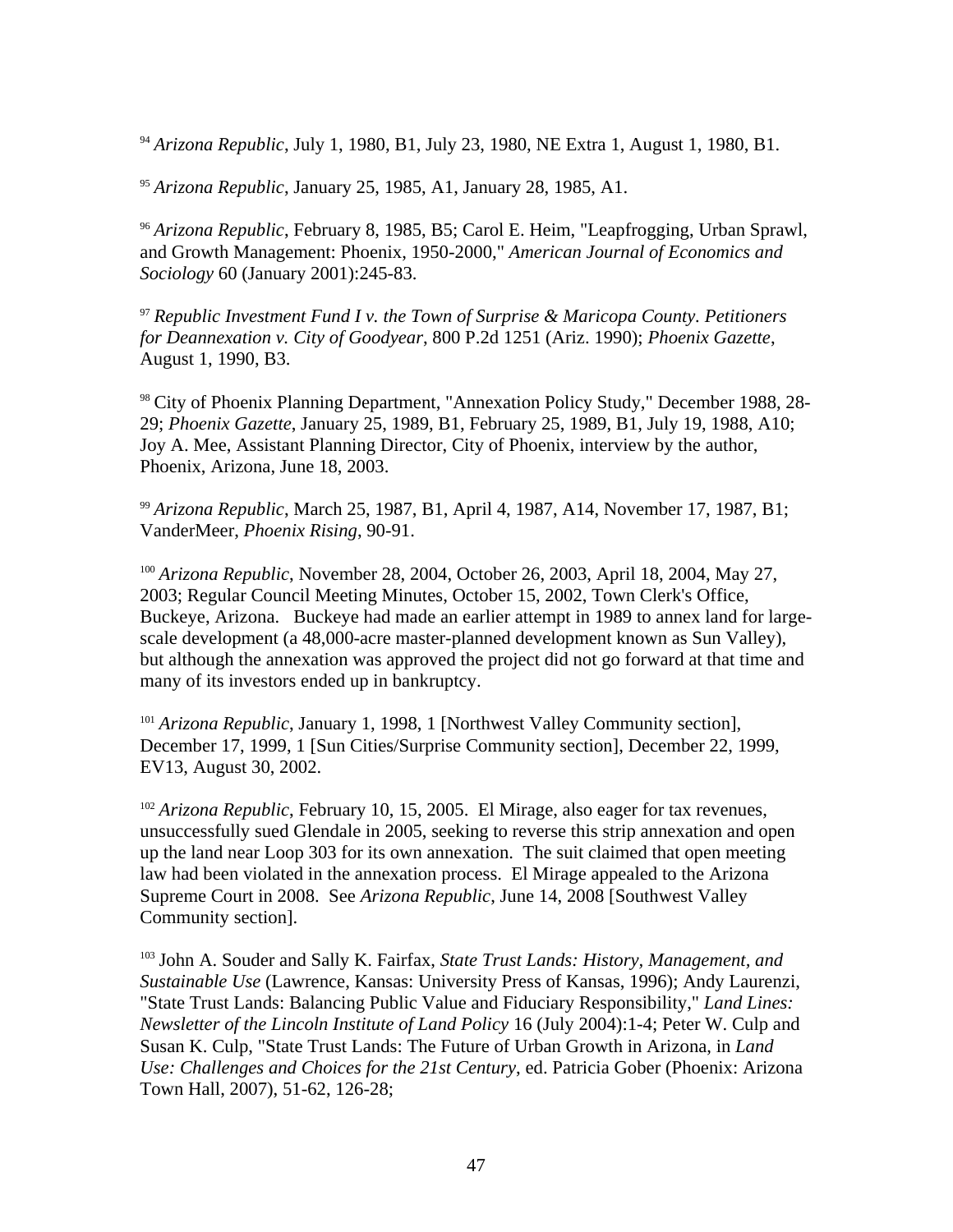http://www.aztownhall.org/pdf/Complete\_91st\_Report\_FINAL.pdf; *Arizona Republic*, September 20, 22, December 25, 2004.

<sup>104</sup> Catherine Balzano, Planner III, Real Estate Division, Arizona State Land Department, interviews by the author, Phoenix, Arizona, March 19, April 5, 2004; City of Phoenix Annexation Request A-00-01 (Revised).

<sup>105</sup> Grady Gammage, Jr., et al., *The Treasure of the Superstitions: Scenarios for the Future of Superstition Vistas* (Tempe, Ariz.: Morrison Institute for Public Policy, Arizona State University, 2006; *Arizona Republic*, August 15, 2007 [Mesa Community section], May 31, 2008, July 2, 31, 2008 [Mesa Community section]; Culp and Culp, "State Trust Lands," 61.

<sup>106</sup> Subhrajit Guhathakurta and Michele L. Wichert, "Who Pays for Growth in the City of Phoenix: An Equity-Based Perspective on Suburbanization," *Urban Affairs Review* 33 (July 1998):813-38; Gammage, *Phoenix in Perspective*, 128-32.

<sup>107</sup> Donald E. Hadder, Sr., Principal Planner, City of Scottsdale, interview by the author, Scottsdale, Arizona, June 10, 2003.

<sup>108</sup> Gammage, *Phoenix in Perspective*, 54.

<sup>109</sup> City of Phoenix, *Phoenix Concept Plan 2000: A Program for Planning*, adopted by the City Council July 31, 1979; John Pickus and Patricia Gober, "Urban Villages and Activity Patterns in Phoenix," *Urban Geography* 9 (January-March 1988):85-97; Elizabeth K. Burns and Patricia Gober, "Job Linkages in Inner-City Phoenix," *Urban Geography* 19 (January 1-February 14, 1998):12-23; Gober, *Metropolitan Phoenix*, 155- 58, 203; Gammage, *Phoenix in Perspective*, 2-4, 49-50, 54-58.

<sup>110</sup> *Arizona Republic*, October 25, 2003; Mary Jo Waits and William Fulton, *Which Way Scottsdale? Scottsdale 2.0: Next Version* (Tempe: Morrison Institute for Public Policy, Arizona State University, 2003); *Arizona Republic*, January 20, 2005, July 29, 2008 [Scottsdale Community section]. On responses to build-out in large, fast-growing suburbs, see Robert Lang and Jennifer LeFurgy, "Boomburb 'Buildout': The Future of Development in Large, Fast-Growing Suburbs," *Urban Affairs Review* 42 (March 2007):533-52.

<sup>111</sup> *Arizona Republic*, October 10, 2003; City of Chandler, *Next Twenty: A New, Progressive Agenda for Chandler* (Chandler, Ariz.: City of Chandler, 2007); City of Chandler, Resolution No. 3952, adopted by the Chandler City Council on Mar. 23, 2006. A drop in new construction has significant revenue consequences because construction activity is an important source of tax revenues and fees. For more detailed examination of fiscal consequences of build-out, see Carol E. Heim, "Municipal Fiscal Structures and Land-Based Growth in the Phoenix Metropolitan Area," Lincoln Institute of Land Policy Working Paper, January 2007, and Carol E. Heim, "Taxes, Incentives, and Fiscal Policy Choices," in *Land Use: Challenges and Choices for the 21st Century*, ed. Patricia Gober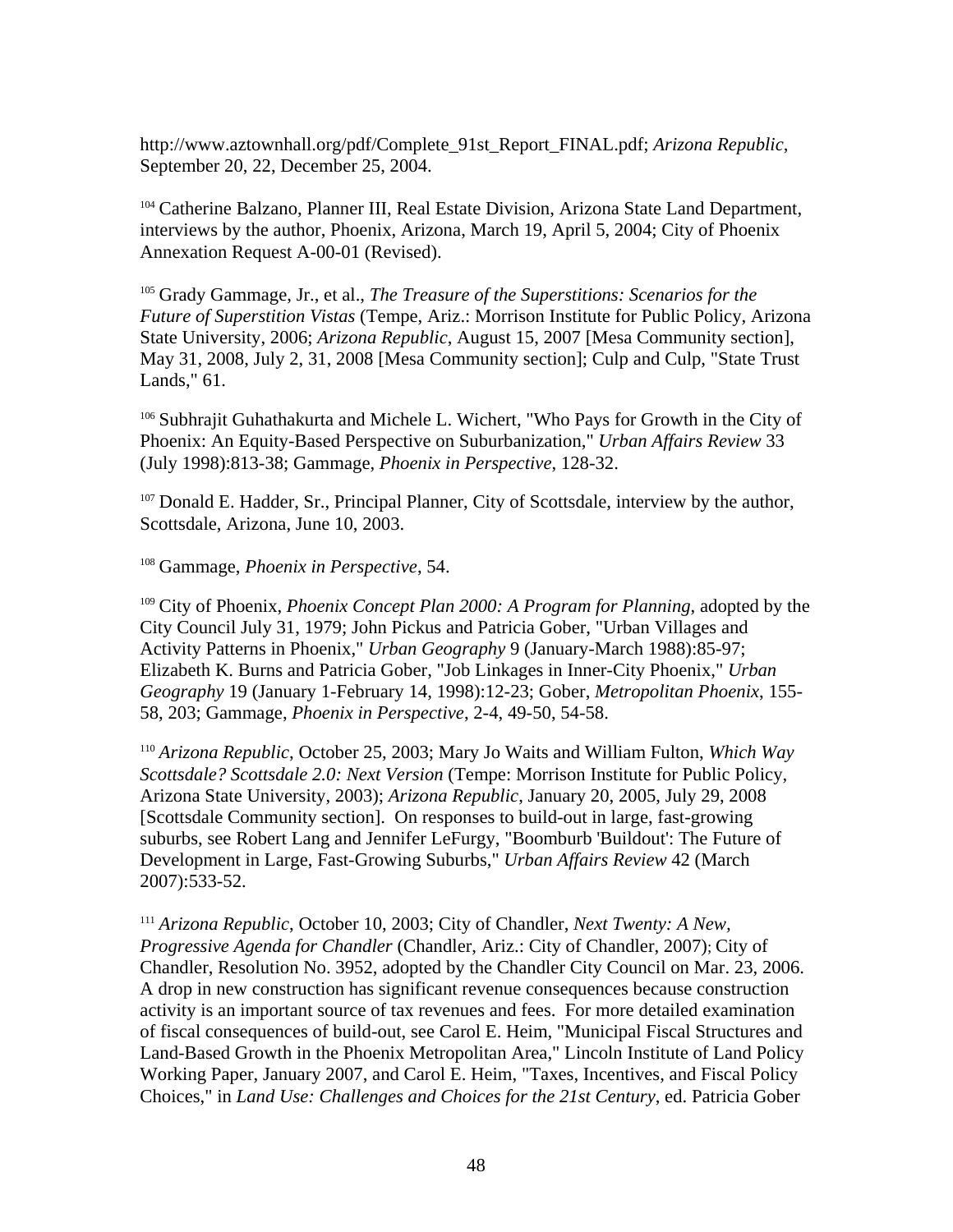(Phoenix: Arizona Town Hall, 2007), 87-98, 130-31, http://www.aztownhall.org/pdf/Complete\_91st\_Report\_FINAL.pdf.

<sup>112</sup> Luckingham, *Phoenix*, 260-61; Gober, *Metropolitan Phoenix*, 169-70, 186-96.

<sup>113</sup> *Arizona Republic*, October 2, 3, 2003; Valley Partnership, *New Developments*, vol. 12, issue 7, July 2003, http://www.valleypartnership.org/uploads/July2003.htm; Grady Gammage, Jr., "Proposition 207," in *Land Use: Challenges and Choices for the 21st Century*, ed. Patricia Gober (Phoenix: Arizona Town Hall, 2007), 41-50, 126, http://www.aztownhall.org/pdf/Complete\_91st\_Report\_FINAL.pdf. Christine Meisner Rosen showed in *The Limits of Power: Great Fires and the Process of City Growth in America* (Cambridge: Cambridge University Press, 1986) that even in cases where there appeared to be a physical *tabula rasa*, after major fires in Chicago, Boston, and Baltimore, difficulties associated with dispersed property rights hampered redevelopment. On tools available for downtown redevelopment in Arizona, see William Fulton, Mary Jo Waits, and Susan Weaver, *Playing the Inside Game: The Challenge of Urban Revitalization in Arizona* (Tempe: Morrison Institute for Public Policy, Arizona State University, 2004).

<sup>114</sup> City of Phoenix, "Downtown Phoenix: A Strategic Vision and Blueprint for the Future," December 14, 2004, http://phoenix.gov//DOWNTOWN/index.html; *Arizona Republic*, June 9, 10, September 15, 2004, April 14, 2008.

<sup>115</sup> David Richert, Planning Director, City of Phoenix, interview by the author, Phoenix, Arizona, June 19, 2003.

<sup>116</sup> Debra Stark, Community Development Director, City of Peoria, interview by the author, Peoria, Arizona, March 8, 2004; *Arizona Republic*, April 18, 2004. Chad Daines (Planning Manager, City of Peoria) explained that there may be other reasons for downzoning than an excess of sites zoned for commercial use. For example, a site may be unable to attract commercial development due to poor freeway access (interview by the author, Peoria, Arizona, January 12, 2006).

<sup>117</sup> Retail establishments differ in this respect from manufacturing plants, which are more footloose.

<sup>118</sup> *Arizona Republic*, May 18, 2004.

<sup>119</sup> *Arizona Republic*, June 22, 2003.

<sup>120</sup> *Tempe Daily News Tribune*, July 13, 1995, B4; *Arizona Republic/Phoenix Gazette*, March 22, 1996, 7 [Chandler Community section].

<sup>121</sup> "Modification of Memorandum of Understanding among Tempe/Chandler/Developers dated April 3, 1996, C96-74A," dated 31 January, 2003, City Clerk's Office, Chandler, Arizona.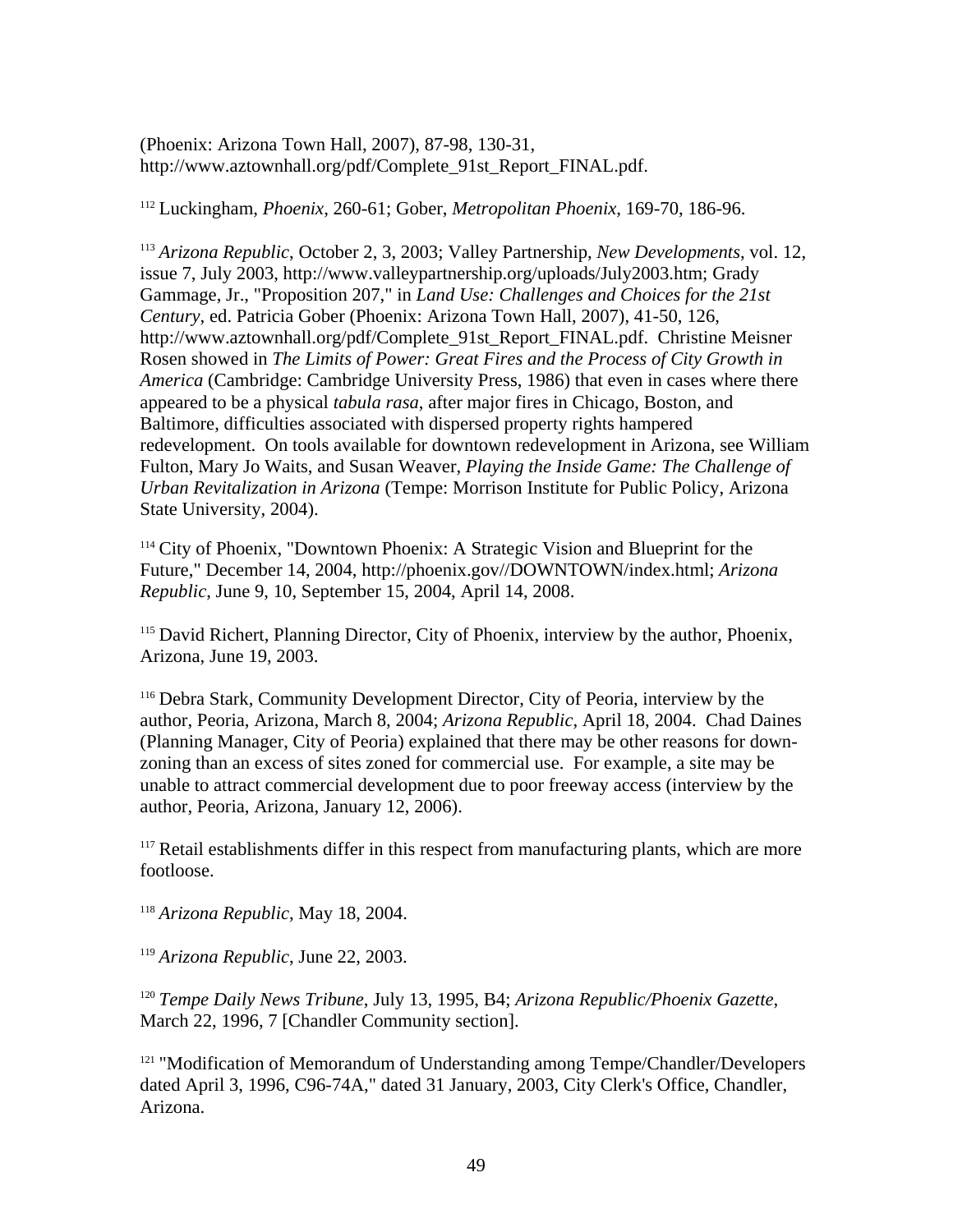$122$  "Intergovernmental Agreement," A-7-175, Res. 2799, C98-71, IGA – Chapman2/Tempe, 4/17/98 RL, City Clerk's Office, Chandler, Arizona.

<sup>123</sup> *Arizona Republic*, September 15, 24, 2004.

<sup>124</sup> Arizona State Senate, Forty-seventh Legislature, First Regular Session, "Final Amended Fact Sheet for S.B. 1274," http://www.azleg.state.az.us.

<sup>125</sup> *Arizona Republic*, January 19, 2005 [Scottsdale Republic North section], January 25, 2005.

<sup>126</sup> The loophole also exempted Marana. Marana has annexed some territory in Pinal County, as Peoria has done in Yavapai County. But neither municipality is completely within the boundaries of the Phoenix-Mesa-Scottsdale MSA, which is necessary for the legislation to apply.

<sup>127</sup> *Arizona Republic*, January 19, 2005 [Scottsdale Republic North section], May 6, 2005 [Phoenix Community North section]; Morrison Institute for Public Policy, *The Future at Pinal: Making Choices, Making Places* (Phoenix: Morrison Institute for Public Policy, Arizona State University, 2007), 40. One fruitful line of approach to studying joint revenue sharing agreements among municipalities might be to compare them with cartel agreements among firms. I am grateful to Thomas Maloney, the discussant of this paper at the 2005 annual meeting of the Social Science History Association, for this suggestion.

<sup>128</sup> *Arizona Republic*, May 15, 2008 [Mesa Community section].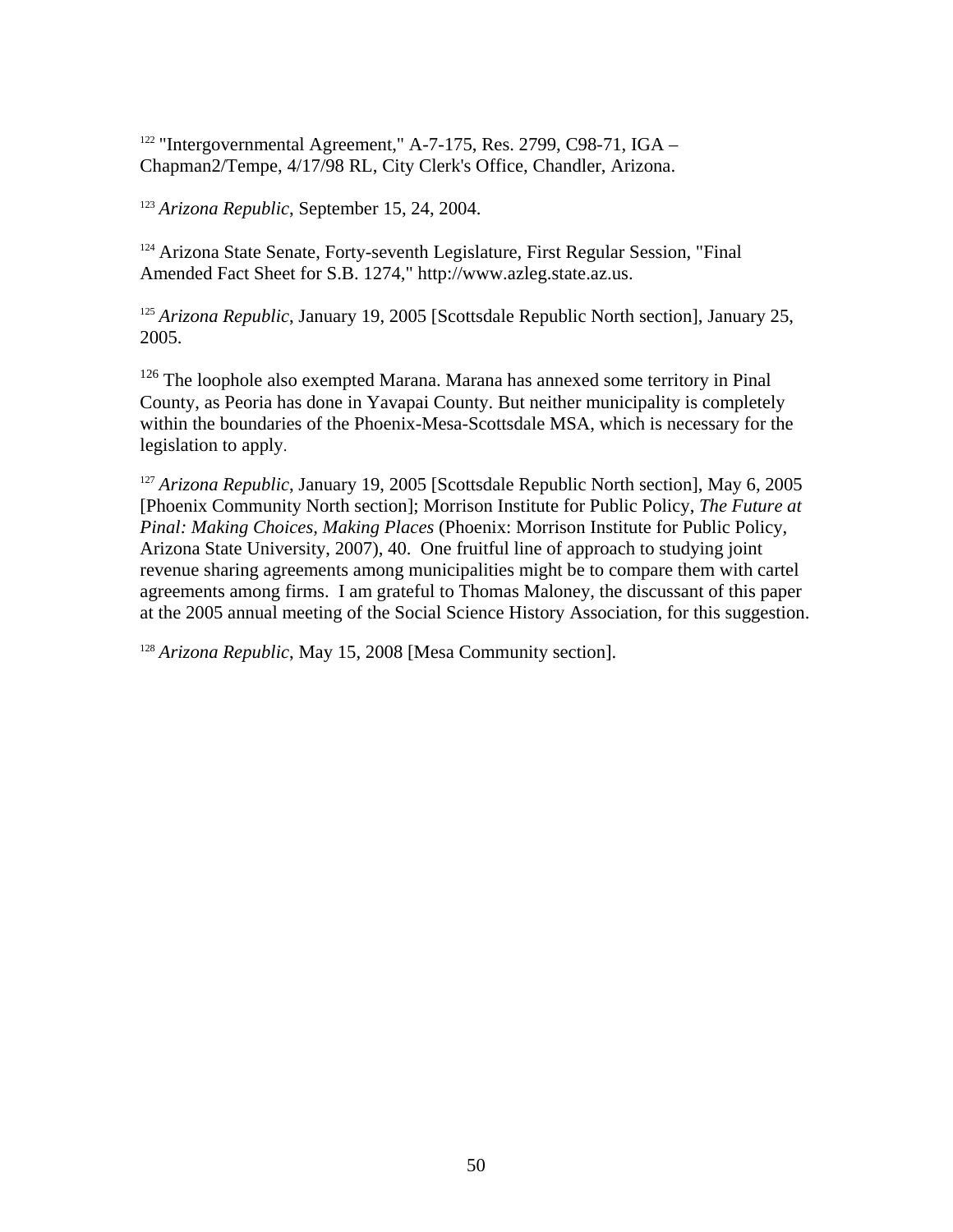FIGURE 1 Growth of Phoenix, 1881-2005



SOURCE: City of Phoenix, Phoenix Summary Budget 2005-06, Community Profile and Trends, p. 16, at http://phoenix.gov/BUDGET/bud05pro.pdf.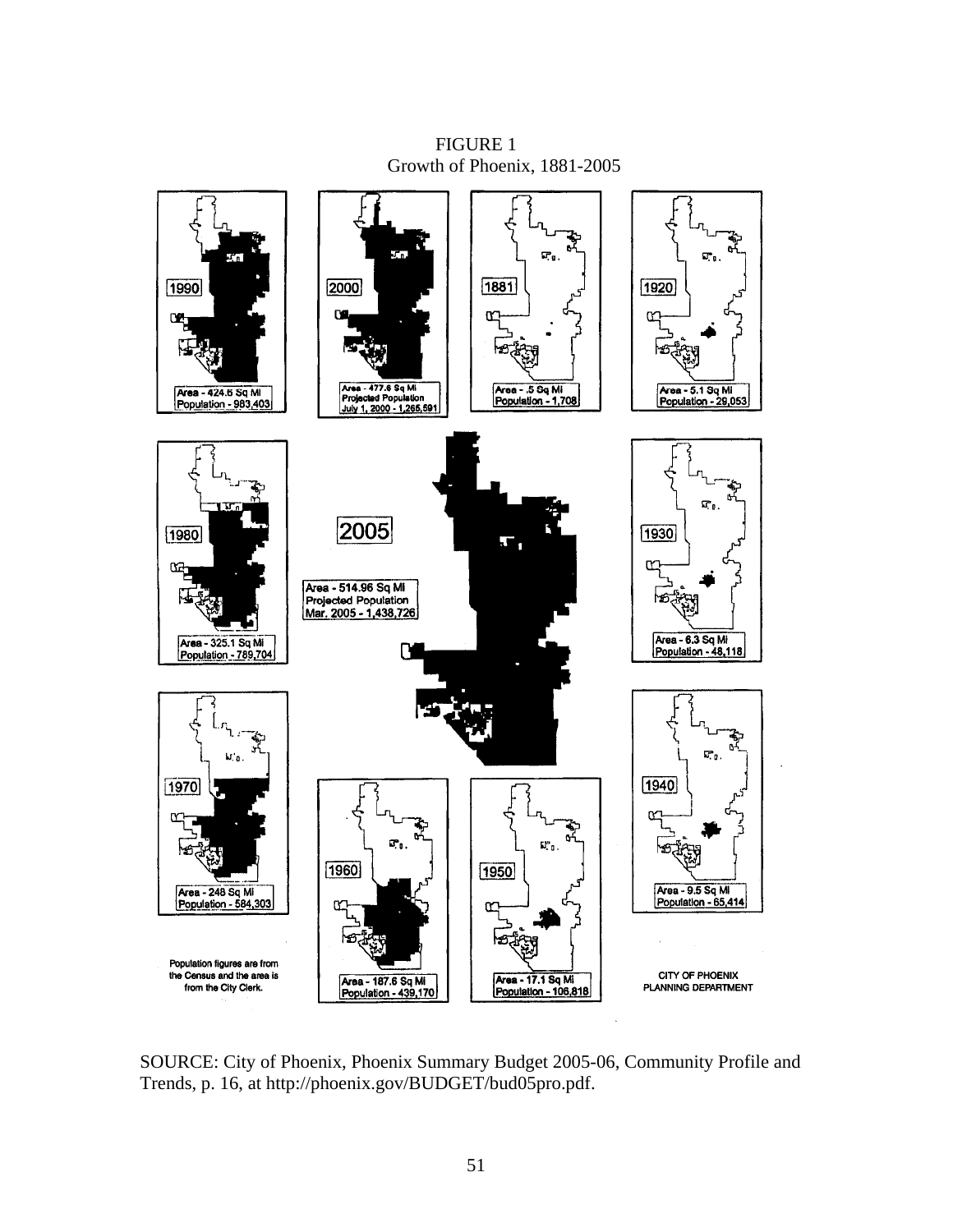FIGURE 2 Annexation by Maricopa County Cities and Towns, 1950-2000



SOURCE: Maps taken from "City Growth Time Line," Maricopa County Planning and Development Department, Phoenix, Arizona.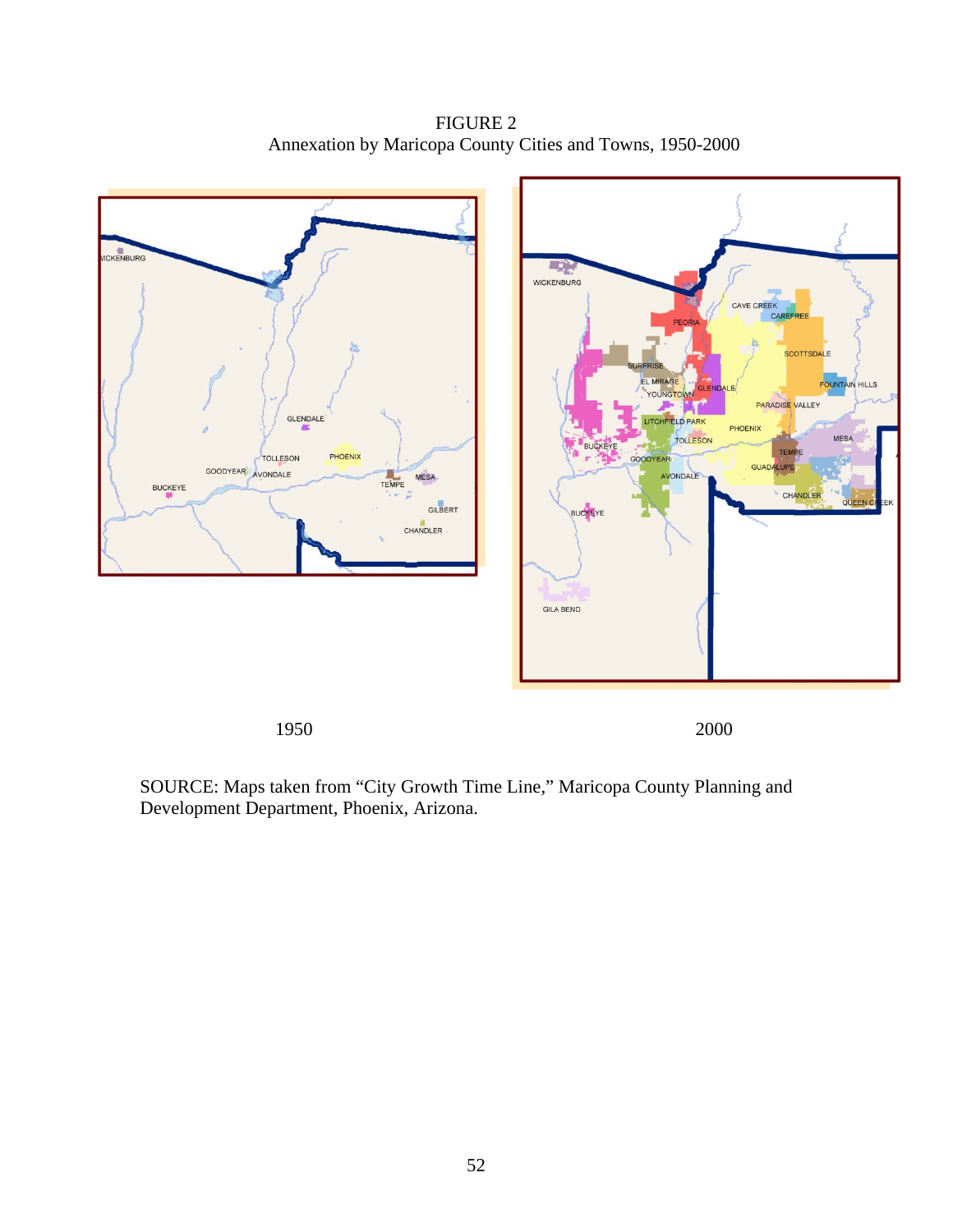FIGURE 3 Annexation by Maricopa County Cities and Towns, 1950-1960



SOURCE: Maps taken from "City Growth Time Line," Maricopa County Planning and Development Department, Phoenix, Arizona.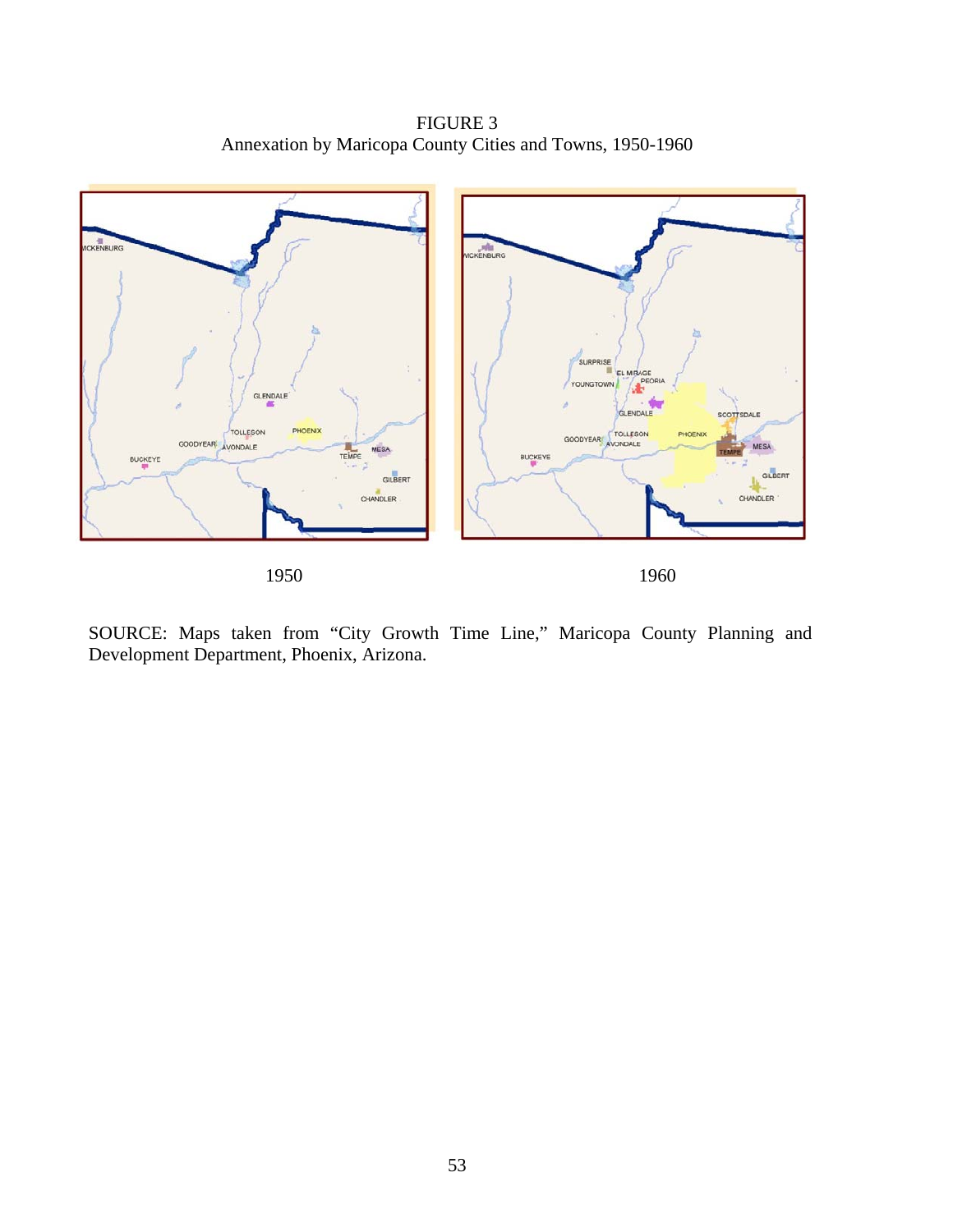FIGURE 4 Strip Annexation by Gilbert, 1975



The strip of land annexed by the Gilbert City Council is represented by the dark line. The strip encompasses 51 square miles.

SOURCE: *Arizona Republic*[, Janu](http://www.azcentral.com/)ary 19, 1975, B6. Used with permission. Permission does not imply endorsement. azientralcom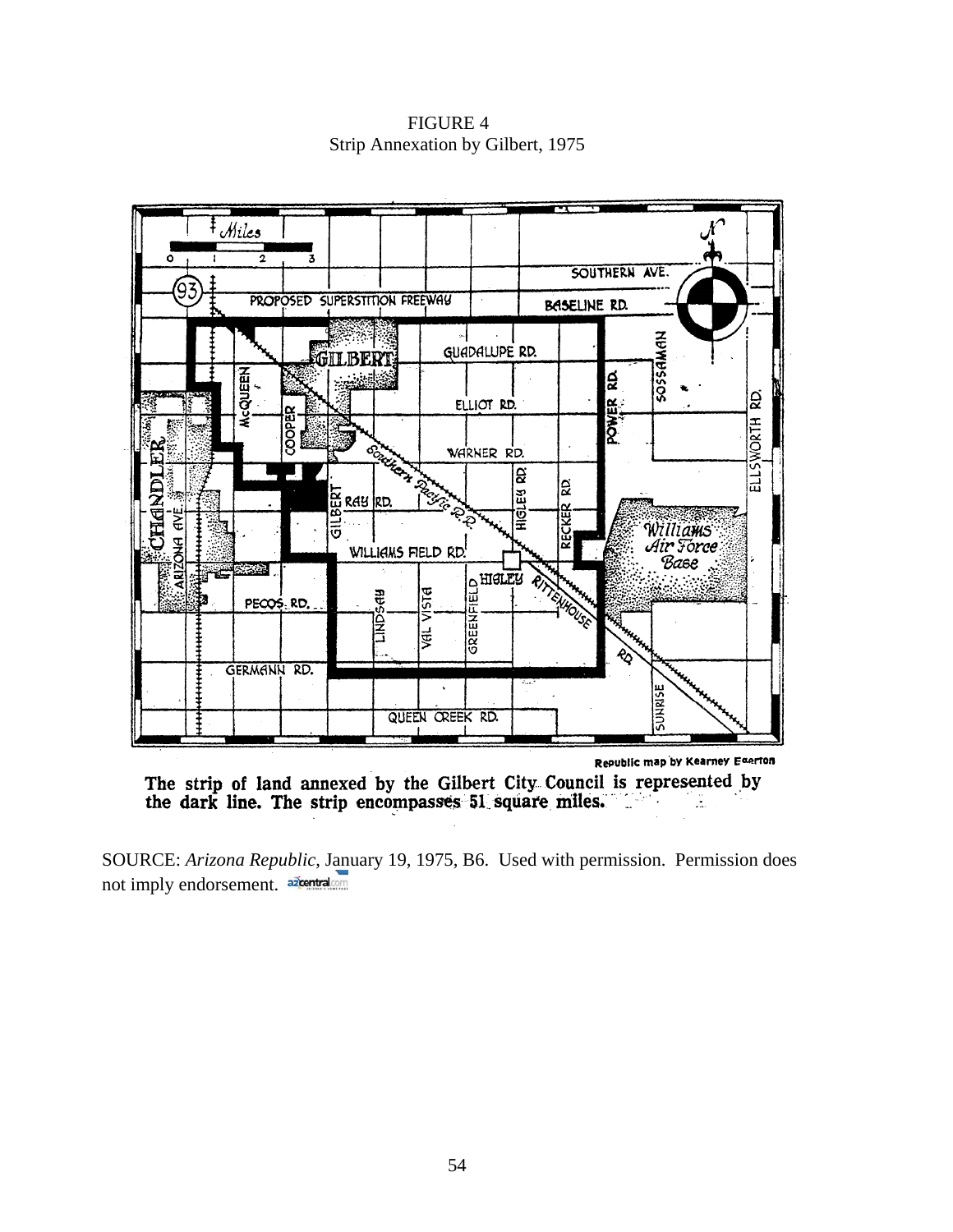FIGURE 5 Annexation by Maricopa County Cities and Towns, 1980-2000



1980 2000

SOURCE: Maps taken from "City Growth Time Line," Maricopa County Planning and Development Department, Phoenix, Arizona.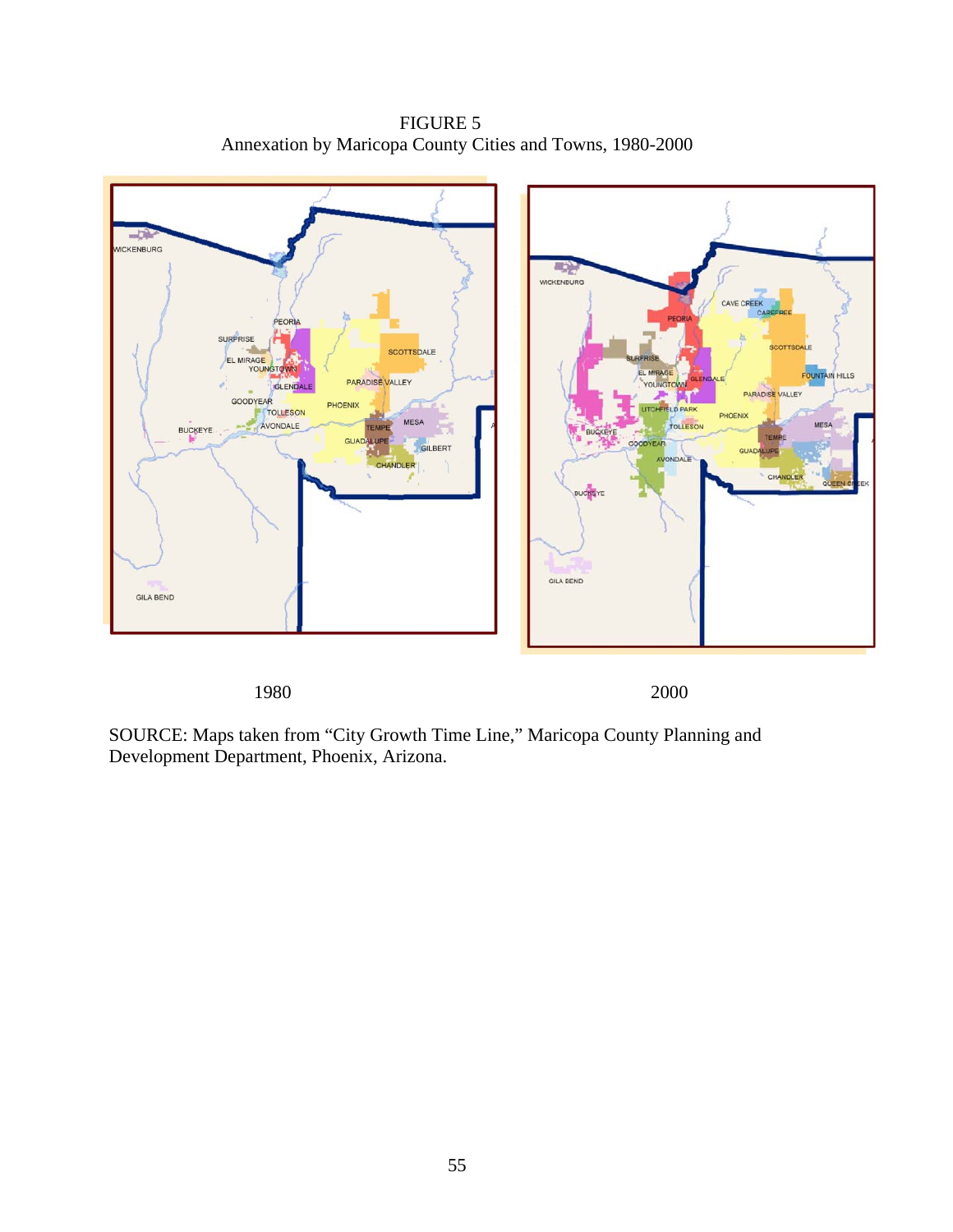| Cities and Towns       | 1950  | 1960   | 1970   | 1980   | 1990   | 2000   | 2005   |
|------------------------|-------|--------|--------|--------|--------|--------|--------|
|                        |       |        |        |        |        |        |        |
| Avondale               | 0.54  | 1.10   | 2.26   | 5.08   | 22.01  | 40.62  | 43.80  |
| <b>Buckeye</b>         | 0.83  | 0.83   | 1.07   | 2.13   | 14.51  | 126.82 | 230.79 |
| Carefree               |       |        |        |        | 8.80   | 8.81   | 8.81   |
| <b>Cave Creek</b>      |       |        |        |        | 22.60  | 27.89  | 28.65  |
| Chandler               | 0.68  | 2.89   | 4.11   | 23.63  | 47.84  | 52.94  | 63.49  |
| El Mirage              |       | 0.22   | 2.13   | 7.60   | 9.92   | 9.92   | 9.88   |
| <b>Fountain Hills</b>  |       |        |        |        | 16.67  | 18.23  | 18.26  |
| Gila Bend              |       |        | 2.87   | 2.87   | 8.66   | 22.43  | 37.87  |
| Gilbert                | 0.97  | 0.97   | 0.97   | 6.72   | 27.28  | 35.29  | 57.28  |
| Glendale               | 1.27  | 3.66   | 15.23  | 39.45  | 50.30  | 54.34  | 57.01  |
| Goodyear               | 0.31  | 0.45   | 1.02   | 5.91   | 113.85 | 115.37 | 118.42 |
| Guadalupe              |       |        |        | 0.75   | 0.75   | 0.82   | 0.80   |
| <b>Litchfield Park</b> |       |        |        |        | 2.30   | 2.97   | 3.21   |
| Mesa                   | 5.82  | 13.77  | 19.70  | 65.38  | 113.20 | 124.38 | 131.07 |
| Paradise Valley        |       |        | 13.40  | 13.60  | 15.23  | 15.40  | 15.39  |
| Peoria                 |       | 1.08   | 3.72   | 21.85  | 60.72  | 140.68 | 177.58 |
| Phoenix                | 16.09 | 110.95 | 245.50 | 321.03 | 420.36 | 475.15 | 515.10 |
| Queen Creek            |       |        |        |        | 10.14  | 22.22  | 26.08  |
| Scottsdale             |       | 3.38   | 61.34  | 107.08 | 182.36 | 183.19 | 184.43 |
| Surprise               |       |        | 1.06   | 1.47   | 60.30  | 67.70  | 76.35  |
| Tempe                  | 2.19  | 13.09  | 24.61  | 37.98  | 39.64  | 39.88  | 40.09  |
| Tolleson               | 0.47  | 0.51   | 0.58   | 1.68   | 4.24   | 4.91   | 5.11   |
| Wickenburg             | 1.02  | 1.33   | 3.43   | 6.10   | 10.93  | 11.39  | 14.80  |
| Youngtown              |       |        | 0.96   | 1.00   | 1.25   | 1.30   | 1.51   |
|                        |       |        |        |        |        |        |        |

TABLE 1 Land Area of Cities and Towns in Maricopa County, 1950-2005 (Square Miles)

SOURCE: Data provided by Maricopa County Planning and Development Department.